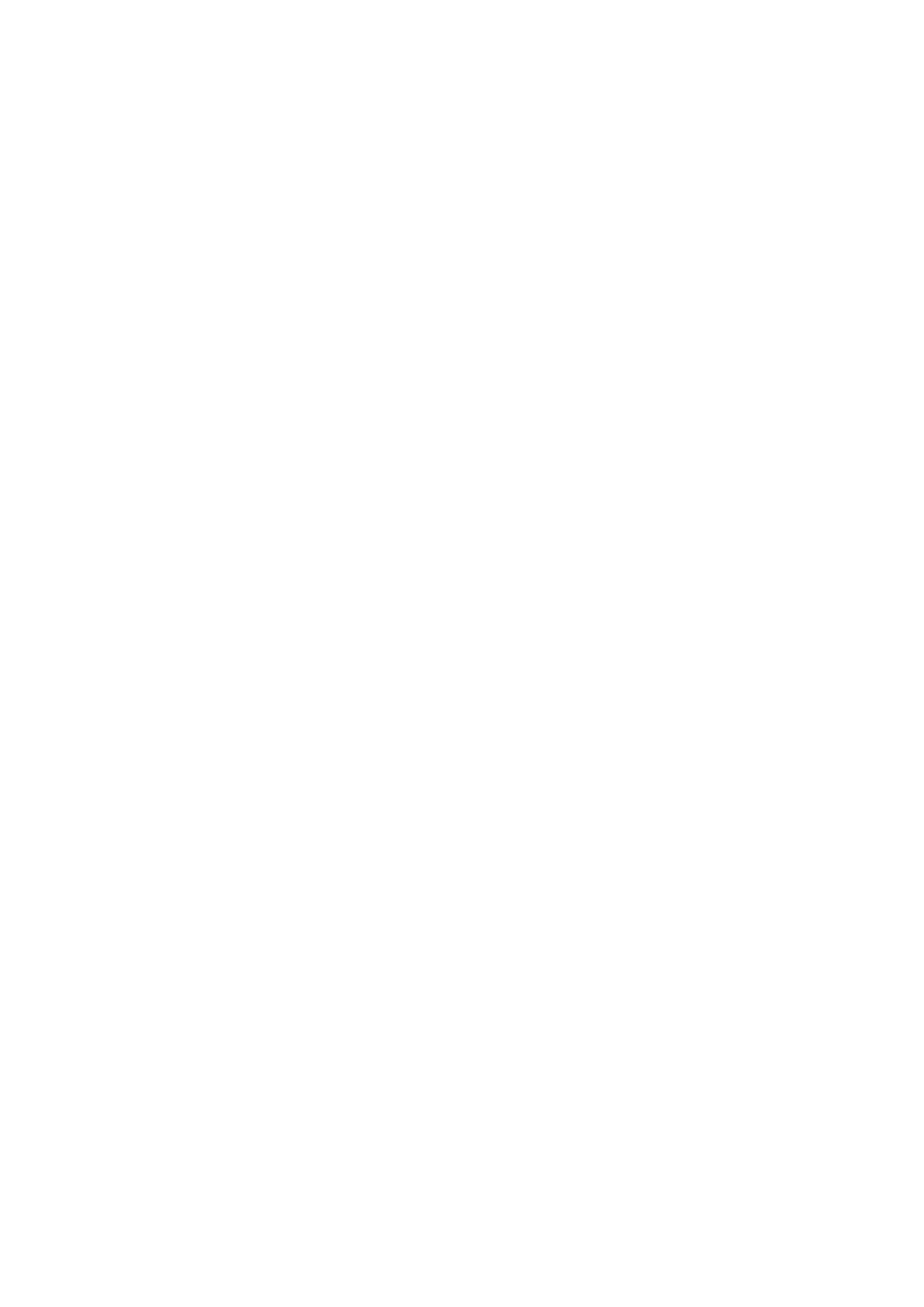# **Thurrock Employment Land Review**

January 2007 Final Report Issue No 1 44406827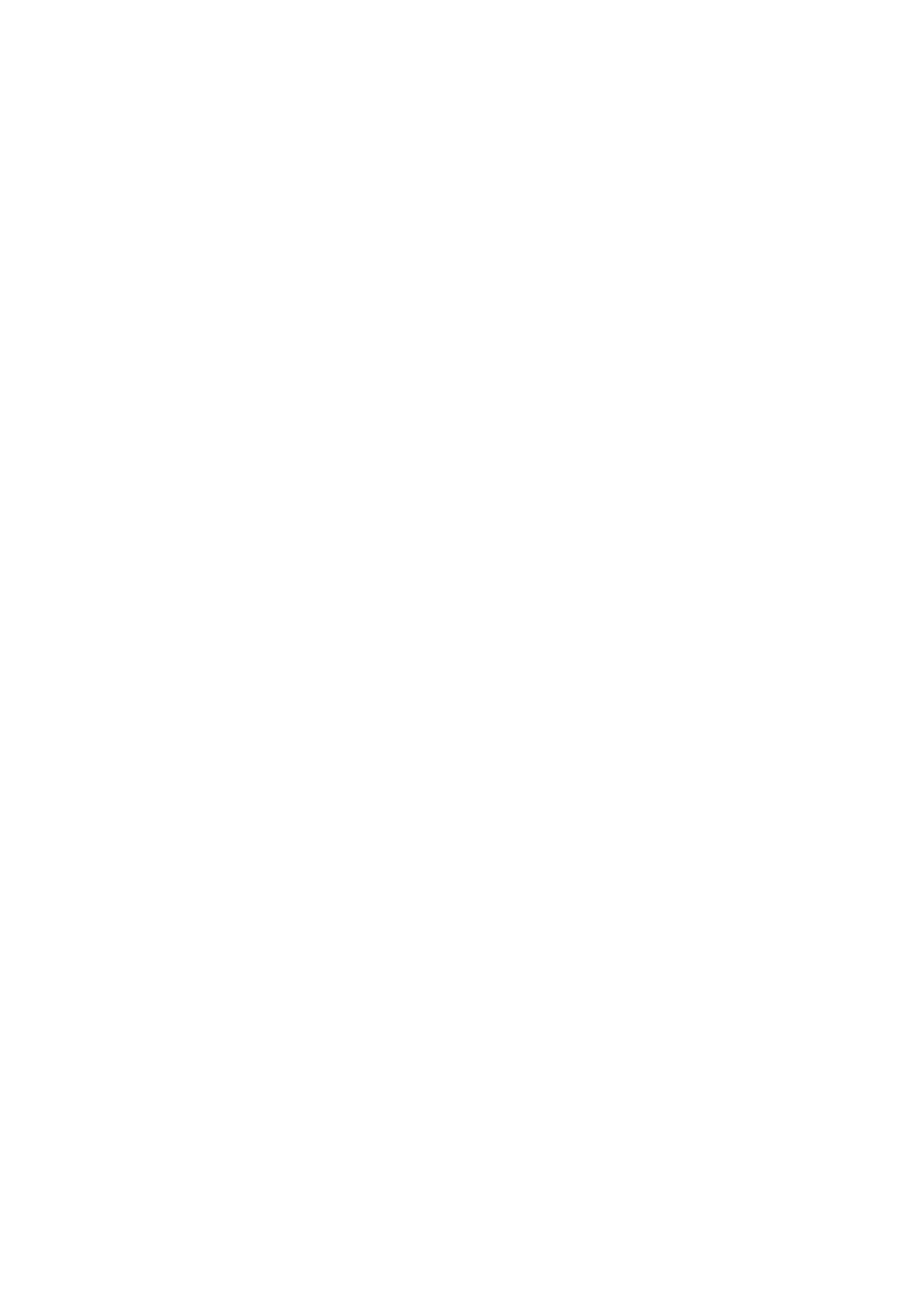

| <b>Project Title:</b>       | <b>Thurrock Employment Land Review</b>                                                |
|-----------------------------|---------------------------------------------------------------------------------------|
| <b>Report Title:</b>        | <b>Final Draft Report</b>                                                             |
| <b>Project No:</b>          | 44406827                                                                              |
| <b>Report Ref:</b>          |                                                                                       |
| Status:                     | Draft                                                                                 |
| <b>Client Contact Name:</b> | <b>Richard Hatter</b>                                                                 |
| <b>Client Company Name:</b> | <b>Thurrock Council</b>                                                               |
| <b>Issued By:</b>           | St. George's House, 2nd Floor<br>St. George's Road<br>Wimbledon<br>London<br>SW19 4DR |

#### **Document Production / Approval Record**

| <b>Issue No: 1</b> | <b>Name</b>           | Signature      | <b>Date</b> | <b>Position</b>                   |
|--------------------|-----------------------|----------------|-------------|-----------------------------------|
| Prepared<br>by     | <b>Anthony Batten</b> | Arknory Batter | 08/01/07    | Senior Regeneration<br>Consultant |
| Checked<br>by      | Rory Brooke           | Broke          | 08/01/07    | Principal                         |
| Approved<br>by     | Rory Brooke           | Broke          | 08/01/07    | Principal                         |

#### **Document Revision Record**

| <b>Issue No</b> | Date       | <b>Details of Revisions</b>                                                                                          |
|-----------------|------------|----------------------------------------------------------------------------------------------------------------------|
|                 | 09/11/2005 | Clarifications and amendments to the market assessment, the overall<br>recommendations and the forecasting chapters. |
| 2               | 29/02/2006 | Review of some data, re-ordering of text and clarifications                                                          |
| 3               | 26/07/06   | Minor updates                                                                                                        |
|                 | 30/08/06   | Minor updates                                                                                                        |
| 5               | 13/12/06   | Minor updates                                                                                                        |
| 6               | 08/01/07   |                                                                                                                      |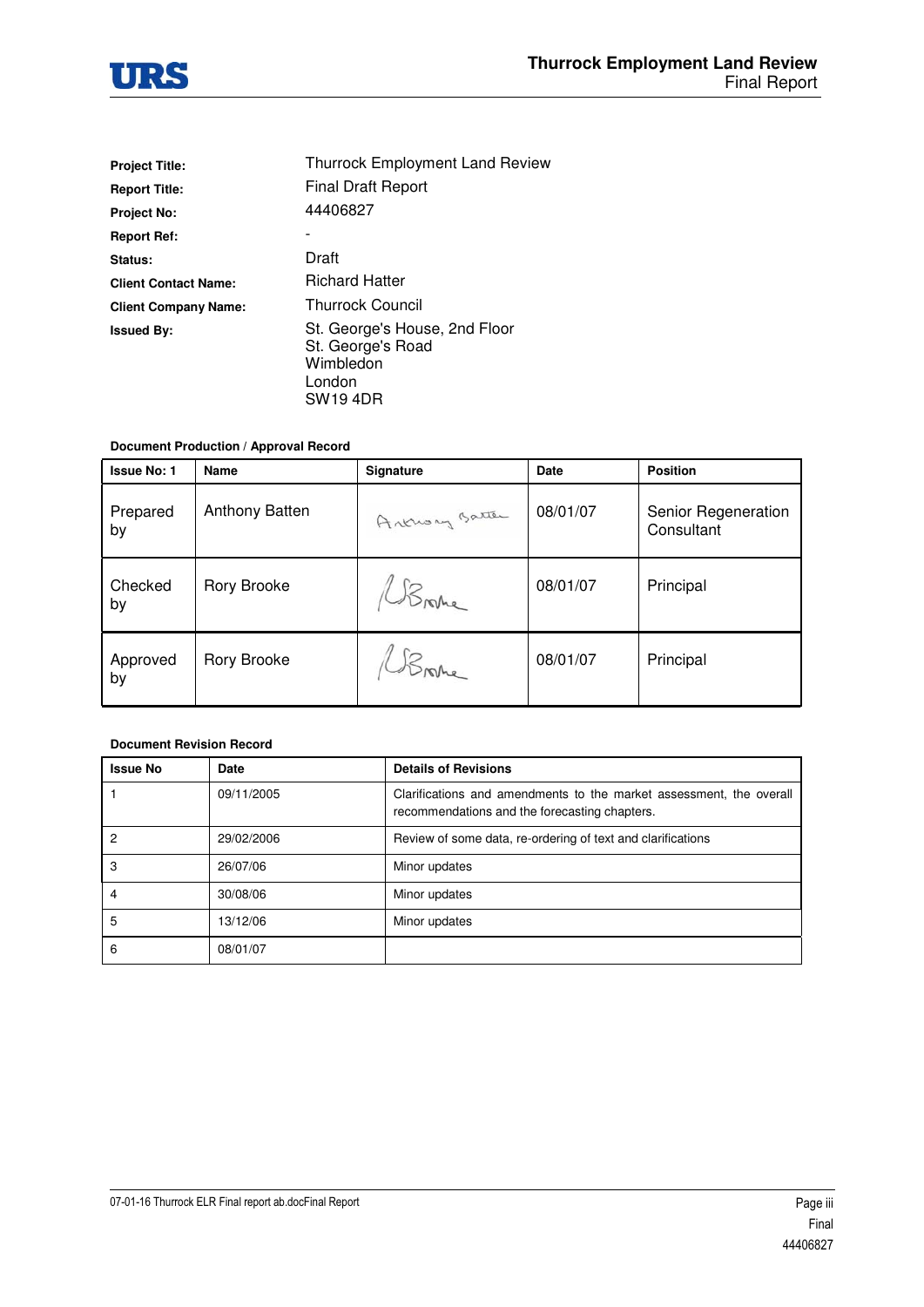

#### **LIMITATION**

URS Corporation Limited (URS) has prepared this Report for the sole use of Thurrock Borough Council in accordance with the Agreement under which our services were performed. No other warranty, expressed or implied, is made as to the professional advice included in this Report or any other services provided by us. This Report may not be relied upon by any other party without the prior and express written agreement of URS. Unless otherwise stated in this Report, the assessments made assume that the sites and facilities will continue to be used for their current purpose without significant change. The conclusions and recommendations contained in this Report are based upon information provided by others and upon the assumption that all relevant information has been provided by those parties from whom it has been requested. Information obtained from third parties has not been independently verified by URS, unless otherwise stated in the Report.

Where field investigations have been carried out, these have been restricted to a level of detail required to achieve the stated objectives of the services. The results of any measurements taken may vary spatially or with time and further confirmatory measurements should be made after any significant delay in using this Report.

#### **COPYRIGHT [CHECK WHO HAS COPYRIGHT]**

© This Report is the copyright of URS Corporation Limited. Any unauthorised reproduction or usage by any person other than the addressee is strictly prohibited.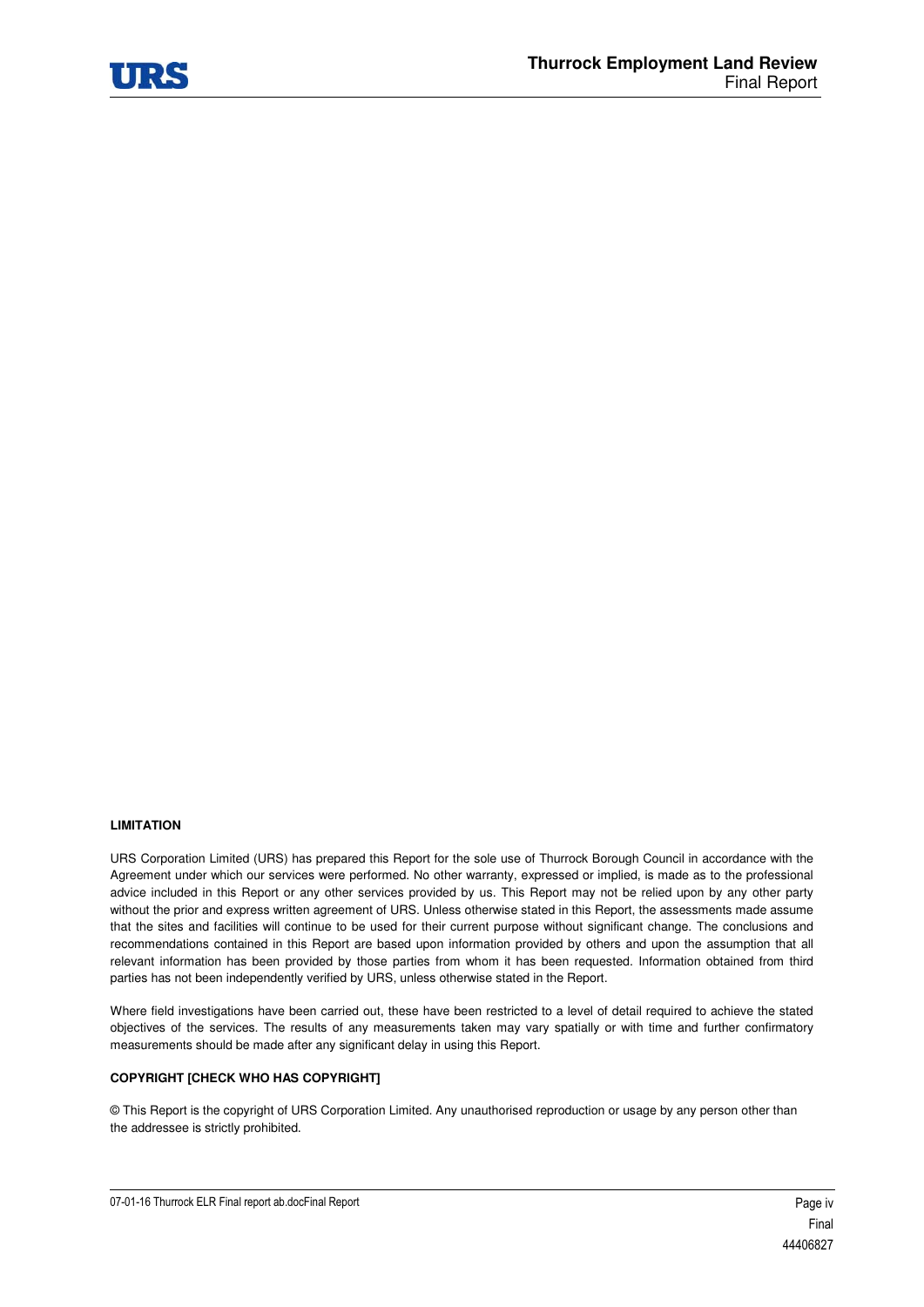

# **CONTENTS**

| <b>Section</b>                                              |                                                                         | Page No |
|-------------------------------------------------------------|-------------------------------------------------------------------------|---------|
|                                                             |                                                                         |         |
|                                                             |                                                                         |         |
| $\mathbf{1}$                                                |                                                                         |         |
| 1.1<br>1.2<br>1.3                                           |                                                                         |         |
| $\mathbf{2}$                                                |                                                                         |         |
| 2.1<br>2.2<br>2.3<br>2.4<br>2.5                             |                                                                         |         |
| 3                                                           |                                                                         |         |
| 3.1<br>3.2<br>3.3<br>3.4<br>3.5                             |                                                                         |         |
| 4                                                           |                                                                         |         |
| 4.1<br>4.2<br>4.3<br>4.4<br>4.5<br>4.6<br>4.7<br>4.8<br>4.9 | RSS14 Housing and Employment Alignment Study (2004 and 2005 update)  29 |         |
| 4.10<br>4.11                                                |                                                                         |         |
| 5                                                           |                                                                         |         |
| 5.1<br>5.2<br>5.3<br>5.4                                    |                                                                         |         |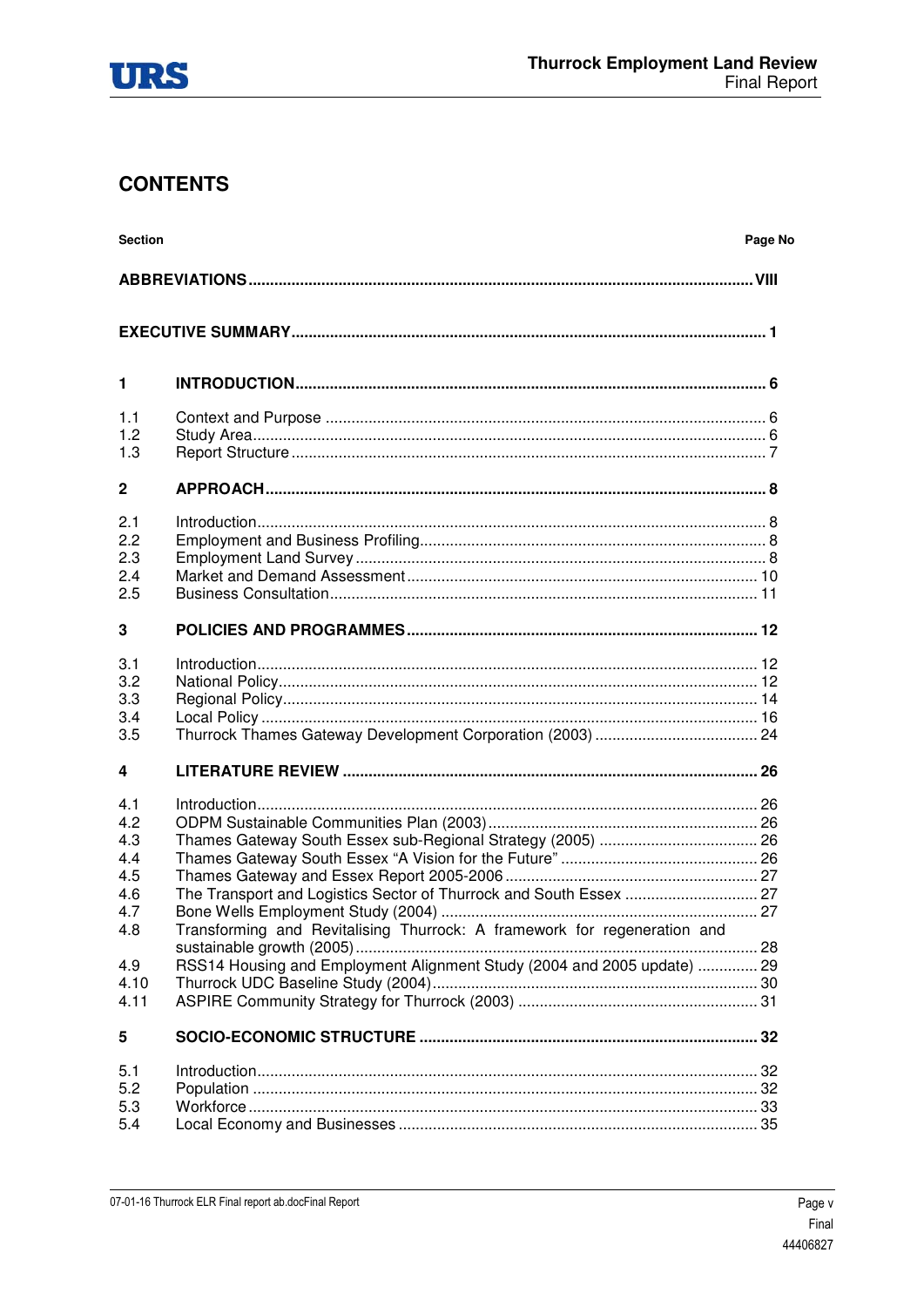

# **CONTENTS**

| <b>Section</b>                                       |                                                                  | Page No |
|------------------------------------------------------|------------------------------------------------------------------|---------|
| 6                                                    |                                                                  |         |
| 6.1<br>6.2<br>6.3                                    |                                                                  |         |
| 7                                                    |                                                                  |         |
| 7.1<br>7.2<br>7.3<br>7.4<br>7.5<br>7.6<br>7.7<br>7.8 |                                                                  |         |
| 8                                                    | QUALITY AND CHARACTERISTICS OF EMPLOYMENT LAND  73               |         |
| 8.1<br>8.2<br>8.3<br>8.4<br>8.5                      |                                                                  |         |
| 9                                                    |                                                                  |         |
| 9.1<br>9.2<br>9.3<br>9.4<br>9.5                      |                                                                  |         |
| 10                                                   |                                                                  |         |
| 10.1<br>10.2<br>10.3                                 |                                                                  |         |
|                                                      |                                                                  |         |
|                                                      | APPENDIX 3: URS CONSULTATION ON BUSINESS NEEDS QUESTIONNAIRE 120 |         |
|                                                      | APPENDIX 4: BONE WELLS ASSOCIATES THURROCK BUSINESS SURVEY  122  |         |
|                                                      |                                                                  |         |
|                                                      | APPENDIX 6: EMPLOYMENT CLUSTER PLANNING PERMISSION DATA 179      |         |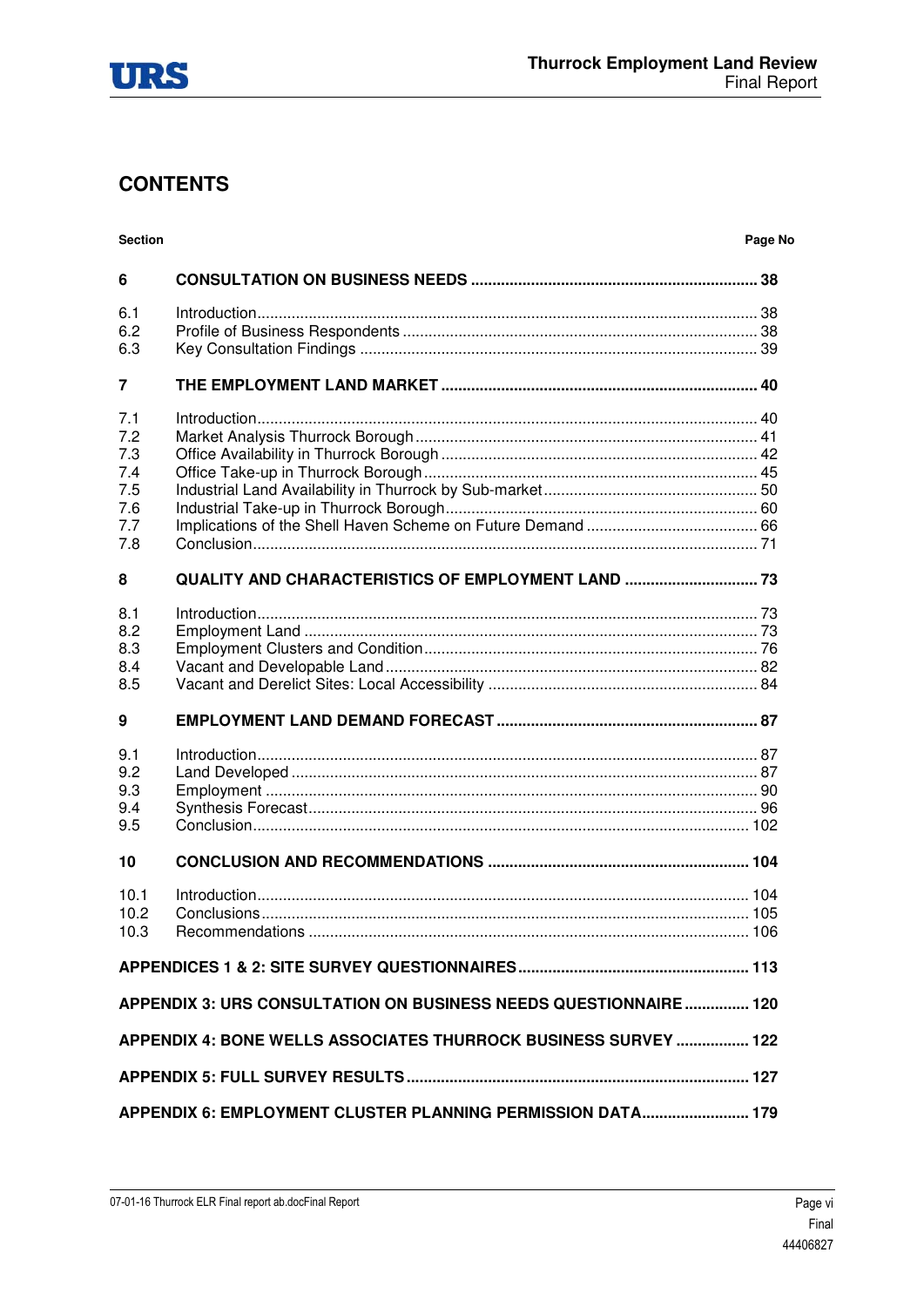

# **CONTENTS**

| <b>Section</b> | Page No |
|----------------|---------|
|                |         |
|                |         |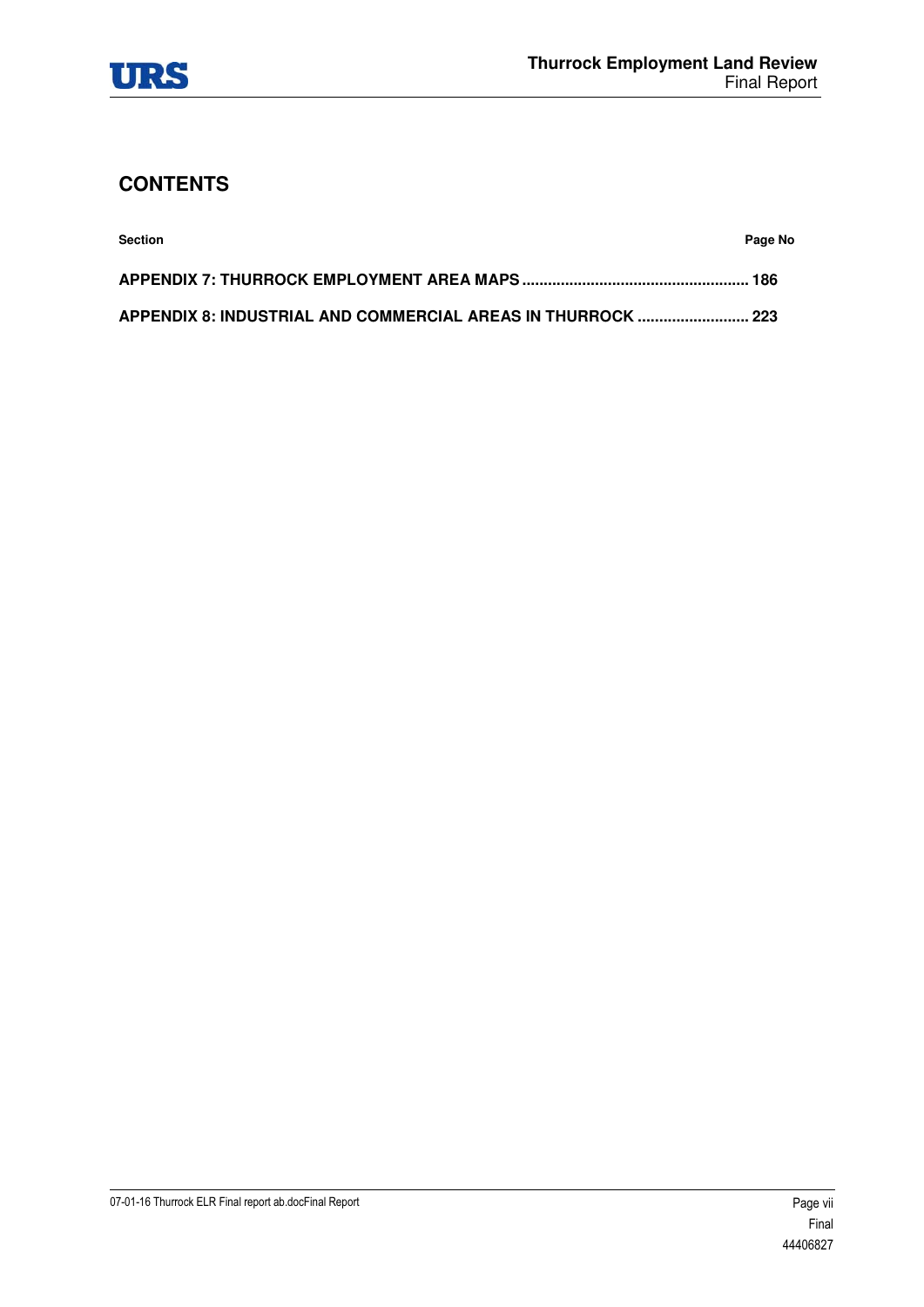

# **ABBREVIATIONS**

| <b>LDF</b>   | Local Development Framework                            |
|--------------|--------------------------------------------------------|
| <b>NDCs</b>  | <b>National Distribution Centres</b>                   |
| <b>ODPM</b>  | Office of the Deputy Prime Minister                    |
| <b>DCLG</b>  | Department for Communities and Local Government        |
| <b>ONS</b>   | <b>Office of National Statistics</b>                   |
| <b>PPG</b>   | <b>Planning Policy Guidance</b>                        |
| <b>PPS</b>   | <b>Planning Policy Statement</b>                       |
| <b>RDCs</b>  | <b>Regional Distribution Centres</b>                   |
| <b>RPG</b>   | <b>Regional Planning Guidance</b>                      |
| <b>RSS</b>   | <b>Regional Spatial Strategy</b>                       |
| <b>TTGDC</b> | <b>Thurrock Thames Gateway Development Corporation</b> |
| <b>UDP</b>   | Unitary Development Plan                               |
| <b>VOA</b>   | <b>Valuation Office Agency</b>                         |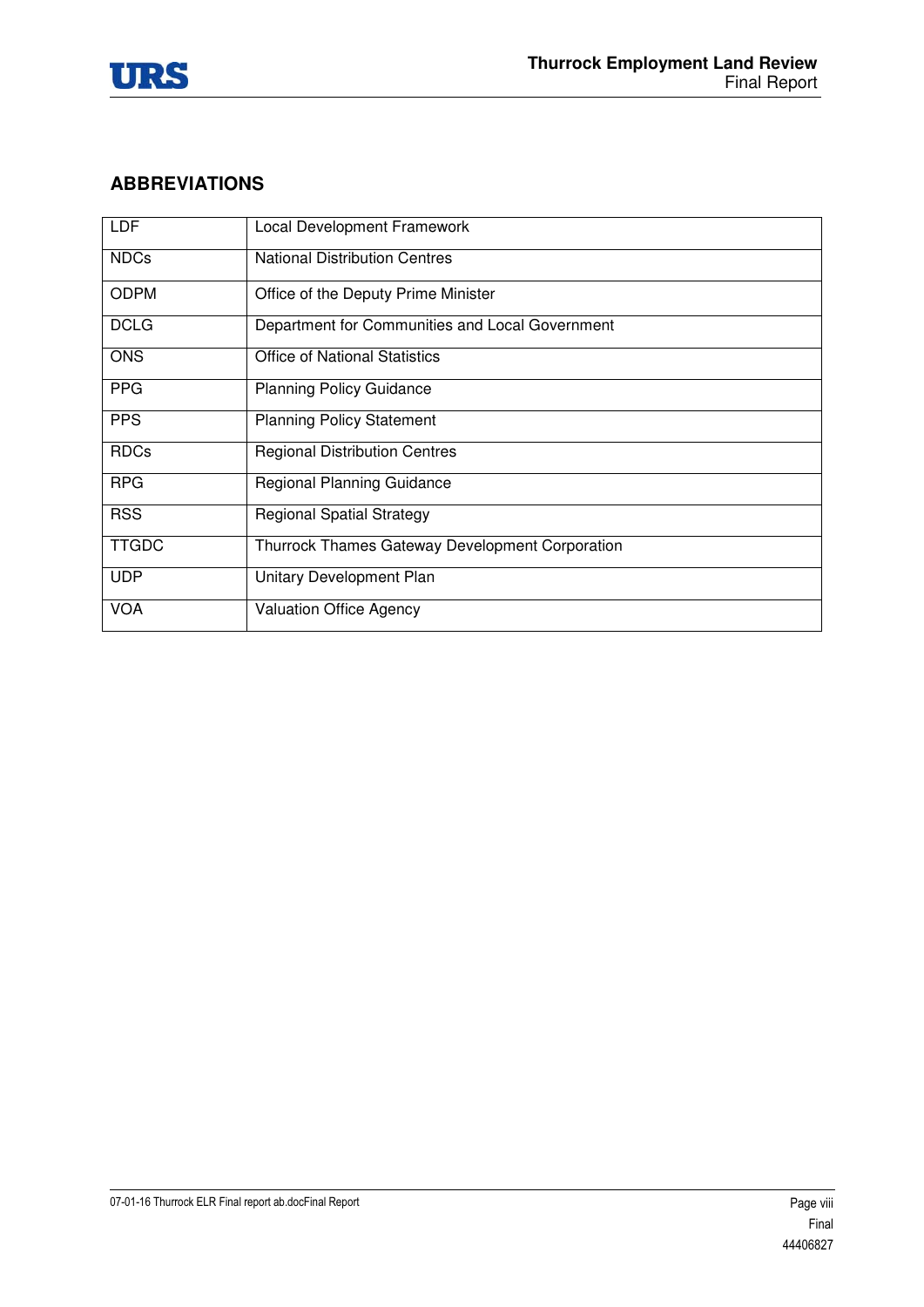

# **EXECUTIVE SUMMARY**

#### **Purpose**

URS together with Knight Frank were commissioned by Thurrock Borough Council to undertake an employment land study to assess the quantity, quality and viability of employment land throughout the Borough. The need for such studies has been emphasised in the latest revisions to the DCLG's Planning Policy Statement (PPS) 3 Housing made in November 2006. PPS3 suggests that local planning authorities should review all their non-housing allocations when reviewing their development plans and consider whether some of this land might be better used for housing or mixed-use

#### **Approach**

The study area included the whole of the Borough of Thurrock. The main employment areas are located on the River Thames at Pufleet, West Thurrock, Tilbury, Grays (offices) and at Coryton. In addition there are small pockets of employment land in other parts of the Borough including South Ockendon. Existing employment areas studies included mostly large industrial areas, a minority of business parks/storage and distribution centres and a number of small town centre sites as identified in existing development plans.

Thurrock is a Borough in the Thames Gateway of strategic importance, which may be set for significant change in the next fifteen years as there are proposals for a new London Gateway container port and a logistics and business park at Shellhaven. The facility was master planned to accommodate 947,100 m sq of low density B1 (b), B1 (c), B2 and B8 development. However, the Secretary of State in August 2006 indicated the intention to exclude the "Refinery Expansion Land" and "Tongue Land" from the sites area, which would result in a reduction of 20% of the total developable area (from approximately 312 to 245 hectares of land). However at the density proposed this would only result in an estimated decrease of actual commercial floorspace of 10%.

The following elements of work informed this study and our recommendations:

- Employment profiling
- Employment land surveying
- Market and demand assessment
- Employment Land Demand Forecasting
- Business consultation

#### **Employment and Business Profiles**

A broader socio-economic analysis was undertaken of Thurrock Borough within the context of the East of England and Great Britain as a whole in order to provide an in depth understanding of the current population and socio-economic make-up of the Borough.

In 2003, 63.2% (91,800) of the population were of working age in Thurrock and 81.1% of those people were economically active. This is in-line with economic activity rate for the Eastern region (81.7%)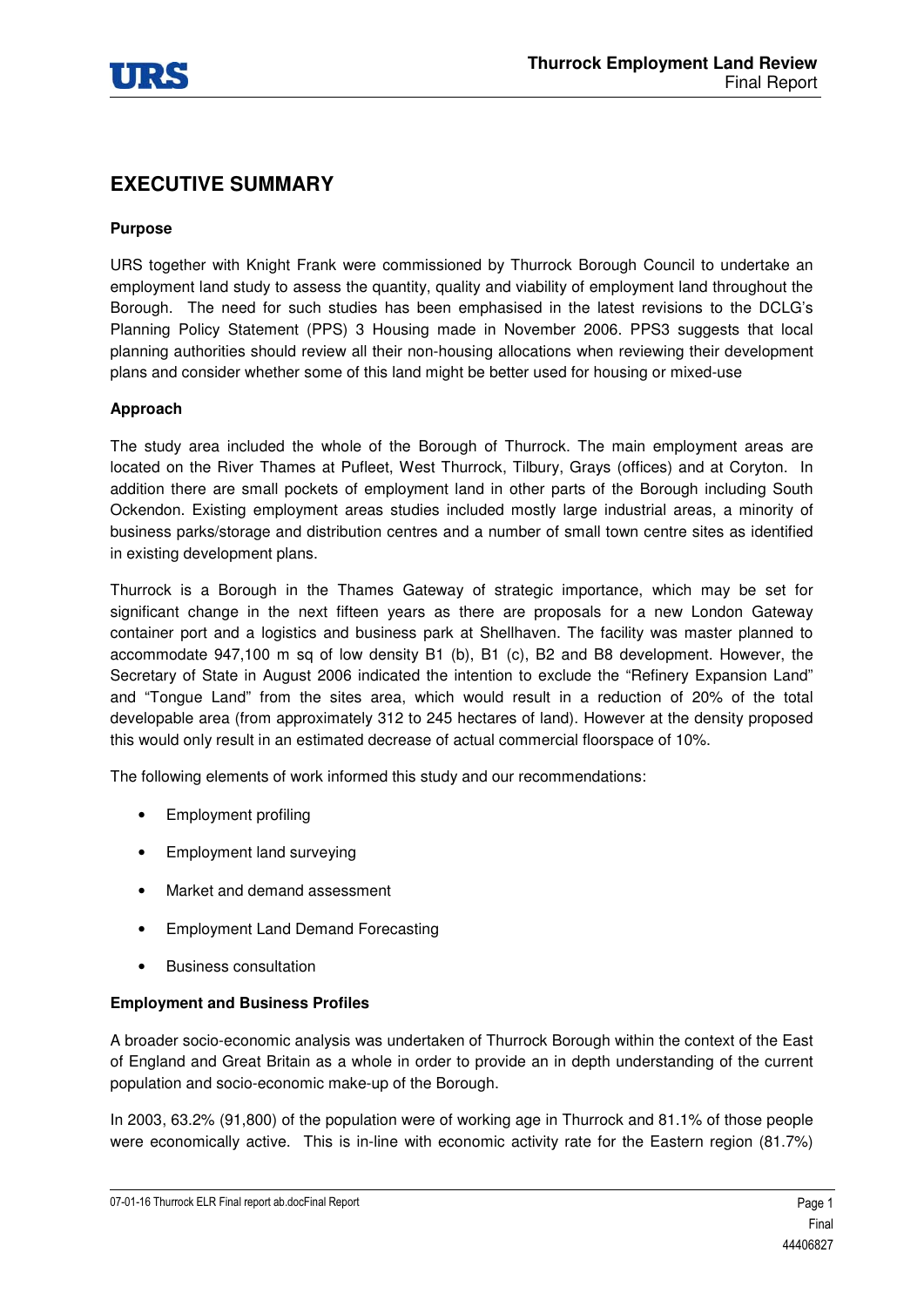

and slightly above the rate for Great Britain (78.2%). The unemployment rate in Thurrock is 3.2%, which is less than that of the East of England and Great Britain. Since 1993, Thurrock has experienced a gradual growth in jobs in the Borough. The number of people employed in Thurrock has increased by 23% to the 2003 level of 56,681 people working in the Borough.

In terms of businesses and sectors, between 1993 and 2003 the number of workplaces in Thurrock has almost doubled from 2,410 to 4,330. The largest percentage increase was seen in the construction sector, corresponding with the increase in jobs, the number of construction industry workplaces increased from 141 units to 595 units (422%). The wholesale and retail trade sector also saw an increase in the number of workplaces from 733 to 1,136 units.

#### **Employment Land Survey**

Surveyed employment areas included both primary and secondary industrial and commercial areas and land within them that was earmarked for new industrial and commercial development. Other surveyed areas included oil refineries and oil & chemical storage areas

Identified employment areas were grouped into 36 clearly defined clusters, within which approximately 250 individual sites were identified - 32 sites were identified as vacant or derelict. The Thurrock Employment Areas inset map at the rear shows the location of employment clusters and vacant or derelict development sites.

Each employment cluster was visited and appraised against an agreed set of economic, planning and property market criteria to assess fitness for purpose. This criteria was based on ODPM guidance notes (Annex E of the 2004 Employment Land Reviews), the consultants' experience and the Council's requirements. Identified vacant and derelict development sites were also appraised against an additional set of criteria to measure their sustainability, marketability and potential for being brought forward for employment use.

We generally found that employment areas were in good condition in terms of quality of environment and building quality. A majority of sites had good or very good access to the trunk road network, including the A13, A1306, A1090 and A126. In terms of vacant and derelict sites, a majority had good local accessibility in that they had could be accessed easily from the local and trunk road network, with reasonable public transport access.

#### **Market Review**

Knight Frank undertook a market review by looking at trends in employment related development and occupancy rates by sector and location.

Traditionally, Thurrock has seen a low demand for offices and a high demand for industry – particularly warehousing, distribution and other B8 uses. The majority of developed employment land since 1995 has been in the sub-markets of Grays and West Thurrock and has been for B8 related uses. Although the market has demonstrated a capacity to attract larger occupiers seeking Regional and National Distribution Centres accommodation in recent years, the number of larger premises, currently available in the market is limited. Should the proposed Shellhaven scheme not be approved this situation will continue and the industrial market within Thurrock may be increasingly focused on smaller industrial units leading to a decline in the average annual take-up levels.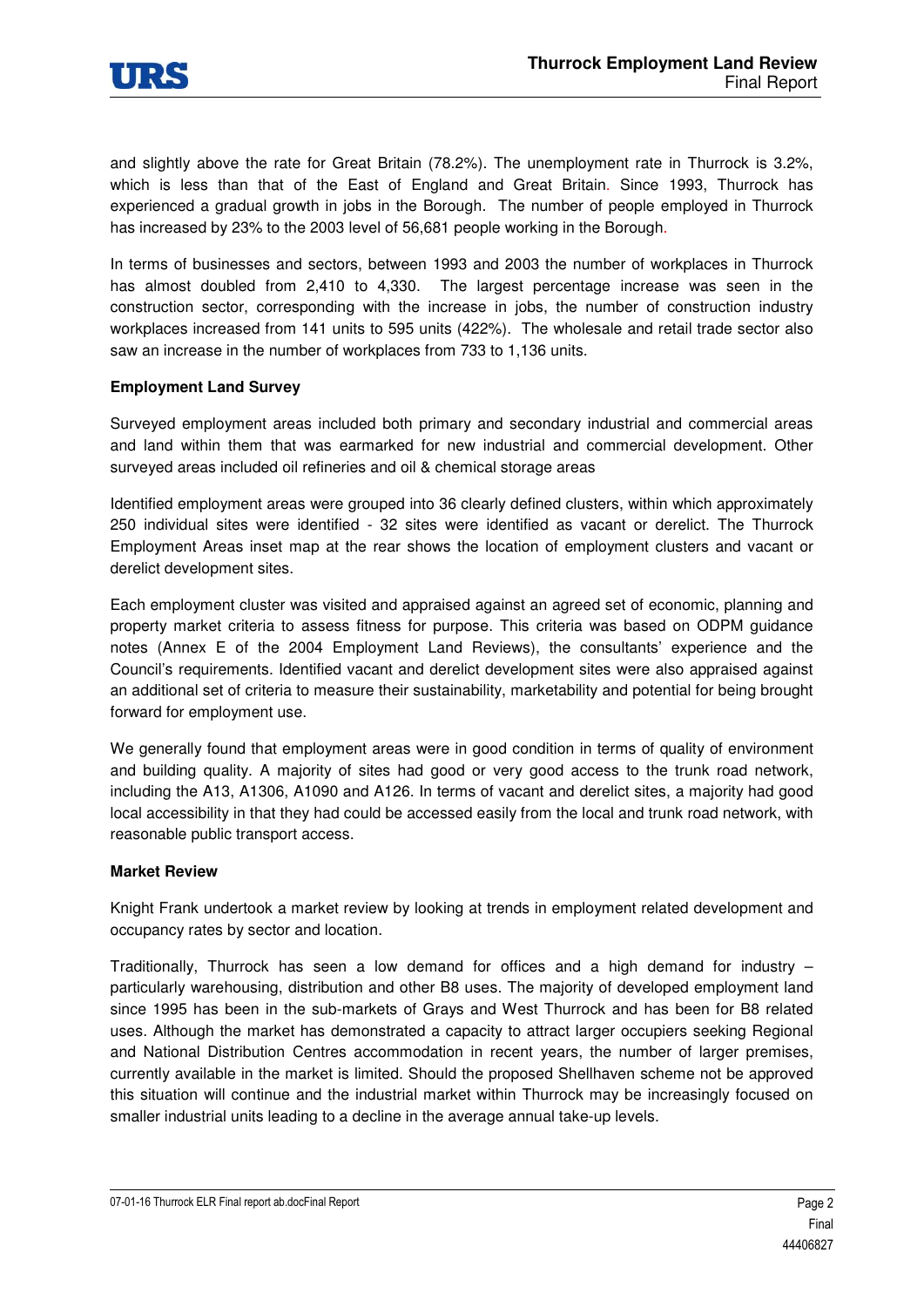

Although the impact of the Shellhaven scheme potentially gaining approval will have a significant bearing on Thurrock, it is also important to note the role that the Thurrock Thames Gateway Development Corporation (TTGDC) will play in affecting development in the Borough with its powers to acquire, hold, manage, reclaim and dispose of land and property. The aspiration is that the TTGDC will act as a catalyst for considerable regeneration within the Borough regardless of whether Shellhaven is approved.

#### **Demand Forecast**

Our synthesis approach to employment land demand forecasting takes account of the following factors:

- Land developed and historical data relating to growth in floor space; and
- Employment forecasts based on historical data

Table 1 below provides the estimated total additional employment land demanded by 2021 using a low, best and high estimate. Our forecast has also considered the impact of the proposed Shellhaven development, using data provided by King Sturge.

| <b>Type of Property</b> | Low Estimate (ha) | <b>Best Estimate</b> | <b>High Estimate</b><br>(ha) | <b>Shellhaven</b><br><b>Estimate</b> |
|-------------------------|-------------------|----------------------|------------------------------|--------------------------------------|
| Office                  | 7.0               | 8.3                  | 9.5                          | 12.5                                 |
| Factories               | 0.9               | 9.0                  | 16.6                         | 61.1                                 |
| Warehouses              | 37.3              | 47.8                 | 57.8                         | 169.4                                |
| Total                   | 45.2              | 65.0                 | 83.8                         | 242.9                                |

#### **Table 1: Net Employment Land Demand in Thurrock 2005 – 2021**

Source: URS Analysis

By 2021 additional forecasted demand of employment land is expected to range from 45.2 ha to 83.8 ha with a best estimate 65 ha (excluding the impact of Shellhaven).

In the event the Shellhaven development goes ahead, it is expected that impact will be significant. The annual forecasted change in employment land is expected to be 15.18 ha per annum with warehouse again being the key driver of demand. In regard to the total demand up to 2021, 243 hectares is expected. Shellhaven will largely create its own demand although we consider that their will be a displacement of approximately 10-15 hectares of industry from other parts of the Borough if or when the scheme does get underway – this is line with figures proposed by Bone Wells in their 2004 Employment Study.

#### **Business Consultation**

We were asked to summarise the key findings from Bone Wells Associates 2004 Thurrock business survey. The results have shown that a majority of business respondents identified their current premises as good or very good. In addition, most surveyed business did not foresee that they would need to expend their current floor space over the next few years.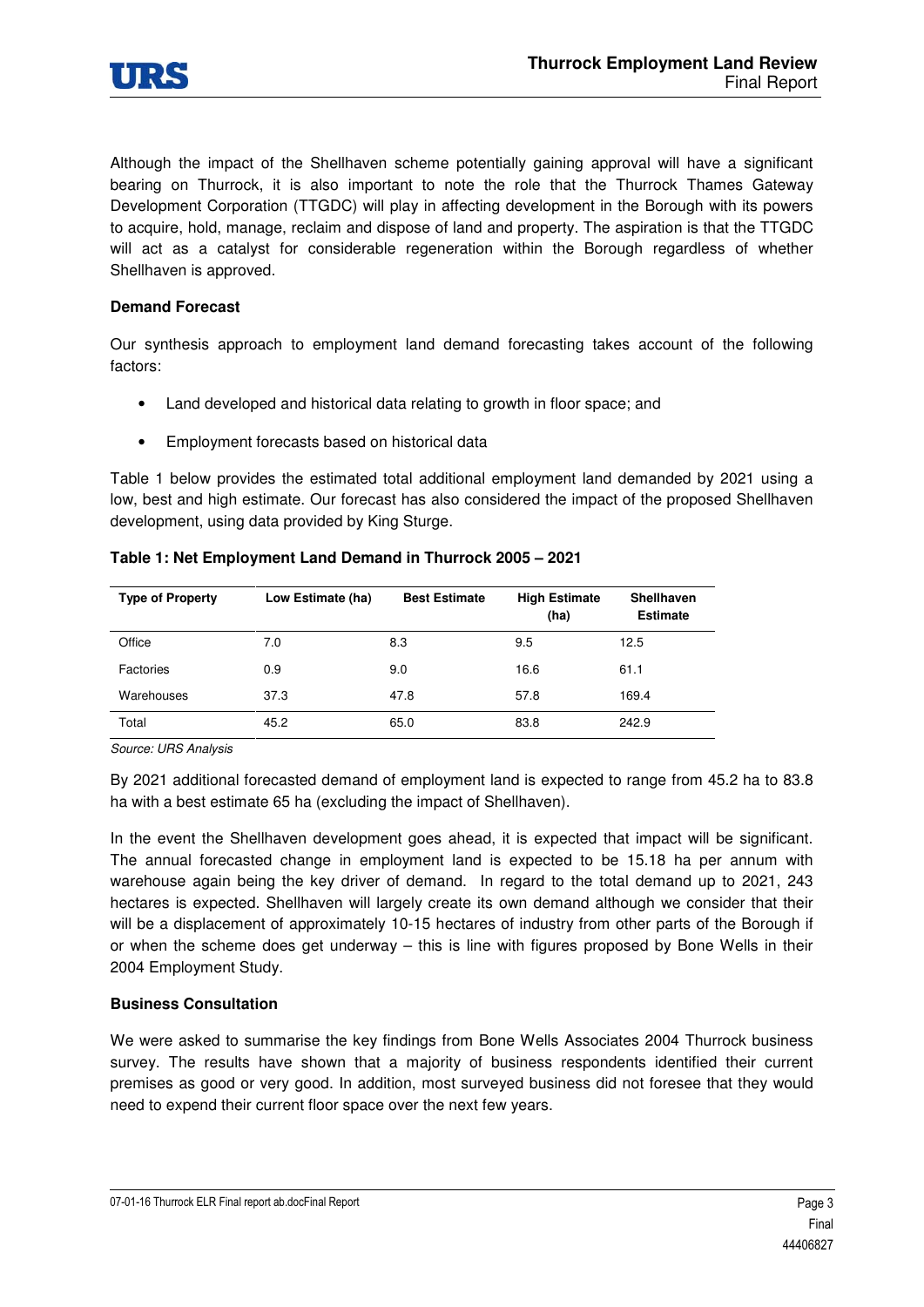

Meanwhile, a relatively small proportion of business planned to move location in the next few years of those who identified that they would move; a vast majority said that they would remain in Thurrock. Particular obstacles to employment expansion included specific skills availability as well as general labour availability. This is part of a wider regional and national trend of skills shortages however, and not specific to Thurrock. Overall Thurrock based business respondents were mostly happy with their existing premises, sites and location.

#### **Conclusions and Recommendations**

Table 2 below summarises the key findings of the Employment Land Review by setting out the overall Demand and Supply up to 2021:

| <b>Demand 2005-2021</b> |             |      | Supply <sup>1</sup> | Target Re-<br>designation<br>(ha) | <b>Shell Haven Estimate</b> |        |
|-------------------------|-------------|------|---------------------|-----------------------------------|-----------------------------|--------|
| High                    | <b>Best</b> | Low  |                     |                                   | Supply                      | Demand |
| 83.8                    | 65          | 45.2 | 160                 | 69.8 to $88.6^2$                  | $200 - 312^{3}$             | 243    |

Source: URS

1

We have recommended that all of Thurrock's designated employment land remains protected for employment use other than the sites listed below. In our conclusions the suggested area for dedesignation from employment actually covers 95.2 hectares which is actually slightly higher than the target designation of employment land of 69.8 to 88.6 hectares as noted above. As explained in our conclusions however, it is not always possible to find an "exact fit" and the sites suggested for release include those that are largely unsuitable for continued employment purposes. The following sites are proposed for de-designation from employment and possible re-designation for other uses for the LDF plan period:

- Bluelands Quarry, West Thurrock
- Former Coal yard site, Purfleet
- Former Thames Board Mill site, Purfleet
- Globe Works, Little Thurrock
- Averley Indutrial Estate, South Ockendon
- Bata / Thames Industrial Park
- Sandy Lane Pitt & Linford Road site, East Tilbury

<sup>&</sup>lt;sup>1</sup> Supply identifies current vacant and developable land

<sup>&</sup>lt;sup>2</sup> Allows for a buffer of employment land of approximately 6.4 hectares and includes a level of land release that is compliant with our best estimate and high employment floor space demand scenarios.

 $3$  See Section 7.5 for explanation of the supply of vacant land at Shell Haven.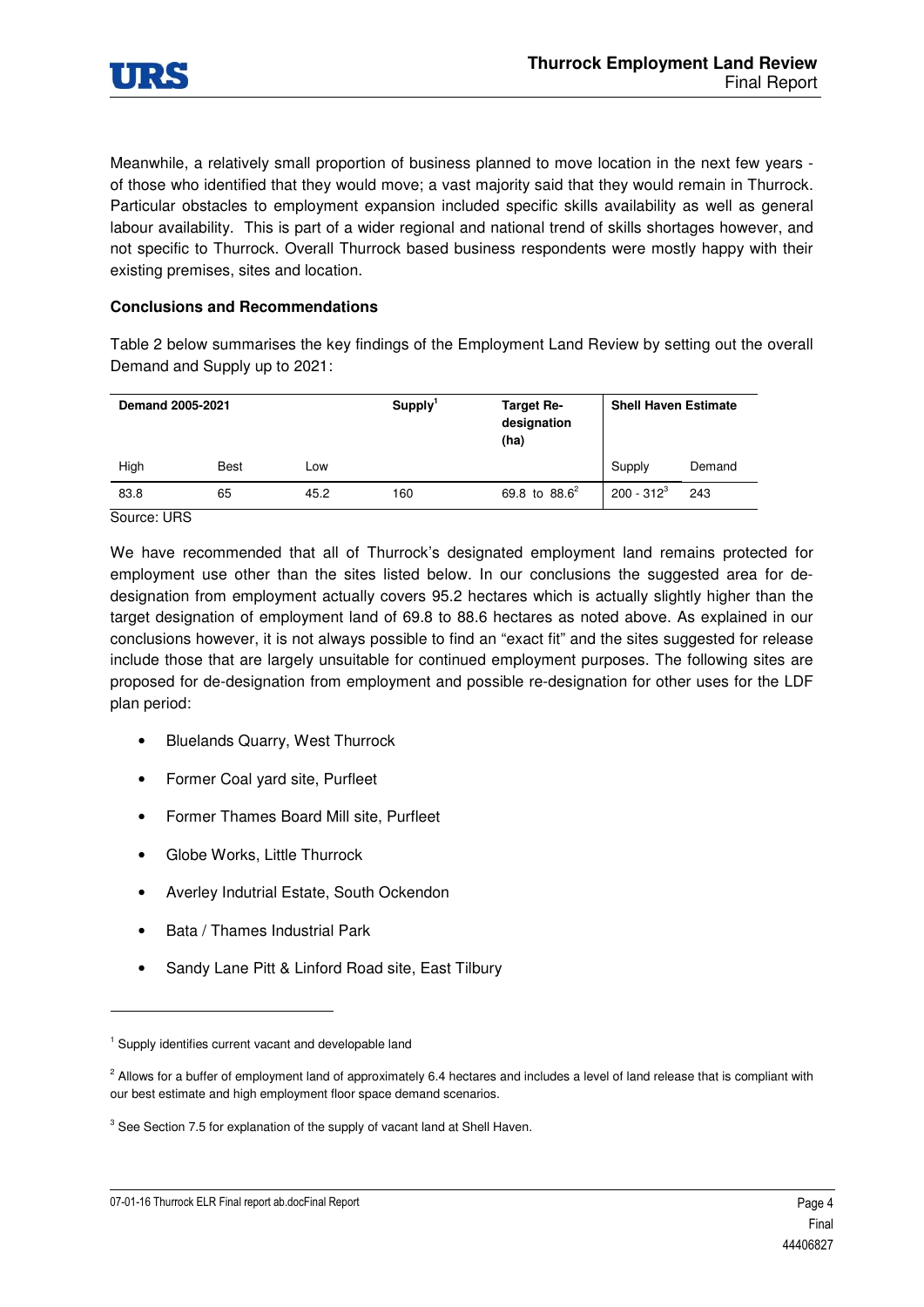

- Land South of London Road, West Thurrock
- Askew Farm/ Murco Oil Depot
- Titan Pit

Full justifications for release of individual site can be viewed in Chapter 10 of the report.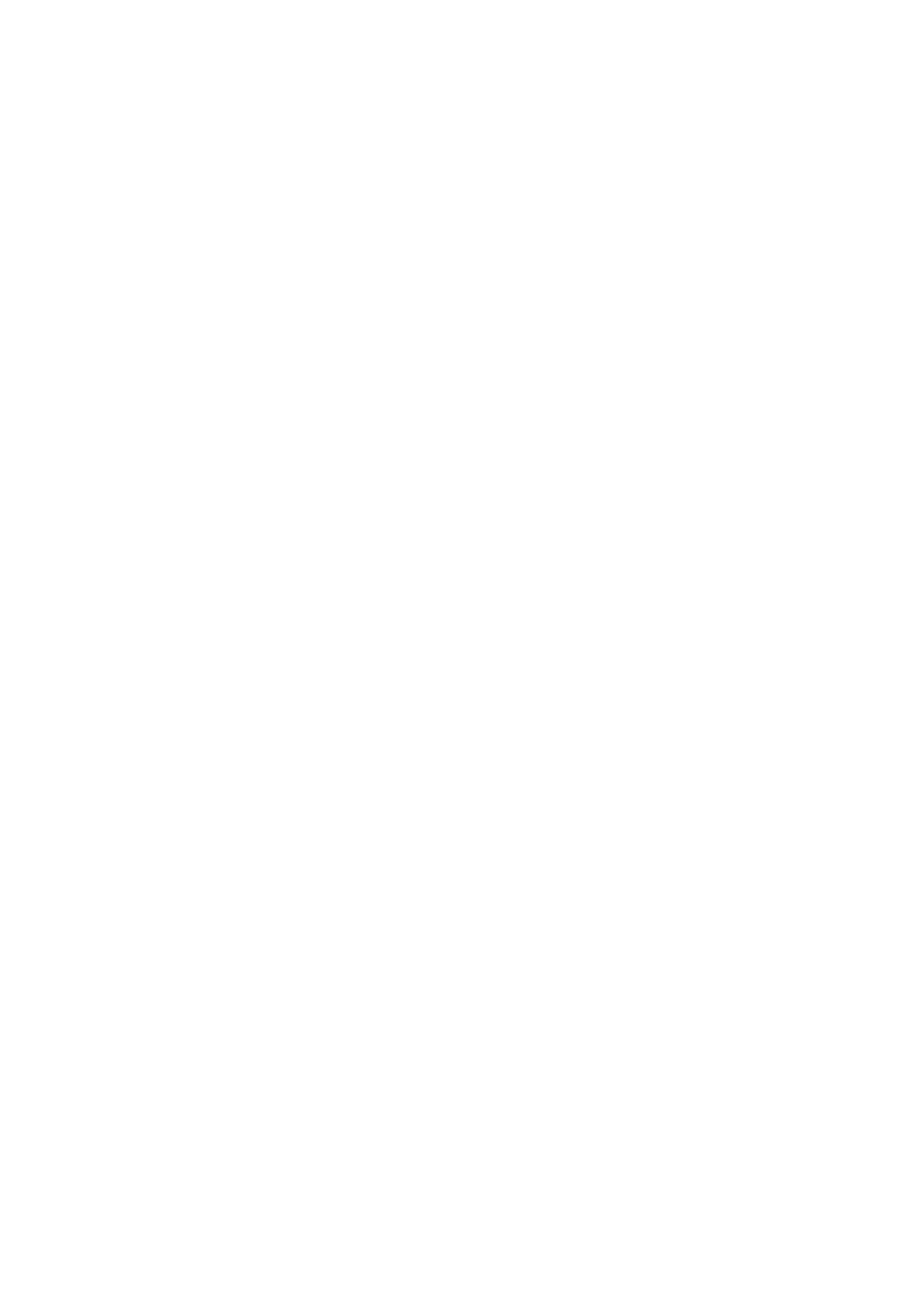

# **1 INTRODUCTION**

### **1.1 Context and Purpose**

URS together with Knight Frank were commissioned by Thurrock Borough Council to undertake an employment land study to assess the quantity, quality and viability of employment land throughout the Borough.

The need for such studies has been emphasised in the DCLG's Planning Policy Statement (PPS) 3 Housing made in November 2005 - PPS3 replaced Planning Policy Guidance (PPG) 3. PPS3 suggests that local planning authorities should review all their non-housing allocations when reviewing their development plans and consider whether some of this land might be better used for housing or mixed-use development.

Paragraph 41 of Planning Policy Statement 3 (PPS3), with regard to employment land and employment land review, states that:

'When considering planning applications for housing which are received in advance of the relevant development plan document being reviewed (particularly first development plan document), local planning authorities should take into account the policies in this statement as material considerations, as they may carry greater weight than the relevant policies in the development plan. In these circumstances or for sites not allocated in the development plan, local planning authorities should consider favourably planning applications for housing development:

- where there is evidence of an imbalance between housing demand and supply, having regard to affordability issues and housing market conditions;
- if the site is suitable for housing development (including land allocated or previously used for industrial or commercial use, which is no longer needed for that use – as demonstrated by an up-to-date review of employment land); and
- the planning proposal makes efficient use of land, offers a good housing mix, is of high quality design and does not have an unacceptable impact on the environment.'

Thurrock Council is in the early phases of researching and preparing their Local Development Framework (LDF) and this study forms an element of this work.

The study brief states that 'the Council requires a robust and defensible portfolio of both strategic and locally important employment sites and plan allocations in its Local Development Documents' and that 'the initial study will assist in Development Control Decisions in defending the loss of sites regarded as key employment land'.

#### **1.2 Study Area**

The study area included the whole of the Borough of Thurrock. The main employment areas are located on the River Thames at Pufleet, West Thurrock, Tilbury, Grays (offices) and at Coryton. In addition there are small pockets of employment land in other parts of the Borough including South Ockendon. Employment areas studies included mostly large industrial areas,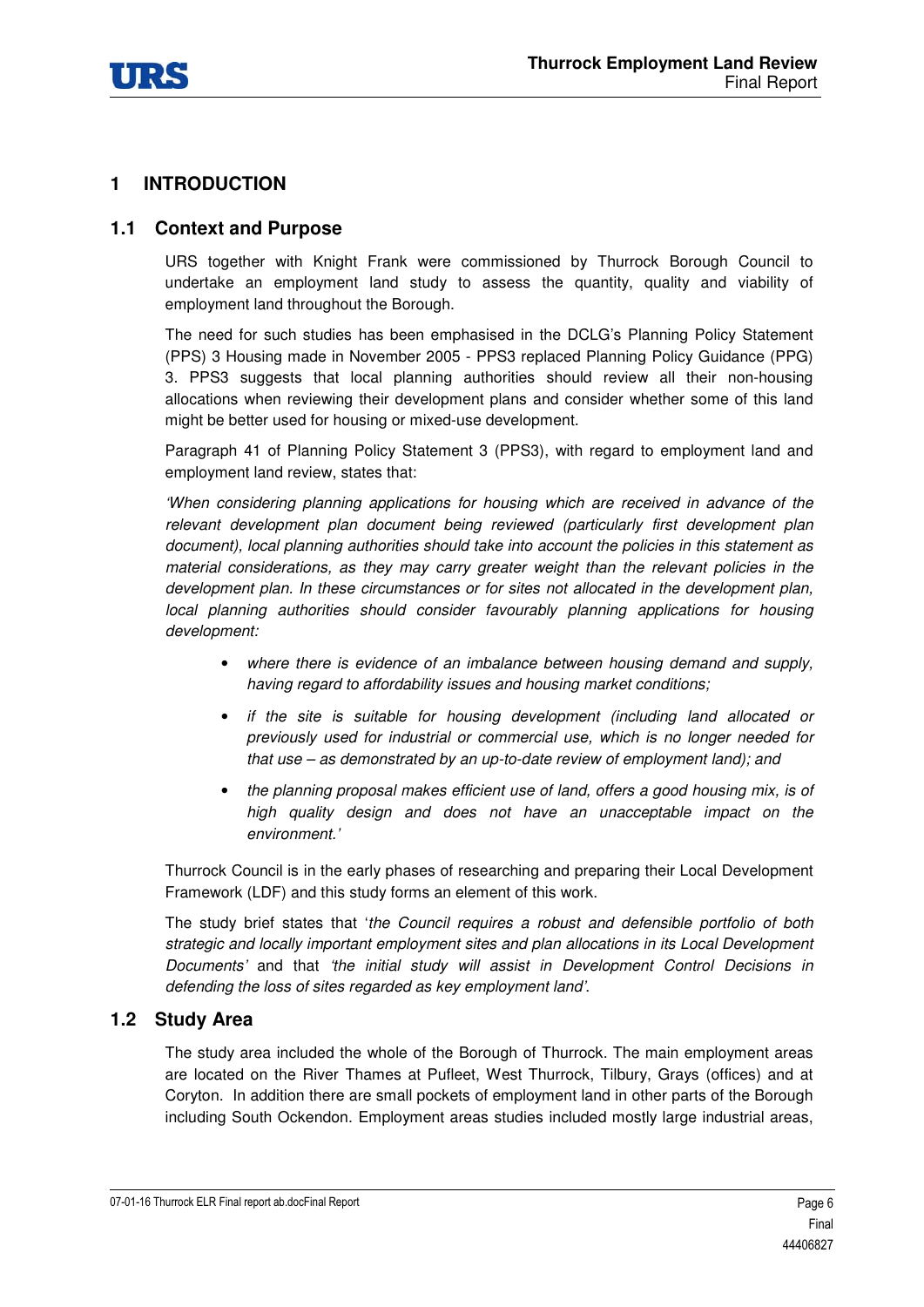

a minority of business parks/storage and distribution centres and a number of small town centre sites as identified in existing development plans.

### **1.3 Report Structure**

This report sets out our draft final findings and policy recommendations for employment land in Thurrock Borough based on a comprehensive desk review and socio-economic analysis; individual employment area/cluster and site appraisals; review of historical trends in the commercial and industrial property sectors; and a forecasting exercise.

The remainder of this report is structured as follows:

- Section 2 gives details of our approach to the various research elements of the assignment;
- Section 3 describes the national, regional and local policy context of particular relevance to employment land and related issues in Thurrock Borough;
- Section 4 gives a brief review of key research reports including those supporting national and regional policy development;
- Section 5 provides a comprehensive analysis of socio-economic baseline conditions in Thurrock Borough relative to the East of England and Great Britain;
- Section 6 summarises the consultation responses from Bone Wells' 2004 business survey;
- Section 7 describes the employment land market in Thurrock Borough outlining the historical trends in the commercial and industrial property sectors;
- Section 8 sets out the key findings of our employment area appraisals and summarises the key qualitative and quantitative results;
- Section 9 sets out our employment land demand forecasts. Our synthesis forecast approach takes historic completion rates as a base for forecasting future employment floorspace demand; and
- Section 10 presents conclusions and recommendations on retention and release of employment land sites.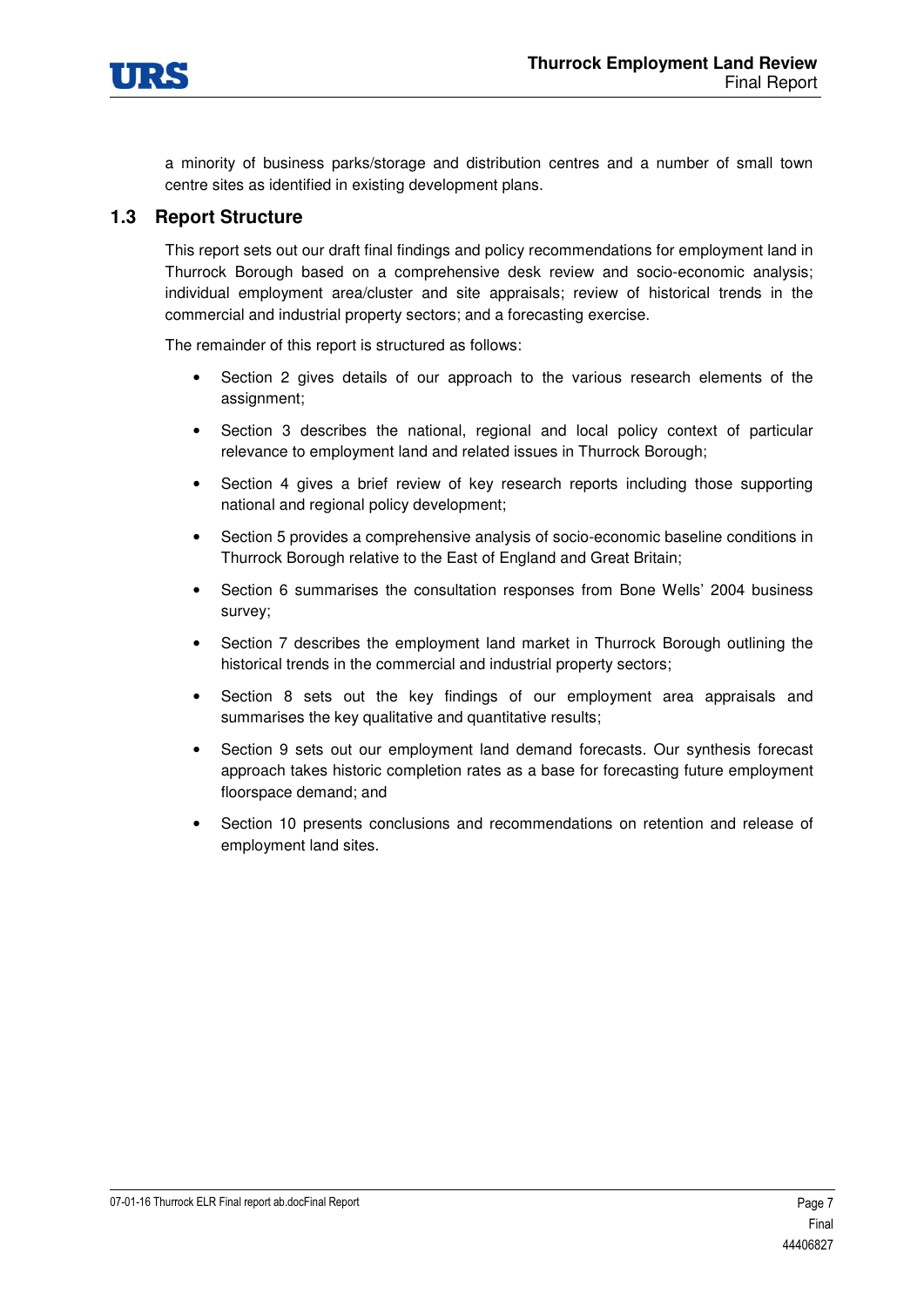

# **2 APPROACH**

### **2.1 Introduction**

There are a number of research elements informing this study, which are outlined in more detail below. These included:

- -Employment profiling
- -Employment land surveying
- -Market and demand assessment
- -Business consultation

# **2.2 Employment and Business Profiling**

A broader socio-economic analysis was undertaken of Thurrock Borough within the context of the East Of England and the country as a whole in order to provide an in depth understanding of the current population and socio-economic make-up of the Borough. A number of information sources were reviewed including:

- -Annual Business Inquiry
- Census Data
- **-** Local Labour Force Survey
- -New Earnings Survey
- VAT Registrations

An employment profile of the Borough was developed. This profile included:

- -An overall socio-economic profile of the Borough
- Review of historical employment information for the Borough, compared with the region
- -Review of unemployment and workforce information
- -Review of local economy and business trends within the Borough

# **2.3 Employment Land Survey**

This work began with a desk-based review of all the existing employment land within the Borough of Thurrock in order to identify the areas to be targeted for survey along with the broad employment area opportunities and constraints. Identified employment areas included both primary<sup>4</sup> and secondary<sup>5</sup> industrial and commercial areas and land within them that was earmarked for new industrial and commercial development. The latter comprised vacant and derelict sites, the majority of which had already been identified by the Council in their annual

1

<sup>&</sup>lt;sup>4</sup> Sites listed under Policy E1 in the Local Plan and under EMP1 in the UDP.

<sup>&</sup>lt;sup>5</sup> Sites listed under Policy E2 in the Local Plan and under EMP2 in the UDP.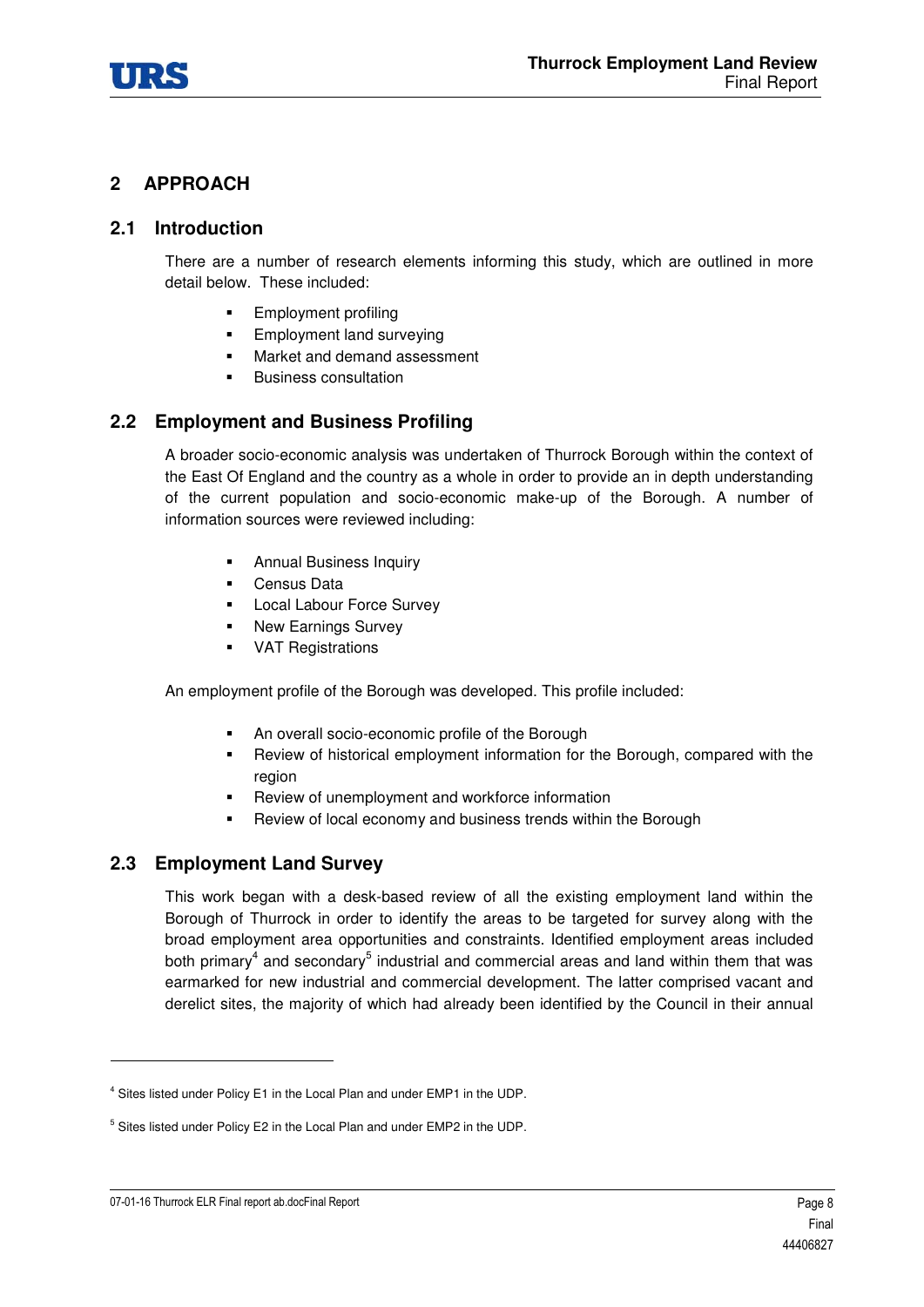

monitoring reports of employment land<sup>6</sup>. Other employment areas that were surveyed included oil refineries, oil & chemical storage areas<sup>7</sup> - including existing sties and their expansion areas. Identified employment areas were grouped into 33 clearly defined employment clusters. Within these 33 clusters we identified approximately 250 individual sites of which 32 sites were identified as vacant / derelict. An additional three employment clusters were subsequently identified by the Council from the Thurrock Borough Local Plan, which had either been redesignated from employment uses within the Thurrock Borough UDP or were "Major Developed Sites in the Green Belt" but identified as Employment land in the Plan. These three sites were not surveyed. The Thurrock Employment Areas inset map attached at the rear of this document shows the location of employment clusters and vacant / derelict development sites.

Each employment cluster was then visited and appraised against an agreed set of economic, planning and property market criteria to assess fitness for purpose. The criteria recorded at the employment cluster level were generally common to all individual sites within them. The main attributes reviewed and recorded were:

- -Size of employment cluster
- -Number of jobs in cluster (using commercially purchased business data)
- -Existing use/s
- -Existing local plan and UDP policies
- -Developable area / vacant land
- -Linkage to trunk road network
- -Linkage of sites to wharves
- -Quality of environment
- -Topography issues
- -Bad neighbourhood uses
- -Proximity to other uses
- -Servicing of businesses in the cluster
- -Parking facilities
- -Condition of buildings

Furthermore, the identified vacant / derelict development sites were appraised against the following additional criteria, to measure their sustainability, marketability and potential for being brought forward for employment use before the end of the LDF period or re-designation for a different use:

-Site area

-

- -Existing local plan and UDP policies
- -Developable area
- -Access to public transport

<sup>&</sup>lt;sup>6</sup> In addition, policies E3 and E4 in the Local Plan; and EMP3 and EMP4 in the UDP were used to identify land for industrial and commercial development in primary and secondary areas.

 $^7$  Identified as policies E8 and E9 in the Local Plan; and as policies EMP8 and EMP9 in the UDP.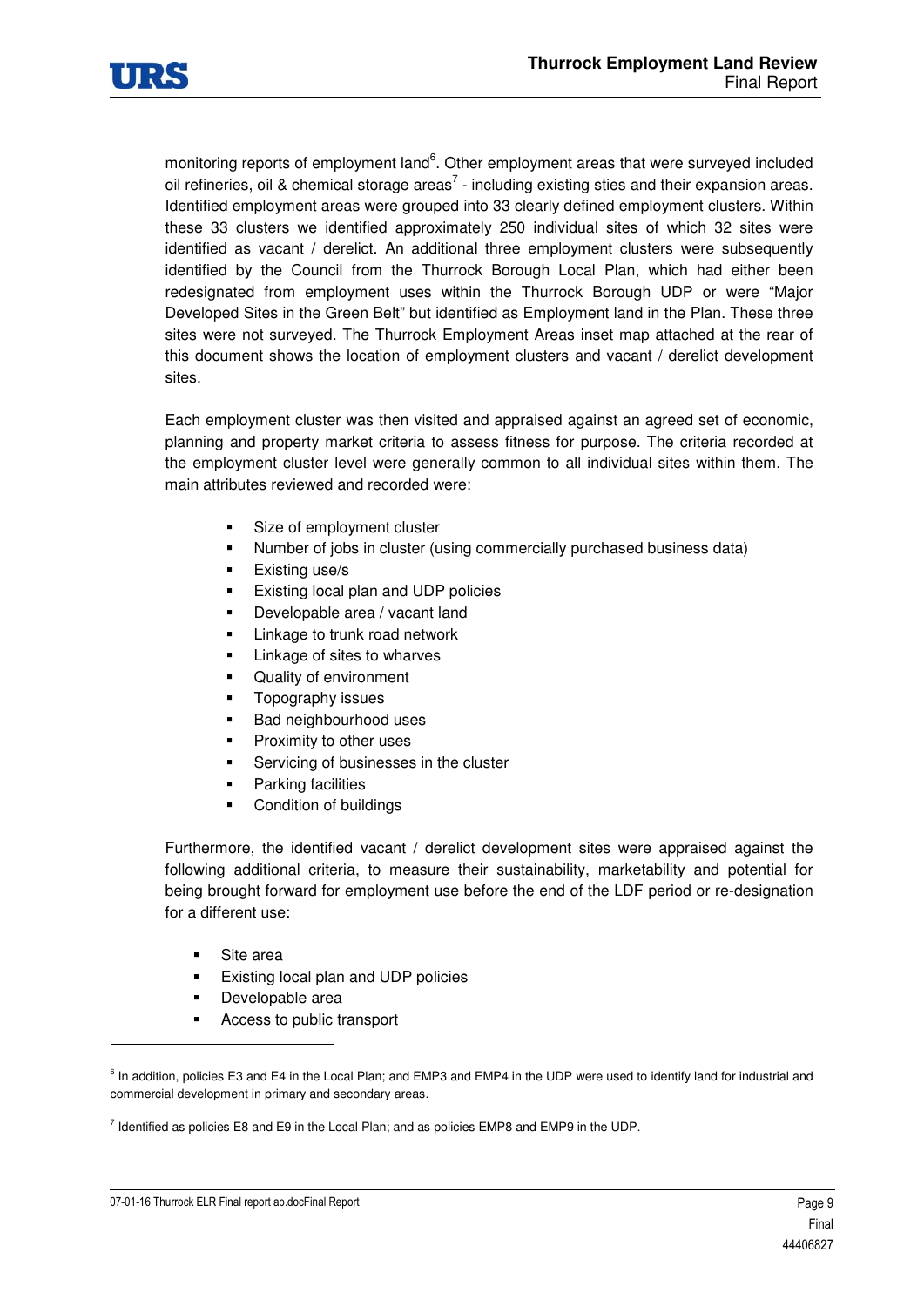

- -Access to facilities and amenities
- -Local road access
- -**Contamination**
- -Potential ecological value
- -Any signs of development in the last five years
- -Any visible signs of marketing of the site
- -Issues / description

The surveyors used a pro-forma questionnaire along with a map of each employment cluster to undertake the survey. The questionnaire included a series of tick-box style and open-ended questions. This approach allowed for a qualitative and quantitative analysis to be undertaken.

Prior to going on site surveyors attended a briefing and were given a survey pack which included guidance on how each of the different questions should be completed to ensure that they answered consistently throughout the survey. Copies of the site survey questionnaire are included as Appendices 1 and 2**.**

Once the visual inspections were complete and the collected data entered into the database the survey sites were digitally mapped using GIS to provide a geographical picture of employment land distribution throughout the Borough. The site surveys were completed in August and September 2005.

URS also held a one-day discussion workshop with members of Thurrock Council's Sustainable Communities Directorate. The purpose of this was to discuss the main findings of the survey work and the consultants' initial impressions on the sustainability of sites for continued employment use. In addition, officers at the Council were able to clarify strategic factors affecting particular employment sites and notify us of any current planning applications and development proposals for employment sites.

# **2.4 Market and Demand Assessment**

URS together with Knight Frank undertook a review of trends in employment related development and occupancy rates by sector and location. Historic data was gathered from Thurrock Council's annual monitoring information, plotting sheets, planning files and market information. Data was gathered, where possible, over a full business cycle in order to inform development of a fuller picture of potential demand over the next plan period.

The analysis was structured around a three stage approach focusing on:

- Present market conditions
- -Linear forecast change in demand
- - New factors affecting future demand (for example the proposed development at Shell Haven)

An assessment of net gains and losses was undertaken to identify the proportion of development taking place on currently vacant and unoccupied land, plus development taking place on land or in premises previously in other uses.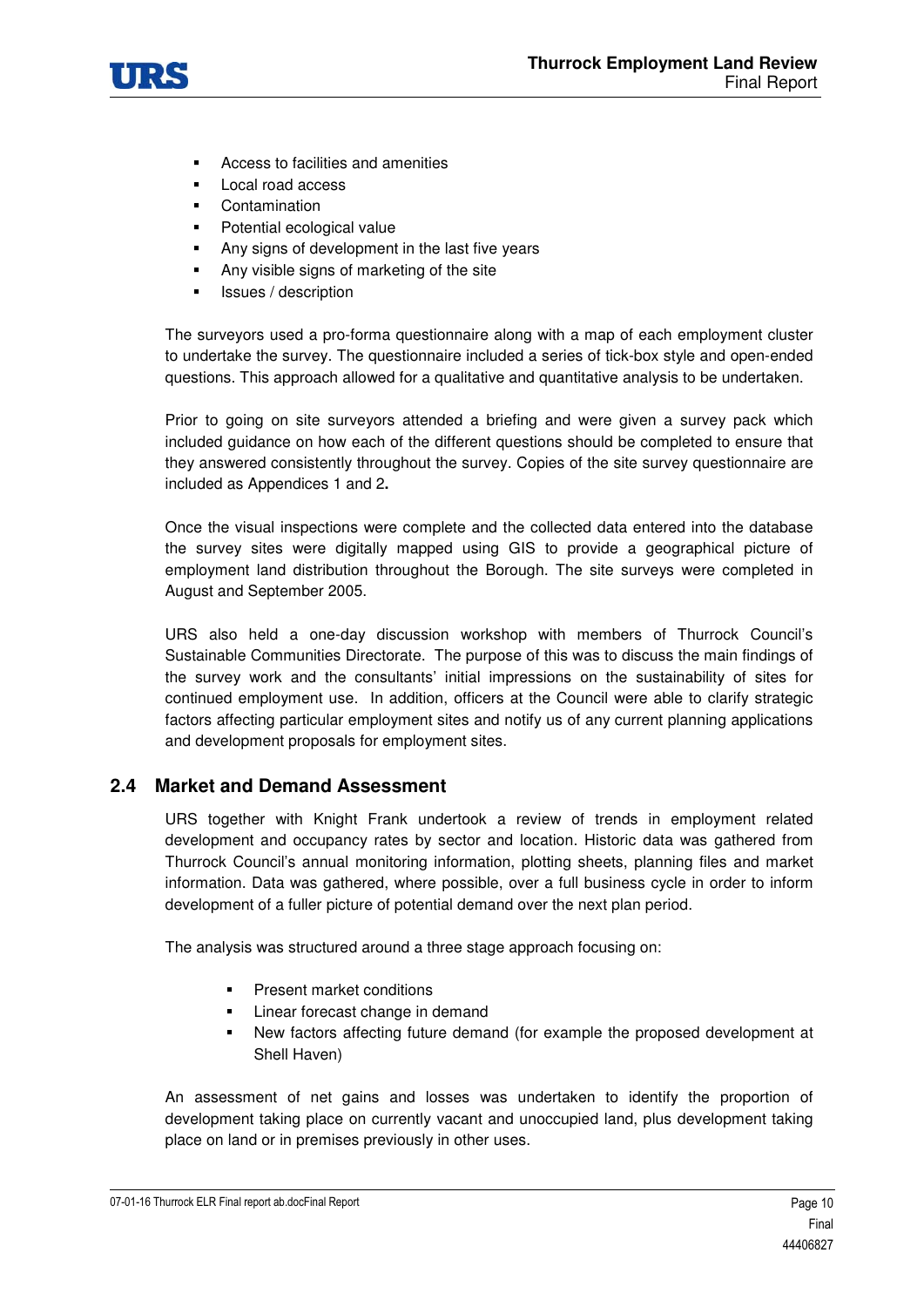

Based on the information collected an assessment was undertaken of the current and future allocation of employment land within Thurrock, which included:

- An assessment of the ability of the current employment areas and sites to meet demand
- -Review of the current employment allocations in light of PPS3
- - Assess the impact that loss of major employment sites could have on the local economy.

# **2.5 Business Consultation**

URS attempted to consult with Thurrock based businesses through circulation of a tailored questionnaire requesting qualitative feedback, to business forums and groups in the Borough. The Council's Economic Development department sent the questionnaires to business forums/groups and requested responses over a three-week period in November and early December 2005. This consultation sought feedback from businesses on:

- Perceptions of economy and businesses in the Borough;
- The existing property market situation;
- Their current and future needs;
- Possible expansion plans; and
- Location and workforce issues

Unfortunately no businesses of business forum representatives responded to this questionnaire so there was a nil response rate. The questionnaire is included as Appendix 3. Instead, the consultants were asked by the Council to analyse and summarise the results of Bone Wells' 2004 Thurrock Business Survey. The outcome of this analysis has helped inform future forecast demand of employment land and premises.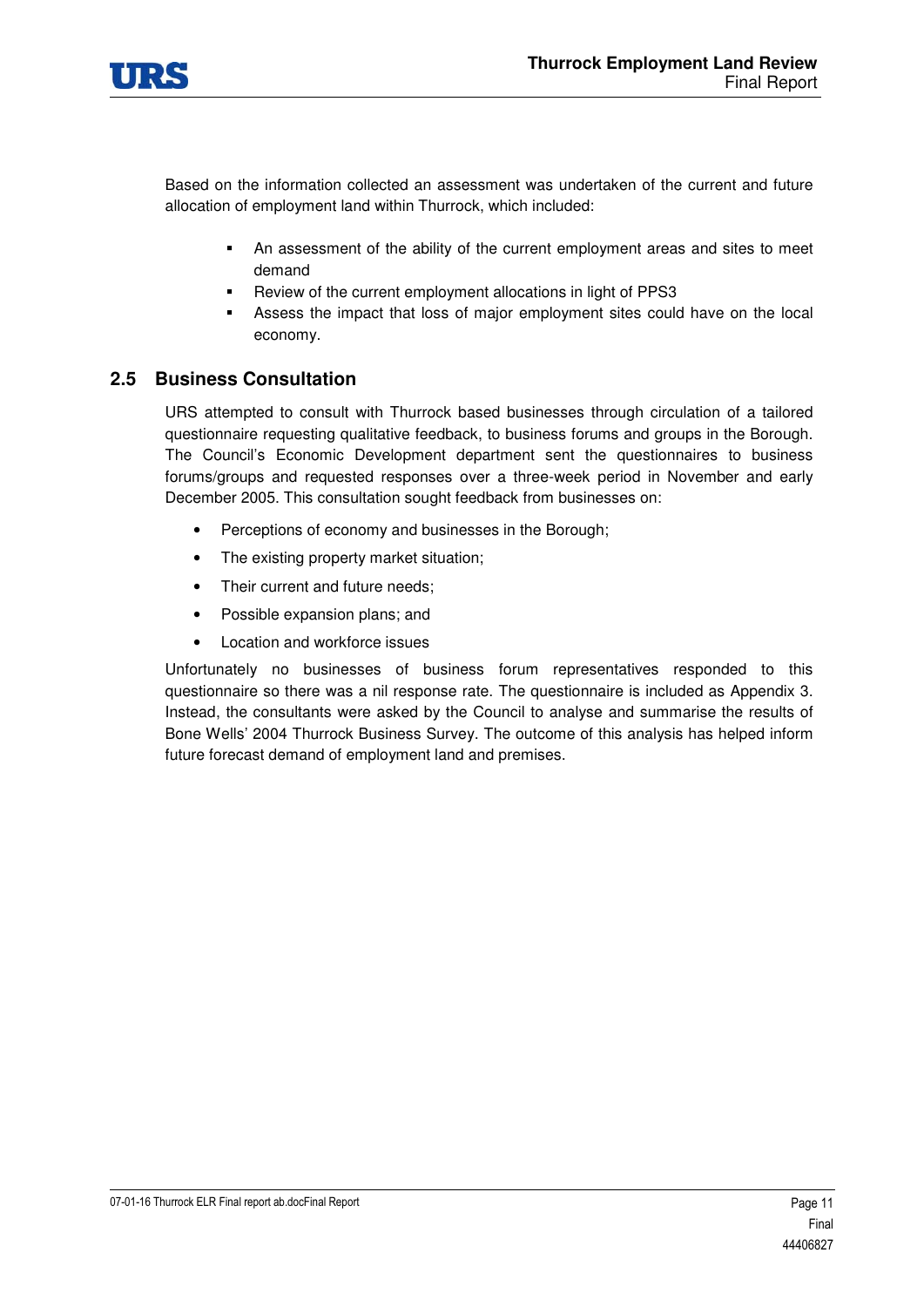

# **3 POLICIES AND PROGRAMMES**

# **3.1 Introduction**

This section gives a brief overview of the strategy and policy context relevant to employment and employment land in the Borough of Thurrock.

In terms of statutory development plans, the Planning and Compulsory Purchase Act 2004 sets out a series of changes to the planning system. The current system of unitary, local and structure plans is to be repealed and replaced by a new system of regional spatial strategies and local development documents prepared by Local Planning Authorities (LPAs).

The regional spatial strategy will set out policies for the development and use of land in the region, which in the case of Thurrock relates to the East of England region. For the time being, existing regional planning policy guidance is the strategy for the Thames Gateway Sub-region. Going forward, the regional spatial strategy is being prepared by regional planning bodies, to be made up of at least 60 per cent of members from county councils and LPAs within its jurisdiction. Modifications to the draft RSS and final version will be issued by the Secretary of State.

Local Development Frameworks, will set out the LPA's policies for the development and use of land in its area and will include a portfolio of Development Plan Documents and Supplementary Planning Documents. Transitional arrangements enable existing local, structure and unitary development plans to continue for three years from commencement of the relevant part of the Act.

This policy review identifies emerging development plans such as the draft East of England Plan as well as adopted development plans including the adopted Thurrock Borough Local Plan.

# **3.2 National Policy**

Planning Policy Guidance Notes (PPGs) and the emerging Planning Policy Statements (PPSs) provide a national guidance framework setting out a range of planning principles and objectives on specific topics.

PPG3 (Housing) $8$  has three key objectives: widening housing opportunities and choice; maintaining the supply of housing; and creating sustainable residential environments. The guidance promotes the efficient use of land for housing development through re-use of previously developed land and empty properties and the conversion of non-residential buildings for housing to meet housing demand and minimising the amount of greenfield land being taken for development. It provides advice on the provision of affordable housing as a means of creating mixed and balanced communities.

The update to PPG3 in January 2005 has increased the pressure on employment land by putting the onus on local authorities to prove the demand for such land. The new paragraph 42 (a) states:

1

<sup>&</sup>lt;sup>8</sup> This version is published in 2000 and updated in January 2005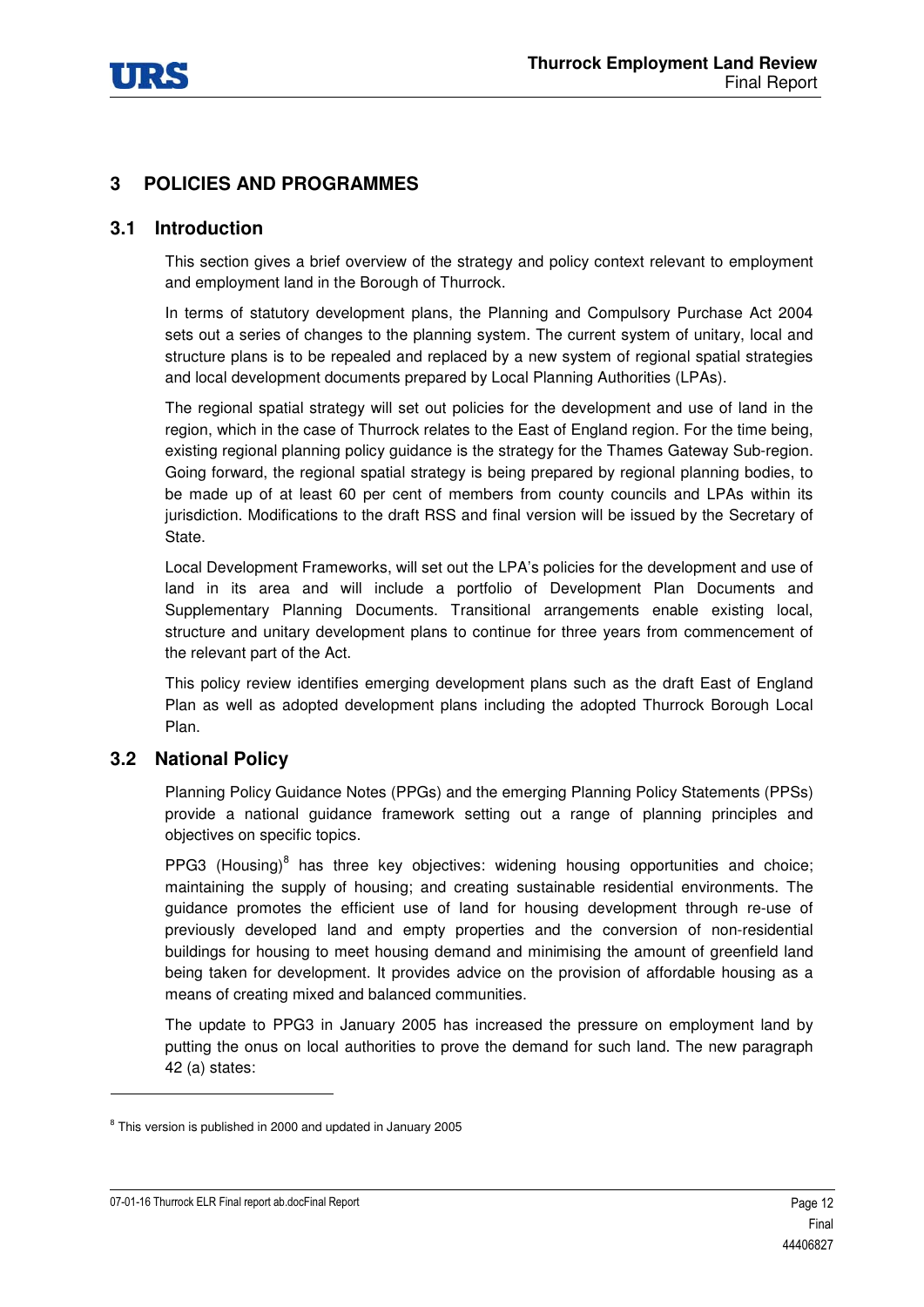

'Local planning authorities should consider favourably planning applications for housing or mixed use developments which concern land allocated for industrial or commercial use in saved policies and development plan documents or redundant land or buildings in industrial or commercial use, but which is no longer needed for such use, unless any of the following apply:

- the proposal fails to reflect the policies in this PPG (including paragraph 31), particularly those relating to a site's suitability for development and the presumption that previously-developed sites (or buildings for re-use or conversion) should be developed before greenfield sites;
- the housing development would undermine the planning for housing strategy set out in the regional spatial strategy or the development plan document where this is up-to-date, in particular if it would lead to over-provision of new housing and this would exacerbate the problems of, or lead to, low demand;
- it can be demonstrated, preferably through an up-to-date review of employment land (refer to Annex D for practice guidance), that there is a realistic prospect of the allocation being taken up for its stated use in the plan period or that its development for housing would undermine regional and local strategies for economic development and regeneration.'

The DCLG $<sup>9</sup>$  is in the process of replacing many of their PPGs with PPSs and the DCLG</sup> recently adopted PPS3 will replaces PPG3 as the planning strategy for housing in England.

With regard to employment land and employment land review paragraph 41 states:

'When considering planning applications for housing which are received in advance of the relevant development plan document being reviewed (particularly first development plan document), local planning authorities should take into account the policies in this statement as material considerations, as they may carry greater weight than the relevant policies in the development plan. In these circumstances or for sites not allocated in the development plan, local planning authorities should consider favourably planning applications for housing development:

- where there is evidence of an imbalance between housing demand and supply, having regard to affordability issues and housing market conditions;
- if the site is suitable for housing development (including land allocated or previously used for industrial or commercial use, which is no longer needed for that use – as demonstrated by an up-to-date review of employment land); and
- the planning proposal makes efficient use of land, offers a good housing mix, is of high quality design and does not have an unacceptable impact on the environment.'

PPG4 (Industrial, Commercial Development and Small Firms) notes that policies within the development plans should provide for choice, flexibility and competition in allocating land for industry and commerce. The guidance recommends that planning authorities should be realistic in their assessment of the needs of business.

1

<sup>&</sup>lt;sup>9</sup> Evolved from the ODPM in 2006.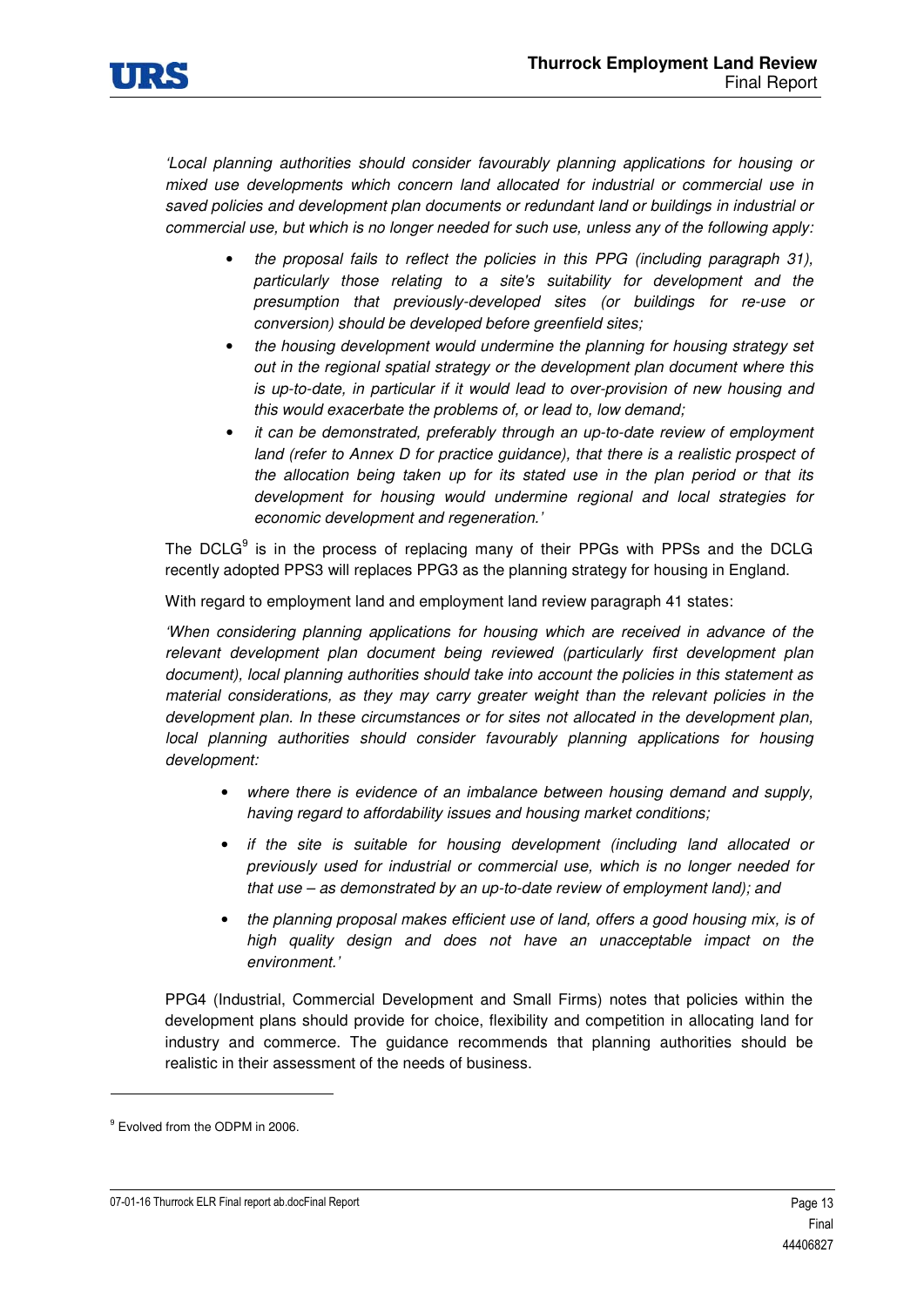

# **3.3 Regional Policy**

### *3.3.1 Regional Planning Guidance for the South East (RPG9)*

RPG9 (adopted March 2001) covers the period up to 2016 and is intended to provide guidance to local authorities in the preparation of their local plans. It is worth noting that although Essex is covered in RPG9 for the South East, as part of the new planning framework, the regional boundaries have been changed and it is being covered in the East of England Plan (RSS14), which is also reviewed in this section. Relevant employment and economic development policies are listed below:

- - Policy RE5 - better use should be made of existing employment land resources. Furthermore, it is advised that sites for industry and commerce should be developed particularly in urban areas and in places that are accessible by environmentally friendly modes of transport. Policy RE5 also states that precedence should be given to the re-use of developed land over the release of new land and wherever possible the intensification of use on existing sites should be encouraged.
- - Policy RE6 - priority should be given to securing economic development in the Thames Gateway in accordance with the guidance and principles set out in RPG9a (reviewed in full below) or in any review of RPG9a.
- - Policy RE9 - high-added value activities should be actively encouraged, including the grouped location of such activities in business clusters where this is economically beneficial and environmentally acceptable. To this end, local authorities are advised to form development plans, which include policies that serve to encourage existing and emerging clusters in the Thames Gateway and other regeneration areas.
- -Policy RE10 indicates that economic diversity should be encouraged, facilitating small and medium enterprises, and supporting the growth of a variety of economic sectors including manufacturing.

In relation to housing provision on previously developed land, policy H5 states that local authorities in the South East should adopt a sequential approach to the allocation of land for housing and seek to achieve at least 60% of all new housing development on previously developed sites and through conversions of existing buildings.

#### *3.3.2 The Thames Gateway Planning Framework (RPG9a)*

In setting out its aspirations for helping the market to respond, RPG9a describes how future economic success of the sub-region will depend on the business community responding to the opportunities and having the confidence to lead. The strategy envisages that in the short term it will be those previously used sites without major preparation costs which will tend to be brought forward first. However, over time it is perceived that the more difficult suites will be brought forward, as public investment will be used to support the private sector. In addition, it perceives that increases in land values will also attract businesses to invest in brownfield sites with higher remediation costs.

The framework also comments on the potential for economic growth in the sub-region. It considers that much of the future growth will come from economic sectors already well established in the region, such as manufacturing (which presently accounts for 20% of all employment). Therefore it advises that development plans should provide a secure land use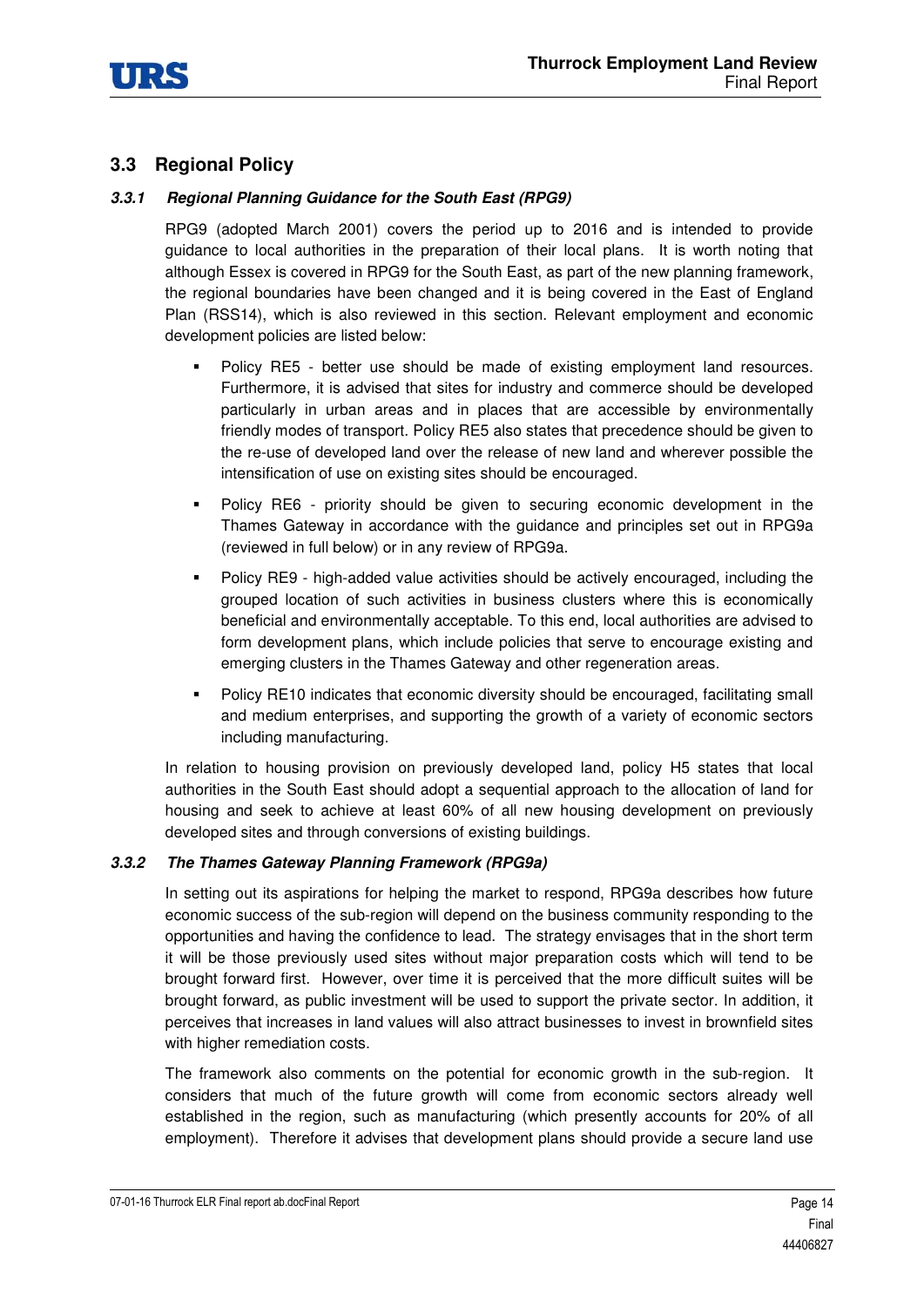

context for existing industry and sufficient space for growth, as well as opportunities for new industry. The framework advises that in order to avoid the potential loss of employment, industrial areas that are not in conflict with this guidance should not be favoured for other forms of development.

#### *3.3.3 The Draft East of England Plan (RSS14)*

The draft East of England Plan (released in December 2004) is a new Regional Spatial Strategy for the East of England. It aims to guide development in the East of England for the next 20 years and covers housing, economic development, the environment, transport, sport and recreation, waste development, mineral extraction and more. The draft plan is also very much a jobs led strategy. The East of England Plan has been subject to an Examination in Public that ended in March 2006. The Secretary of State proposed changes that were published in December 2006.

Policy TG/SE1 (zones of change and influence) identifies as a world leading logistics hub and exemplar for community development, learning and enterprise, with a focus on:

Thurrock Riverside – developing a new urban focus between Purfleet and Tilbury to provide 7,600 additional homes and 2,400 additional jobs through regeneration of previously used sites, associated with revitalisation of existing town centres, a new ring road and railway station in West Thurrock, a strategic transport interchange at Grays and improved local transport networks.

The relevant policies for economic development are EM2 and EM3. Policy E2 sets out the projected job growth for the Thames Gateway South Essex sub-region, which is targeted at 55,000 of the plan period (2001-2021). This constitutes almost half of the total job creation for the County of Essex (116,000). Policy TG/SE2 indicates that Thurrock will need to accommodate 26,000 jobs over the plan period.

Policy EM3 sets out the recommended approach to employment land allocation that local authorities should take. It states that Local development documents will allocate employment land to provide a range of sites and premises to meet the quantitative and qualitative needs of business within the sequential approach of the core spatial strategy, and job growth targets of policy EM2, enabling urban renaissance, economic regeneration, social inclusion and rural diversification.

Policy EM3 also advises that efficient use will be made of existing employment land resources. Sites for industry and commerce should therefore be provided in:

- -Urban areas and key market towns
- - Locations that minimise commuting, and promote more sustainable communities, and a closer relationship between jobs and existing or proposed labour supply
- -Locations where the maximum use of sustainable (public) transport can be made
- - Locations and ways that minimise loss or damage to environmental and social capital, and so far as possible substitute for losses and secure positive enhancements. This will often mean giving precedence to the re-use of previously developed land and, wherever possible, the intensification of use on existing sites over the release of greenfield land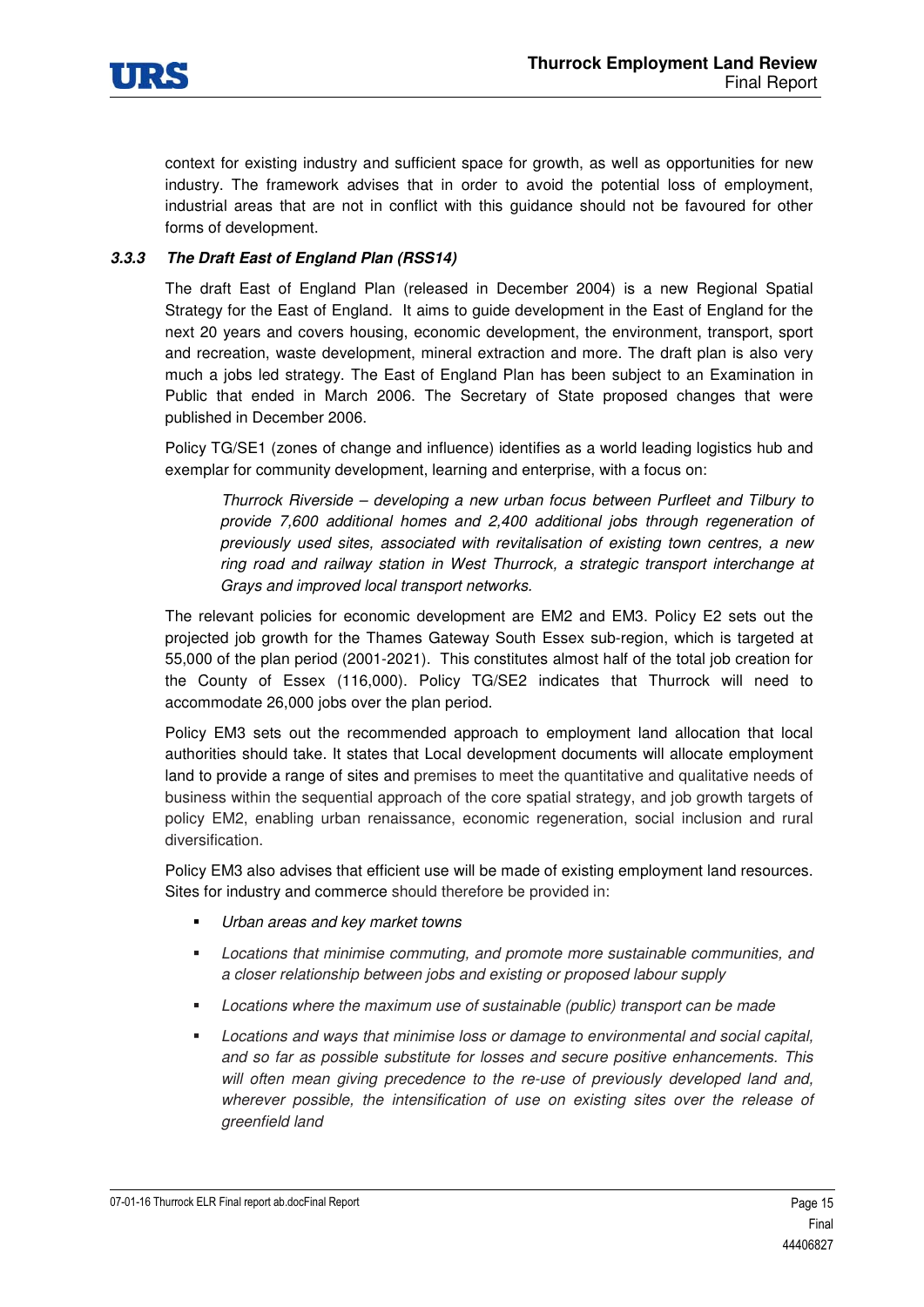

- Locations that meet the needs of the region's significant clusters as set out in the Regional Economic Strategy.

Significantly for the context of this study, policy EM3 states that land in employment use will be considered for alternative uses only where a completed employment land assessment demonstrates that sufficient land is available, of an appropriate type, range, quality and quantity, to ensure that the Regional Economic Strategy's objectives are achievable.

In relation to housing, policy H1 states that a total of  $478,000$  dwellings<sup>10</sup> will be built in the East of England region over the plan period, of which 18,500 will be built in the Thurrock Unitary Authority area (which equates to an annual average of 925).

#### *3.3.4 The Regional Economic Strategy for the East of England*

The fourth goal of the Economic Strategy for the East of England is to create high quality places to live, work and visit. Part of this goal revolves around ensuring that the region has a high quality supply of business land and premises. The policy states that a key element in achieving a balance of housing and jobs is developing employment sites that support business growth and ensure the economic viability of local communities. The strategy recognises that urban brownfield employment sites are increasingly under pressure to be developed for housing. While it acknowledged that the long-term vacancy of derelict employment sites can harm a town's image and undermine confidence, the strategy also recognises the importance of retaining existing employment sites where possible and appropriate. Only sites that no longer meet regeneration and growth objectives should be made available for alternative uses.

In relation to employment it states that:

"The scale of employment site provision and job growth should meet the needs specified in the draft regional spatial strategy. This provision must recognise the needs of different sectors and clusters such as knowledge-based activities adjacent to the region's higher education and other research centres. Employment site provision in the Growth Areas (such as the Thames Gateway) and within the London Arc is necessary to enable balanced job and housing growth, provide choices for business and reduce dependency on London. Support for innovation by new and growing businesses through enterprise hubs and innovation centres will be important in this respect".

#### **3.4 Local Policy**

1

#### *3.4.1 Thurrock Borough Local Plan (1997)*

The Thurrock Borough Local Plan was adopted by the Council in September 1997 and as the saved plan still provides the Council with its policies and proposals for land use in Thurrock and provides the basis for decisions on land use planning.

Two of the Council's objectives relate directly to employment. These are:

<sup>&</sup>lt;sup>10</sup> The Secretary of State proposed changes increases this to 508,000 dwellings.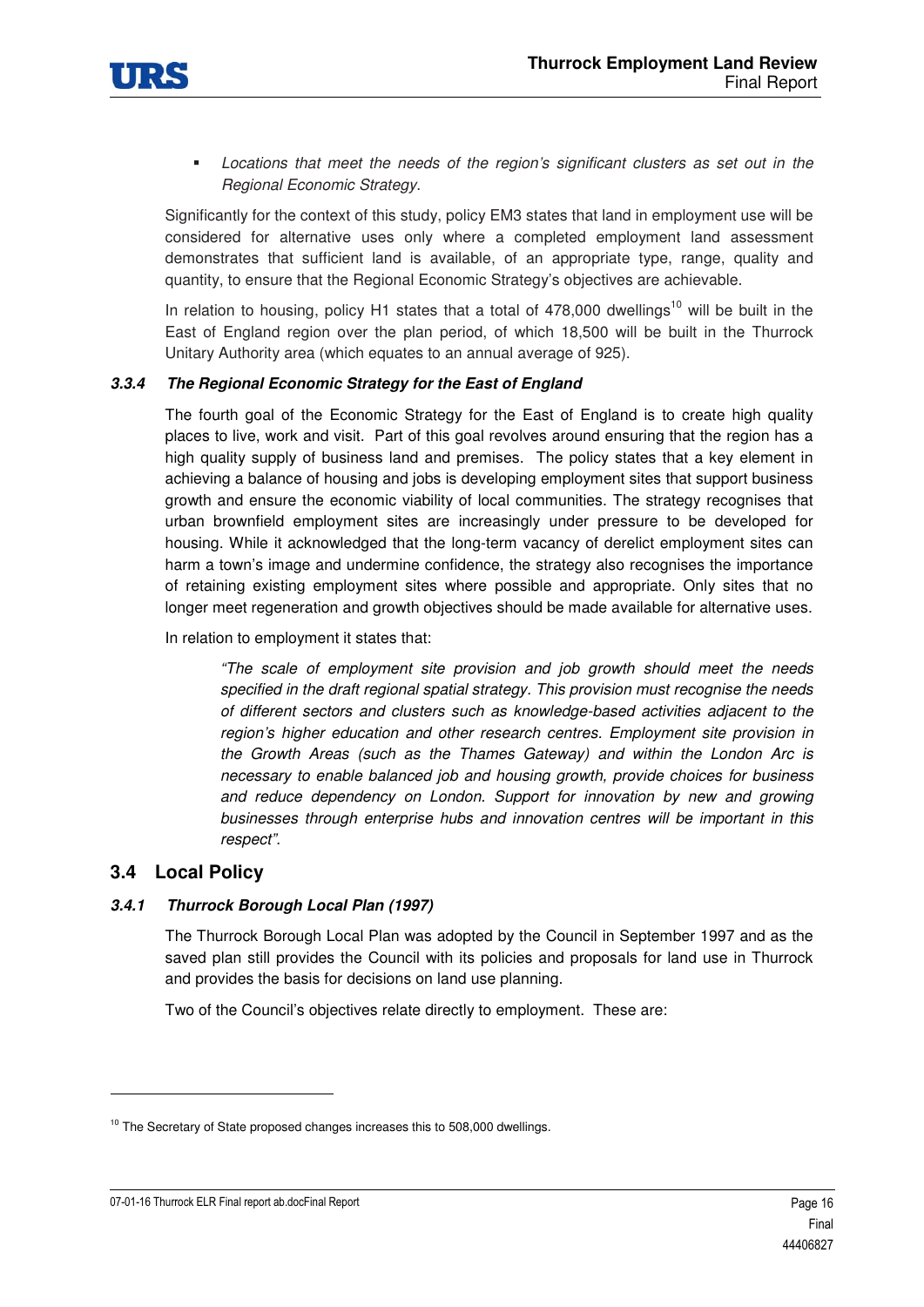

- - To allocate land able to accommodate a diversity of jobs suitable for local people (Objective 5).
- - To distribute employment more widely across Thurrock by identifying significant development opportunities in a variety of locations (Objective 6).

Policy E1 lists the Borough's primary land for industrial and commercial development. In relation to this, it states that development for purposes which neither generate employment nor are related to employment uses will only be permitted where this would neither take land otherwise available for industrial and commercial development nor have an adverse effect on existing employment generating uses.

Primary industrial and commercial areas are described as having good existing access to the strategic/principal road network, without vehicles having to travel through residential areas, or are the subject of road improvement proposals in this Plan. These are listed below:

- -Purfleet Industrial Park, Aveley
- -Botany Quarry/Tank Lane, Purfleet
- -London Road, Purfleet
- -Dolphin Estate/Lafarge, West Thurrock
- -Lakeside/Waterglade Estates, West Thurrock
- -West Thurrock Marshes
- -Chafford Hundred North West Zone
- -Thurrock Park, Little Thurrock
- -Tilbury South
- -Tilbury Power Station, North

The Council considers that the retention of employment-generating uses in these areas, together with the major new development set out in Policy E2, is essential to ensure a significant net increase in jobs in Thurrock over the Plan period. It suggests that use of land for non employment generating uses would not only reduce the land available for industrial and commercial use, but could also have an adverse impact on existing industry. The Plan considers that residential development in the vicinity of industrial use may result in pressure from new residents to curtail existing industrial uses.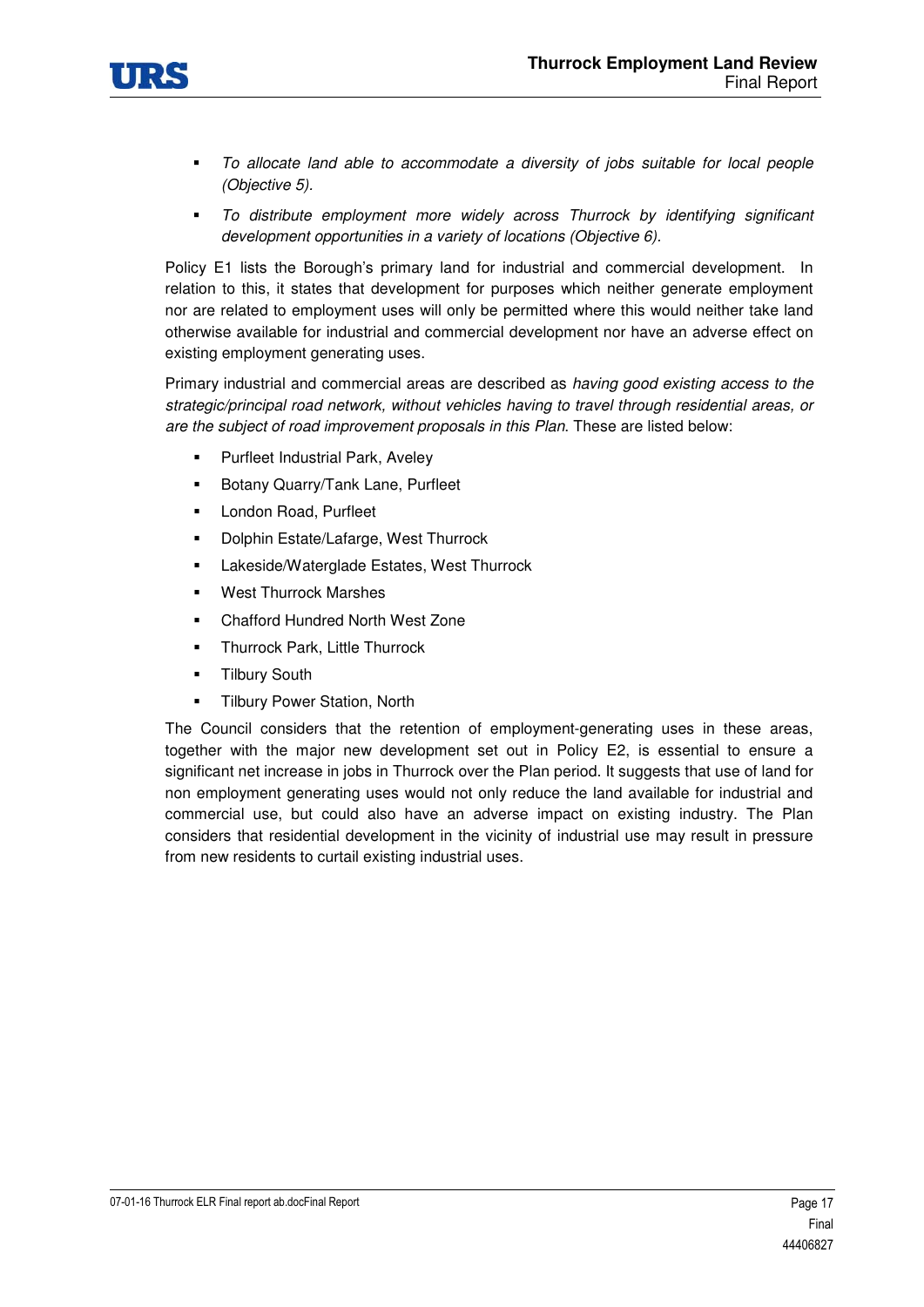

Policy E2 lists all land for new industrial and commercial development in primary areas:

#### **Figure 3.1**

#### $E2$ LAND FOR NEW INDUSTRIAL AND COMMERCIAL DEVELOPMENT IN **PRIMARY AREAS**

Land is identified within primary industrial and commercial areas for new industrial and commercial development and the expansion of existing firms as listed below and shown on the Proposals Map.

|                    |                                                   | <b>Hectares</b> |
|--------------------|---------------------------------------------------|-----------------|
| (a)                | <b>Purfleet Industrial Park</b>                   | 2.8             |
| (b)                | Tank Lane/ Arterial Road, Purfleet                | 3.1             |
| (c)                | <b>Botany Quarry, Purfleet</b>                    | 3.6             |
| (d)                | <b>Former Coalyard Site, Purfleet</b>             | 2.8             |
| (e)                | Former Thames Board Mill South Site, Purfleet     | 3.5             |
| (f)                | <b>Esso North Site, Purfleet</b>                  | 16.0            |
| (2)                | Esso Middle Site, Purfleet (now developed)        | 2.3             |
| h)                 | <b>BP North Site, Purfleet (now developed)</b>    | 6.8             |
| $\left( i\right)$  | Van Den Bergh and Jurgens, Purfleet               | 13.6            |
| $\bf(j)$           | <b>Greenlands Quarry, Purfleet</b>                | 23.5            |
| (k)                | Former Stork Club Site, Purfleet (now developed)  | 5.7             |
| $\left( 0 \right)$ | <b>Stonehouse Lane/Arterial Road, Purfleet</b>    | 1.6             |
| (m)                | <b>Bluelands East Quarry, West Thurrock</b>       | 11.4            |
| (n)                | The Red House Site, West Thurrock (now developed) | 1.4             |
| $\circ$            | 885-901 London Road, West Thurrock                | 0.2             |
| (p)                | Lafarge Jetty Site, West Thurrock                 | 1.2             |
| $\boldsymbol{q}$   | <b>Tunnel Estate, West Thurrock</b>               | 3.6             |
| (r)                | South of London Road, West Thurrock               | 1.0             |
| (s)                | <b>Tunnel Jetty, West Thurrock</b>                | 3.6             |
| (t)                | <b>Motherwell Way, West Thurrock</b>              | 0.5             |
| (u)                | <b>Lakeside Trading Estate, West Thurrock</b>     | 24.0            |
| $(\mathbf{v})$     | North of Oliver Road, West Thurrock               | 1.6             |
| (w)                | <b>Riverside Estate, West Thurrock</b>            | 0.7             |
| $(\mathbf{x})$     | <b>St. Clements Road, West Thurrock</b>           | 2.3             |
| (y)                | Wouldham Works, South Stifford                    | 9.6             |
| (z)                | <b>Chafford Hundred North West Zone</b>           | 5.2             |
| (aa)               | <b>Thurrock Park, Little Thurrock</b>             | 16.1            |
| (bb)               | <b>Tilbury South</b>                              | 26.8            |
| (cc)               | <b>Tilbury Power Station, North</b>               | 14.3            |
| (dd)               | <b>Bluelands West Quarry, West Thurrock</b>       | 7.0             |
|                    | TOTAL                                             | 215.8           |

#### Source: Thurrock Borough Local Plan (1997)

Policy E3 lists development within secondary industrial and commercial areas. These are described as areas that do not have direct access to the strategic/principal road network without going through residential areas and/or are close to housing. The areas listed are:

- -Aveley Industrial Estate, South Ockendon
- -Marley Works, Stifford Road, South Ockendon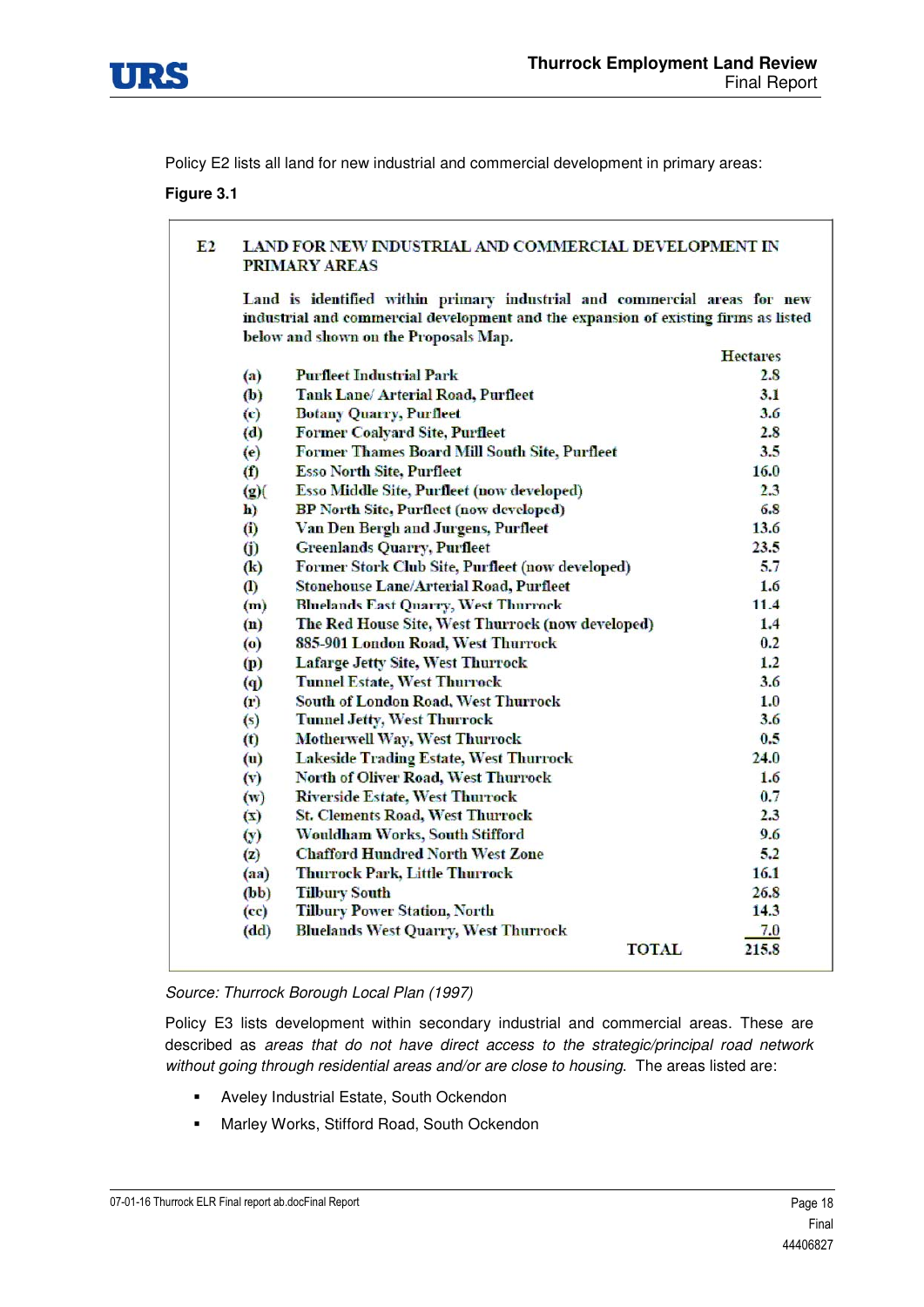

- -Milehams Industrial Estate, Purfleet
- -London Road/Schoolfield Road, West Thurrock
- -434-436 London Road, West Thurrock
- -Gumley Road, South Stifford
- -Chafford Hundred North East Zone
- -Titan Pit, Grays
- -Grays West
- -Grays South - Argent Street
- -Grays South - Thames Road
- -Grays South - Manorway
- -Globe Works, Little Thurrock
- -Coward Bros./Star Groundwork, Linford Road, Chadwell St. Mary
- -Sandy Lane Pit/Martintrux, Linford Road, Chadwell St. Mary
- -Bata/Thames Industrial Park, East Tilbury
- -Baryta Close/Victoria Road, Stanford-le-Hope
- -Stanhope Industrial Estate, Wharf Road, Stanford-le-Hope

Policy E4 identifies land for new industrial and commercial development in secondary areas and expansion of existing firms. These are listed below:

#### **Figure 3.2**

| Е4 |     | LAND FOR NEW INDUSTRIAL AND COMMERCIAL DEVELOPMENT IN<br><b>SECONDARY AREAS</b>                                                                                                                                                                                                     |                 |
|----|-----|-------------------------------------------------------------------------------------------------------------------------------------------------------------------------------------------------------------------------------------------------------------------------------------|-----------------|
|    |     | Land is identified within secondary industrial and commercial areas for new<br>industrial and commercial development and expansion of existing firms as listed<br>below and shown on the Proposals Map. Any development of these sites will be<br>expected to conform to Policy E3. |                 |
|    |     |                                                                                                                                                                                                                                                                                     | <b>Hectares</b> |
|    | (a) | <b>Chafford Hundred North East Zone</b>                                                                                                                                                                                                                                             | 4.4             |
|    | (b) | <b>Titan Pit (North), Grays</b>                                                                                                                                                                                                                                                     | 4.5             |
|    |     | Stanhope Industrial Park, Stanford-le-Hope                                                                                                                                                                                                                                          | 4.6             |
|    | (c) |                                                                                                                                                                                                                                                                                     |                 |

#### Source: Thurrock Borough Local Plan (1997)

Other relevant employment policies are E5, E6, E8, E9, E11, E12, E13, E14, E15 and E16. In summary these state that:

- E5: Industrial and commercial development and redevelopment will only be permitted outside the industrial and commercial area identified in policies E1 and E3, where the development will neither cause material harm to the environment, nor generate unacceptable levels of traffic, and where the development proposed conforms to other policies in the Plan.

07-01-16 Thurrock ELR Final report ab.docFinal Report **Page 19** All the state of the state of the state of the state of the state of the state of the state of the state of the state of the state of the state of the state o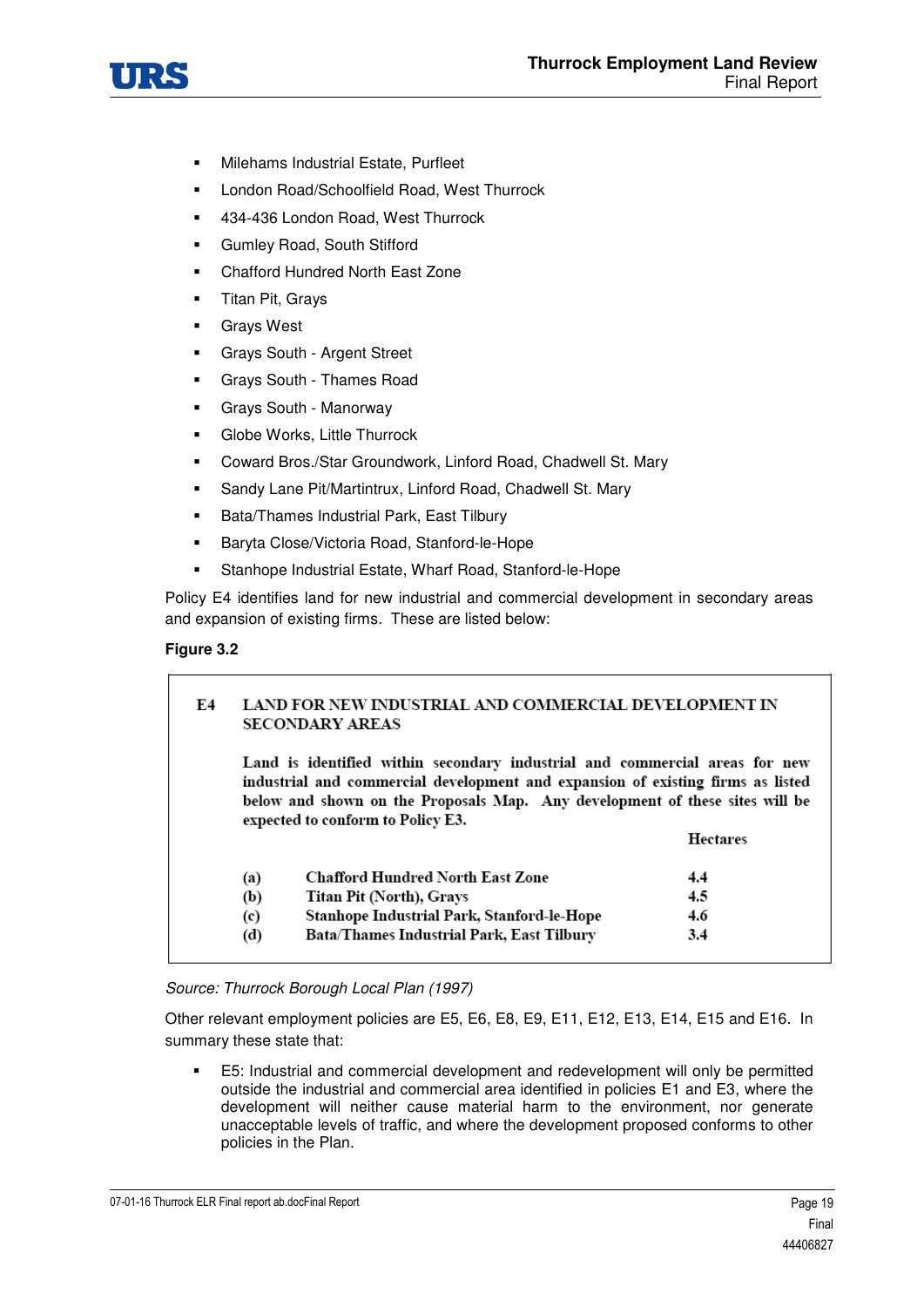

- - E6: Where an existing industrial or commercial use outside the areas designated under policies E1 and E3 causes a particular environmental or traffic problem, the Council will consider its redevelopment for alternative uses of a type which would solve the problem.
- - E8: New oil refining activities will only be permitted within the existing refinery complexes at Shellhaven and Coryton, or on adjacent land specified for their expansion. The existing sites and specified expansion areas include areas of 48.2 hectares at Shellhaven and 45.3 hectares at Coryton.
- - E9: New oil and chemical storage activities will only be permitted within the sites set out in Policy E8 and also in existing oil and chemical storage sites at Purfleet, West Thurrock and South Stifford, or on specified expansion sites
- - E11: The major location for office development will be Grays Town Centre and provision is made for up to 50,000 $m^2$  of office floorspace.
- -E12: Small office developments of up to 1,000 $m^2$  will be permitted in the town centres of Stanford-le-Hope, Corringham, Tilbury, South Ockendon, Aveley and at the Armada Centre and Station site at Chafford Hundred.
- - E13: Office development will not normally be permitted outside town centres, except where it is clearly ancillary to an industrial or commercial development on the site. 'Business Park' type developments will, however, be permitted in industrial and commercial areas, provided they meet environmental and other policies in the Plan.
- - E14: Hotel development on land identified for industrial and commercial purposes, or on sites in Grays Town Centre, will be permitted subject to meeting other policies in the Plan
- - E15: In the Bluelands Quarries, west of the M25, the Council will only permit higher quality employment generating development
- - E16: The redevelopment of the West Thurrock Power Station site should incorporate employment generation, nature conservation and environmental improvements, replacement for the open space, contribution to the financing of road improvements and other infrastructure improvements in the area.

Other Council objectives relevant to employment relate to the Riverside. Objective 11 proposes "to safeguard and enhance the riverside in its various roles as a unique feature in the Borough". In particular the most relevant element of this approach is:

To seek to retain the existing wharfage operations and encourage the creation of new river frontage industrial and commercial uses related to water transport, within the immediate riverside areas

Relevant riverside policies that affect employment include RIV1, RIV1A and RIV2.

In relation to housing, Policy H1 states that the Council will ensure that sufficient land supply is identified for 9,900 dwellings between 1986 and 2001 (in line with Structure Plan requirements). The Council calculates its total net supply for the period to be 13,127.

Other relevant housing policies are H2, H3, H4, H8, H10, and H11.

#### *3.4.2 Draft Thurrock Unitary Development Plan (2003)*

The Thurrock Unitary Development Plan was placed on deposit on 28th March 2003. This is a single plan document that was intended to replace the Local Plan, detailing the Council's planning policies up to 2016. Following the Thurrock Council Cabinet decision of 15th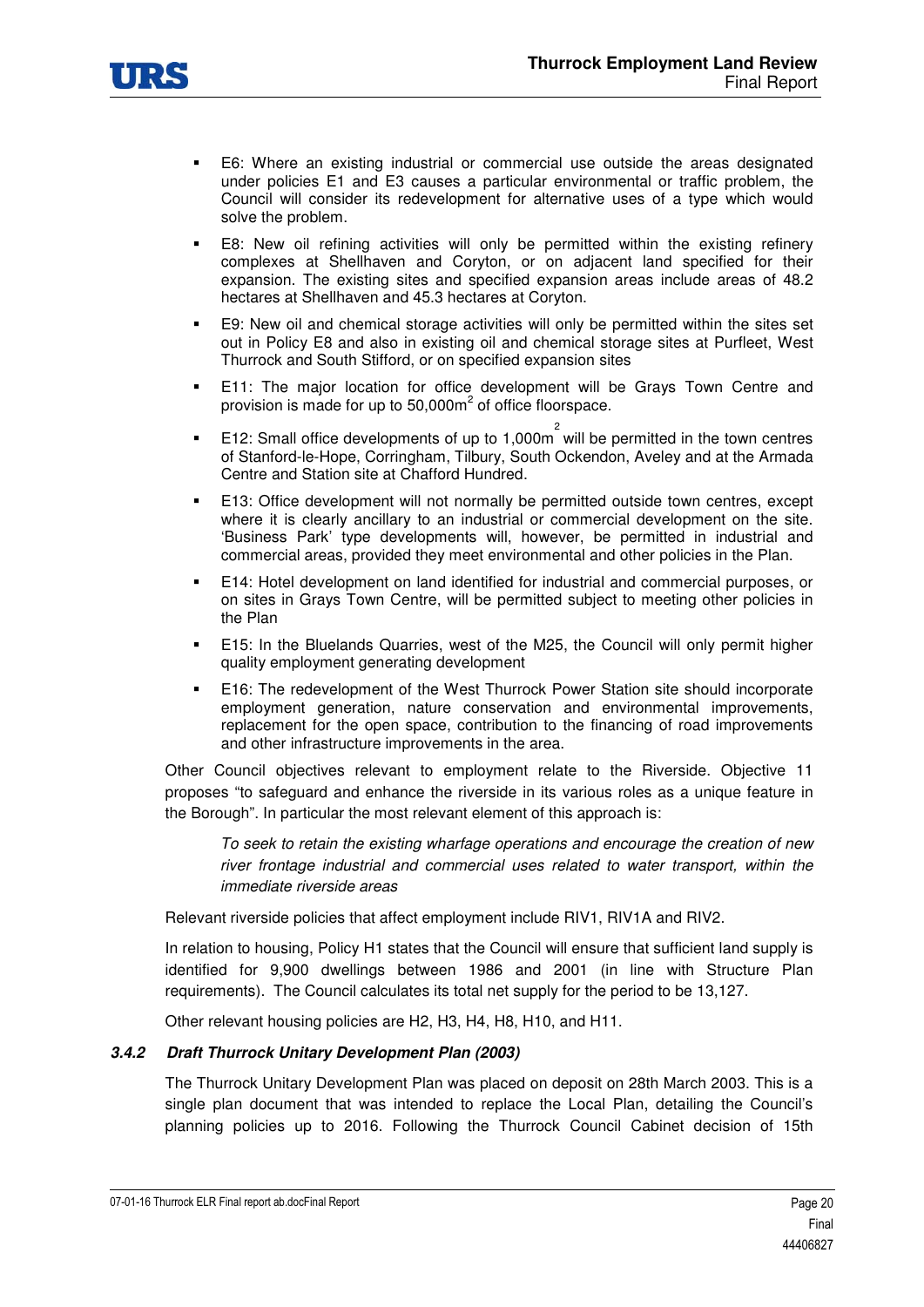

September 2004, the Council has suspended any further work on the Unitary Development Plan. The Thurrock Deposit UDP has not however been formally withdrawn at this stage.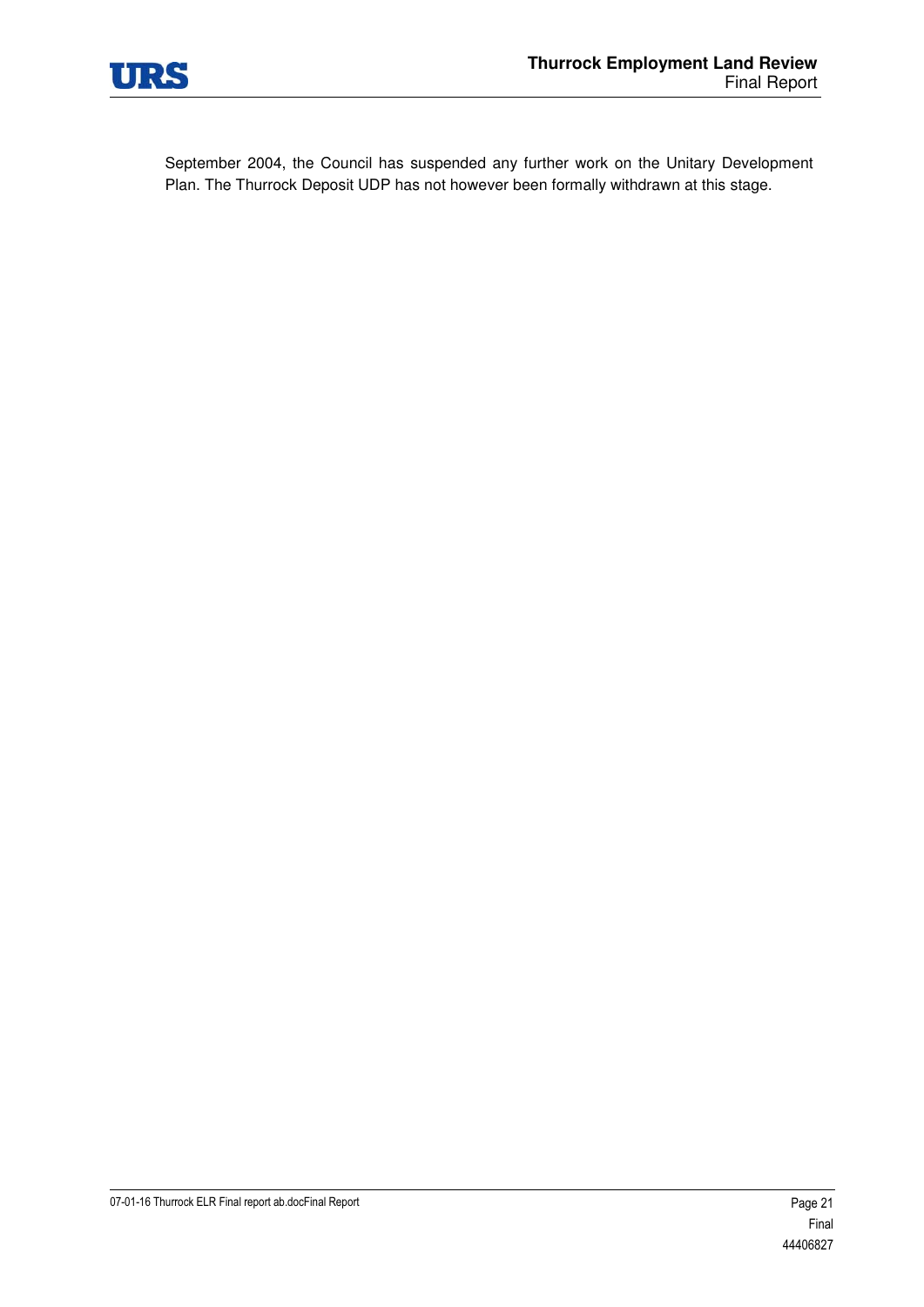

Policy EMP2 below identifies land within primary industrial and commercial areas for new industrial and commercial development and the expansion of existing firms. These are listed below:

#### **Figure 3.3**

| EMP <sub>2</sub> | <b>LAND FOR NEW INDUSTRIAL AND COMMERCIAL DEVELOPMENT IN</b><br><b>PRIMARY AREAS</b> |                                                                           |                 |  |  |  |
|------------------|--------------------------------------------------------------------------------------|---------------------------------------------------------------------------|-----------------|--|--|--|
|                  |                                                                                      | Land is identified within primary industrial and commercial areas for new |                 |  |  |  |
|                  |                                                                                      | industrial and commercial development and the expansion of existing firms |                 |  |  |  |
|                  | as listed below and shown on the Proposals Map.                                      |                                                                           |                 |  |  |  |
|                  |                                                                                      |                                                                           | <b>Hectares</b> |  |  |  |
|                  | (a)                                                                                  | <b>Purfleet Industrial Park, Purfleet</b>                                 | 2.8             |  |  |  |
|                  | (b)                                                                                  | Tank Lane/ Arterial Road, Purfleet                                        | 3.1             |  |  |  |
|                  | (c)                                                                                  | <b>Botany Quarry, Purfleet</b>                                            | 5.2             |  |  |  |
|                  | (d)                                                                                  | Former Coalyard Site, Purfleet (part Mixed-use)                           | 0.7             |  |  |  |
|                  | (e)                                                                                  | Former Thames Board Mill South Site, Purfleet                             | 3.5             |  |  |  |
|                  | (1)                                                                                  | Van Den Bergh and Jurgens, Purfleet                                       | 13.6            |  |  |  |
|                  | (g)                                                                                  | Greenlands Quarry, Purfleet                                               | 23.5            |  |  |  |
|                  | (h)                                                                                  | Stonehouse Lane/Arterial Road, Purfleet                                   | 1.6             |  |  |  |
|                  | (i)                                                                                  | <b>Bluelands East Quarry, West Thurrock</b>                               | 11.4            |  |  |  |
|                  | (i)                                                                                  | <b>Bluelands West Quarry, West Thurrock</b>                               | 7.0             |  |  |  |
|                  | (k)                                                                                  | 885-901 London Road, West Thurrock                                        | 0.2             |  |  |  |
|                  | (1)                                                                                  | Lafarge Jetty Site, West Thurrock                                         | 1.2             |  |  |  |
|                  | (m)                                                                                  | <b>Tunnel Estate, West Thurrock</b>                                       | 2.0             |  |  |  |
|                  | (n)                                                                                  | South of London Road, West Thurrock                                       | 1.0             |  |  |  |
|                  | (o)                                                                                  | Tunnel Jetty site, West Thurrock                                          | 3.6             |  |  |  |
|                  | (p)                                                                                  | Motherwell Way, West Thurrock                                             | 0.5             |  |  |  |
|                  | (q)                                                                                  | Lakeside Trading Estate, West Thurrock                                    | 6.9             |  |  |  |
|                  | (r)                                                                                  | North of Oliver Road, West Thurrock                                       | 1.6             |  |  |  |
|                  | (s)                                                                                  | St. Clements Road, West Thurrock                                          | 2.3             |  |  |  |
|                  | (t)                                                                                  | Wouldham Works, South Stifford                                            | 9.6             |  |  |  |
|                  | (u)                                                                                  | Thurrock Park, Little Thurrock                                            | 6.8             |  |  |  |
|                  | (v)                                                                                  | <b>Tilbury South</b>                                                      | 26.8            |  |  |  |
|                  | (w)                                                                                  | <b>Tilbury Power Station</b>                                              | 28.8            |  |  |  |
|                  | (x)                                                                                  | <b>Shell Haven</b>                                                        | 200.0           |  |  |  |
|                  | (y)                                                                                  | <b>Former West Thurrock Power Station</b>                                 | 36.0            |  |  |  |
|                  |                                                                                      |                                                                           |                 |  |  |  |
|                  |                                                                                      | <b>TOTAL</b>                                                              | 396.7           |  |  |  |

Source: Thurrock UDP deposit (2003)

The most significant change to the supply of primary industrial land, between Policy E2 of the Thurrock Local Plan and Policy EMP2 of the Thurrock UDP is the inclusion of the Shell Haven site in the latter, which totals 200 hectares. In addition, approximately six other smaller sites have been excluded from Policy EMP2 of the UDP as they have been developed over 1997- 2003 period.

In addition, Policy EMP4 identifies 10.3 hectares of land for new industrial and commercial development in secondary areas, as oppose to the 16.9 hectares that is identified within Policy E4 of the Thurrock Local Plan.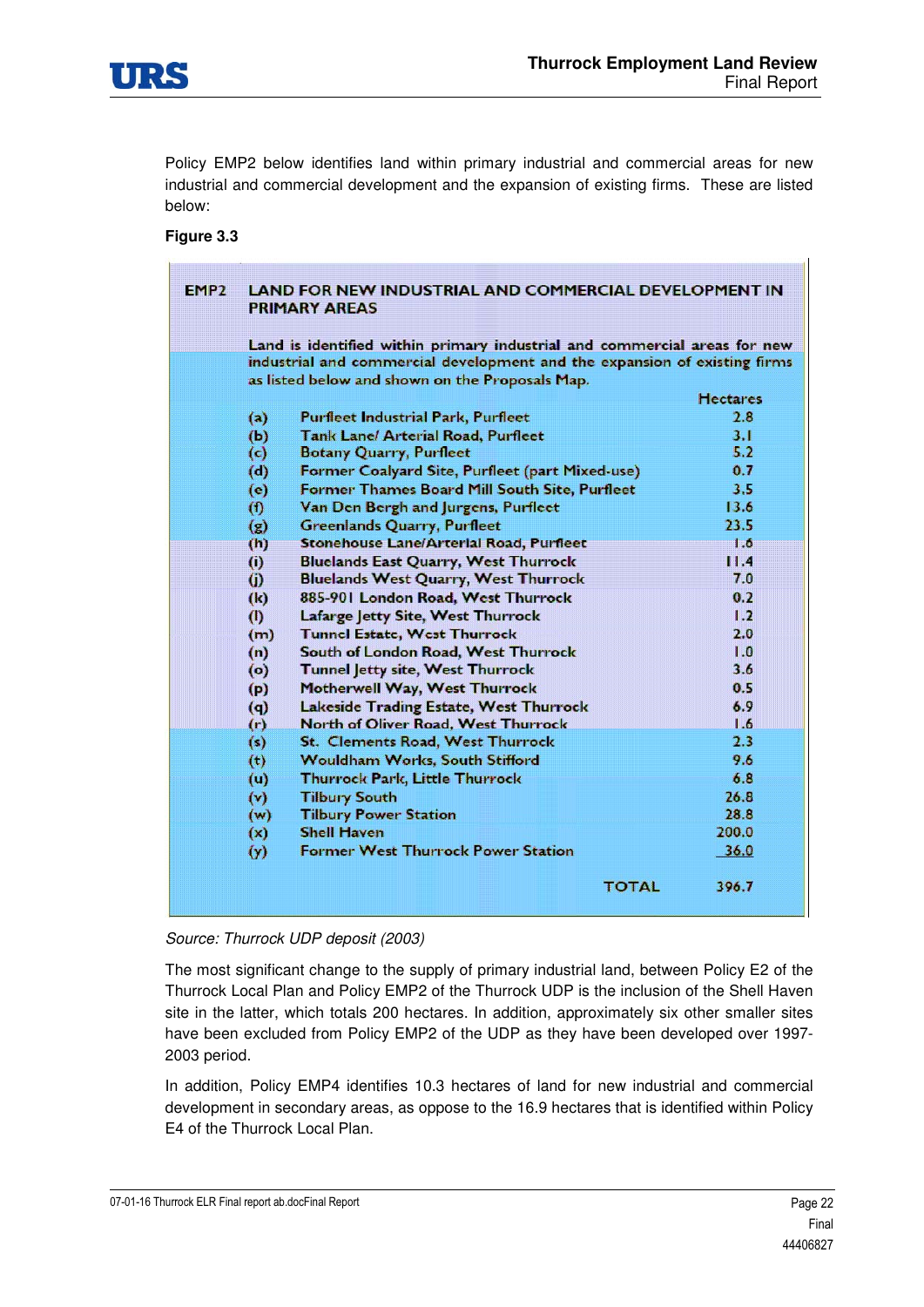

The Riverside objectives set out in the Local Plan are expanded upon in the UDP. Elements of objective 9 propose:

(a) To support the continued functioning of Tilbury Docks and other riverside activity, while minimising environmental impact; and

(b) To make provision for growth in port traffic by the limited expansion of existing port facilities and the development of new facilities in an appropriate location

Relevant riverside policies that affect employment include RIV1, RIV2 and RIV3.

Policy HOU1 lists outstanding planning permissions for housing on 31<sup>st</sup> March 1998 (in total 4,294 net dwellings are identified). In addition Policy HOU2 identifies non-residential land for housing for the period 1998-2016 (with an estimated capacity of 4,615 housing units). In total the net supply meets the strategic provision (1998-2011) of 9,674.

Other relevant housing policies in the UDP Deposit Draft include HOU3, HOU7, HOU9 and HOU10.

#### *3.4.3 Thurrock Local Development Framework*

The Local Development Framework (LDF) is also part of the new development plan system introduced by the Planning and Compulsory Purchase Act 2004. Under this new legislation the Essex Structure Plan, the Essex Minerals Plan and the Thurrock Local Plans (including the suspended UDP Deposit Draft), will be replaced by new types of development plans. At the regional level there will be a Regional Spatial Strategy for the East of England (as set out above). At local level there will be a portfolio of statutory and non-statutory Local Development Documents known collectively as a Local Development Framework (LDF). The LDF will set out the policies and proposals to guide the development and use of land in the Borough up to 2021. Thurrock Borough Council is in the pre-production phases of their LDF. In accordance with Section 15 of the Planning and Compulsory Purchase Act, the Council has prepared a Local Development Scheme (LDS) that sets out the Council's project plan for the production of documents, plans and policies that are to be included in the LDF by 2008. The Council has entered into a Service Level Agreement with the Planning Inspectorate to agree the timetable set out in the LDS, which is currently being revised.

The LDF will be a portfolio of Development Plan documents and Supplementary Planning Documents (SPDs). Development Plan documents will include a Statement of Community Involvement and a Core Strategy setting out the vision, spatial strategy and core policies for the spatial development of Thurrock Council. The Core Strategy is the main overarching document within the LDF process.

The Development Plan documents will also set out site-specific allocations of land, Area Action Plans (AAPs) and include a proposals map. Thurrock is proposing a Core Strategy Development Plan Document (DPD) and separate Site Allocations and a Policies DPD. Site Allocations and Policies DPD will set out various site-specific proposals and policies. DPDs will shortly be subject to issues and options consultation and are at an early stage in the plan preparation process.

#### *3.4.4 Thurrock Council Development Briefs*

The Council has also produced a series of development briefs for key employment sites in the Borough.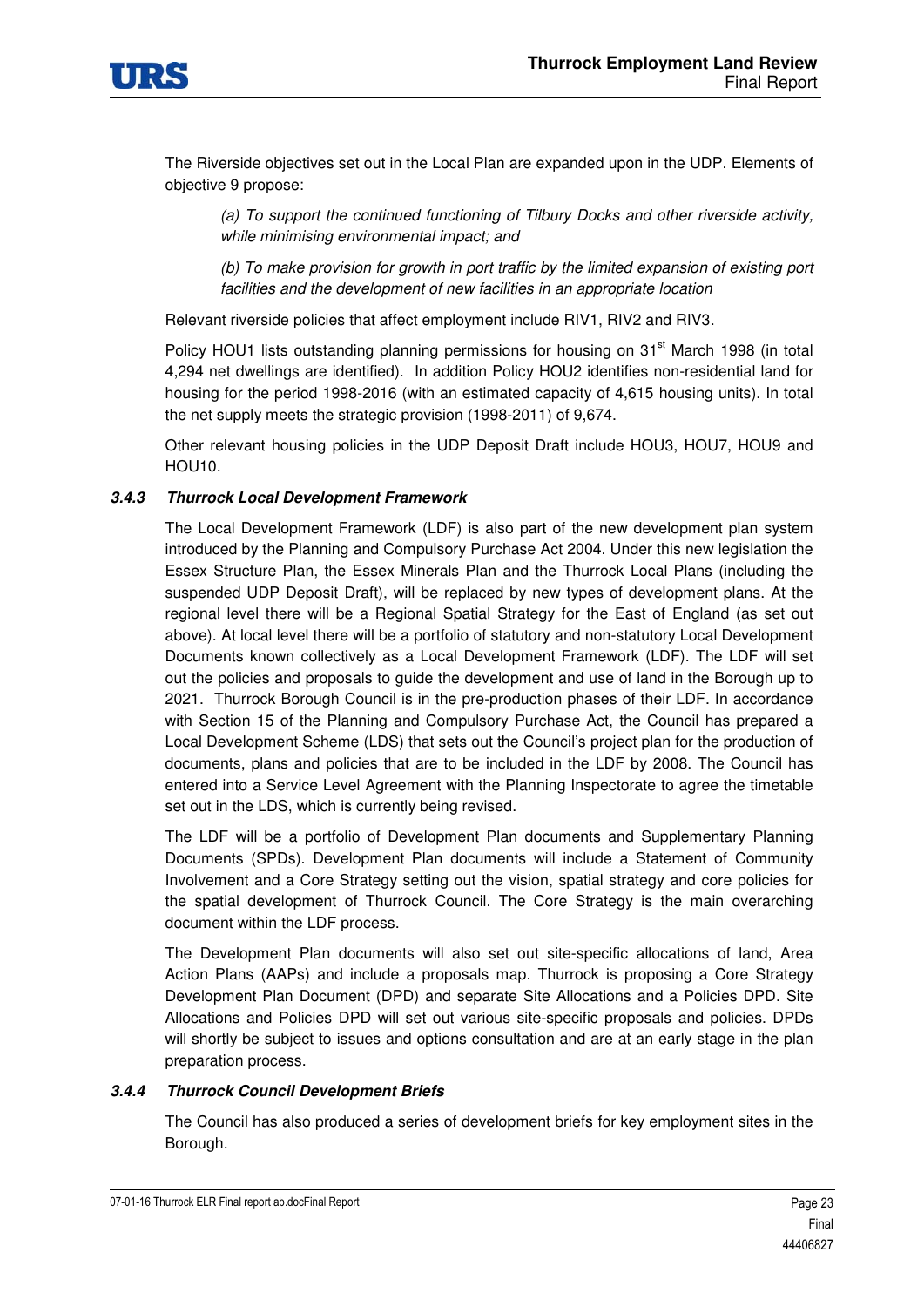

#### **Grays Town Centre North (2000)**

The development brief identifies two interrelated sites within the Town Centre boundary – George Street and Hogg Lane. The key elements of the Local Plan Objective 12 are to maintain Grays Town Centre as the principal commercial and administrative centre for Thurrock and to develop Grays as a major office and administrative centre in the Borough.

The development brief therefore suggests that the George Street site would be suitable for further retail development (of the convenience good variety). Other commercial uses or a mix thereof, such as leisure and entertainment facilities, a hotel or office development may be acceptable. The Hogg Lane site is identified as being primarily suitable for office development, with leisure and entertainment and a hotel also considered appropriate.

#### **West Thurrock Power Station (1998)**

The Council states that any redevelopment of the West Thurrock Power Station site will consist of employment generating uses in accordance with planning objectives for the site. Given its location on the river, the Council also considers that the site has the opportunity for a high quality of development including employment generating use within a single or mixed use scheme, which forms part of a comprehensive scheme for appropriate development of available land.

The Council would prefer to see the site is developed for port and other river related commercial and industrial uses. Other employment generating uses within classes B1, B2 and B8 may be considered.

# **3.5 Thurrock Thames Gateway Development Corporation (2003)**

The Thurrock Thames Gateway Development Corporation (TTGDC) has been given the responsibility of facilitating the growth, development and regeneration of Thurrock, the expectation being that this will drive a significant increase in housing provision as well as improvements in employment and education. The TTGDC also began exercising its development control powers from 12 October 2005 and has been given responsibility for dealing with significant planning applications and master planning.

The Thurrock Thames Gateway Development Corporation has prepared a Regeneration Framework and consulting on its own Spatial Plan. The Regeneration Framework sets out the vision, strategy and processes of implementation to achieve its objectives for regeneration in Thurrock and includes six key challenges and nine strategic goals through which growth and regeneration will take place. The Spatial Plan will show the preferred locations for new development, major infrastructure and types of initiative to secure regeneration.

The TTGDC has also commissioned consultants to prepare Master Plans to set out in spatial terms the detail of its Regeneration Framework and Spatial Plan for specific areas of the borough. These are all non-statutory plans. Currently draft Masterplans have been prepared for Purfleet, Lakeside and Grays which are currently subject to consultation. Additional Masterplans are to be prepared for other areas of the borough.

Throughout the early research period of this study, TTGDC was unable to provide the consultants with any details on its Regeneration Framework and Spatial Plan for the Borough

07-01-16 Thurrock ELR Final report ab.docFinal Report **Page 24** All entitled about 20 and 20 and 20 and 20 and 20 and 20 and 20 and 20 and 20 and 20 and 20 and 20 and 20 and 20 and 20 and 20 and 20 and 20 and 20 and 20 and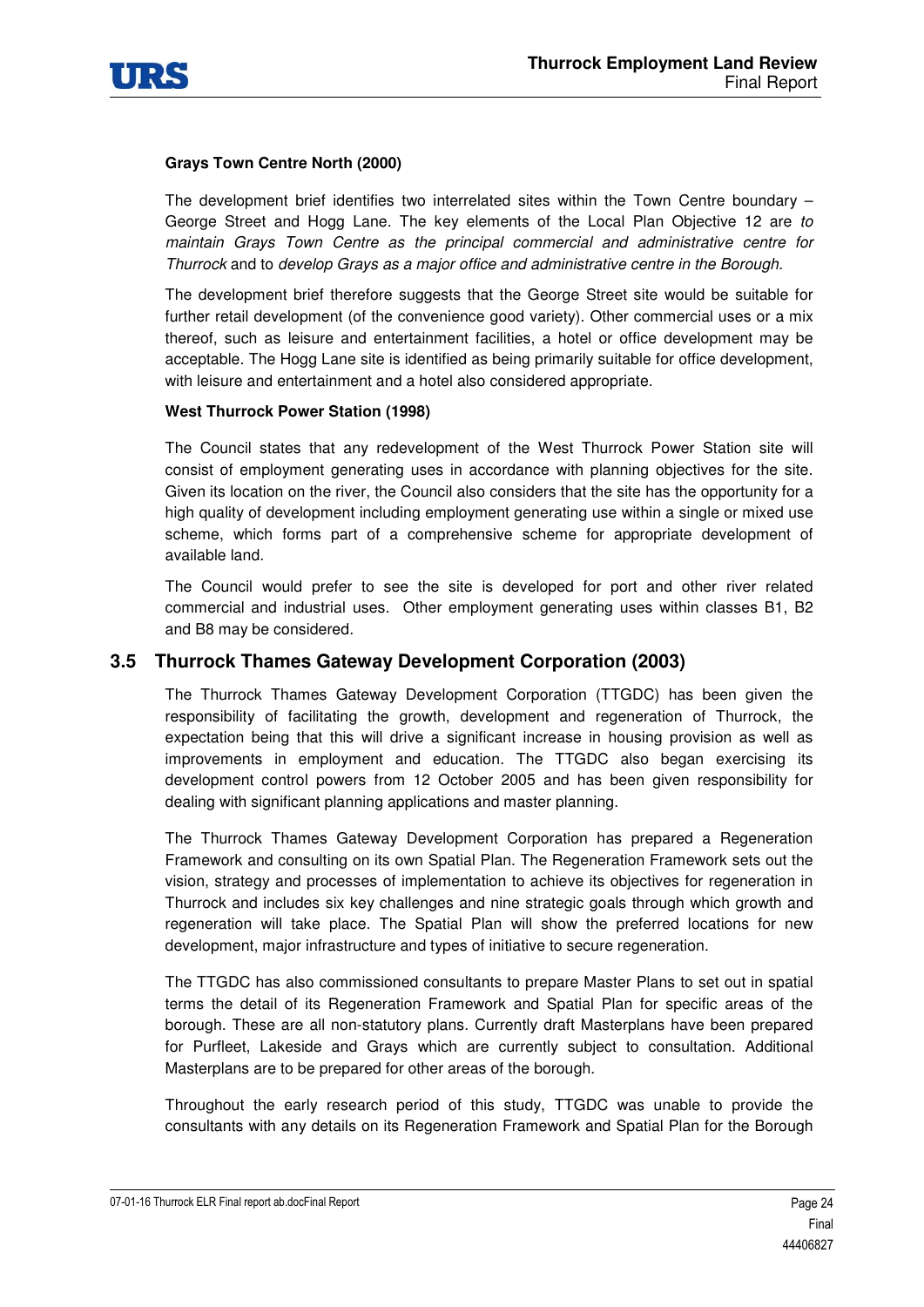

so recommendations from this report could not be compared to the plans of the TTGDC. However, the consultants were able to obtain a copy of the Regeneration Framework during the later stages of this report and the key relevant policies are summarised within the next section (Literature Review). The TTGDC have also been undertaking consultation on the Spatial Plan and a number of Master Plans for areas including Purfleet, Grays and Lakeside/West Thurrock. However proposals for sites were not finalised at the completion of this study.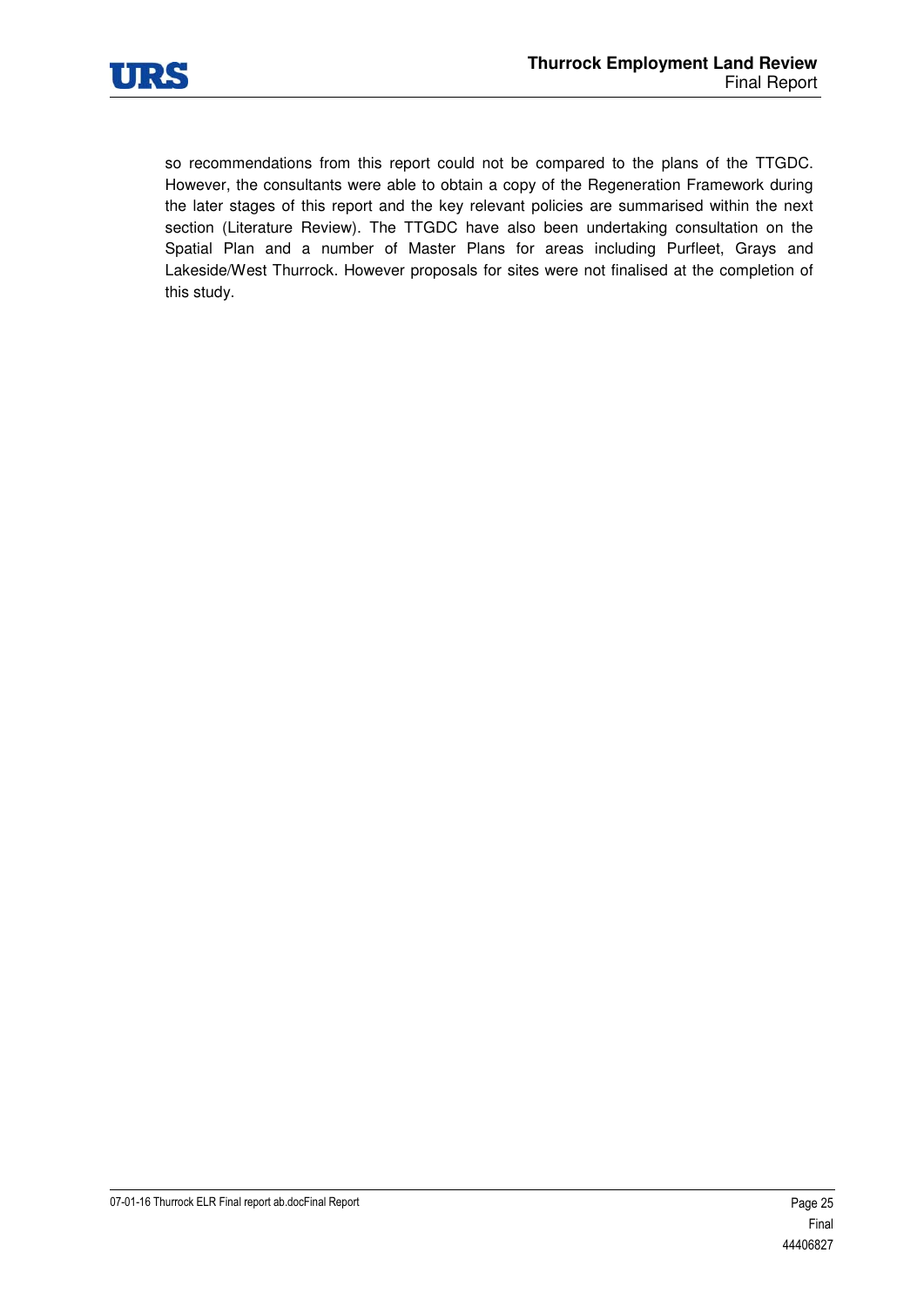

# **4 LITERATURE REVIEW**

# **4.1 Introduction**

This section gives a brief review of key research reports including those supporting national and regional policy development.

# **4.2 ODPM Sustainable Communities Plan (2003)**

"Building for the future" sets out the Government's aim of a step change to deliver successful, thriving and inclusive communities. To accommodate the economic success of London and the wider South East and to ensure that the international competitiveness of the region is sustained, four key growth areas have been identified at Ashford, Milton Keynes, Stansted/M11 Corridor and the Thames Gateway.

The regeneration of the Thames Gateway is perceived as a broad based project that aims to accommodate significant housing and economic growth, by utilising development of brown field land and through urban renewal and by placing strong emphasis on the environmental quality of green open space and the public realm.

# **4.3 Thames Gateway South Essex sub-Regional Strategy (2005)**

#### **Technical Background Paper**

The purpose of this paper is to set out technical background information and interpretation in support of the sub-regional strategy for Thames Gateway South Essex contained in the draft East of England Plan. It has been produced by the Thames Gateway South Essex Partnership (TGSEP), which is responsible for co-ordinating implementation and delivery of the Thames Gateway initiative in South Essex.

The document sets out goals for the sub-region, one of which is to achieve employment-led regeneration and wealth creation. It states that without improvement in the economy it will be difficult to transform the area into a sustainable community. Currently, the sub-region has 300,000 residents in employment, but supports a workforce of 233,000 employees. This situation points to underlying "weaknesses" in the sub-regional economic structure in terms of the quantity, quality and range of opportunity in local job availability. The key objective for the sub-region is to achieve regeneration through jobs-led growth, higher levels of local economic performance and employment, and a more sustainable balance of local jobs and workers.

# **4.4 Thames Gateway South Essex "A Vision for the Future"**

This document sets out the vision for the future for Thames Gateway South Essex. The overriding aim of the partnership is to provide an improved quality of life for all the people of South Essex and to allow the area to participate, via the Thames Gateway initiative, in the prosperity of the wider South East and East of England. The partnership identifies three regeneration hubs at Thurrock, Basildon and Southend.

With regards to Thurrock, the document identifies Shell Haven as a major opportunity, which has the potential to improve the competitiveness of Thames Gateway South Essex in import/export terms. Additional forecasted potential benefits of Shell Haven are said to include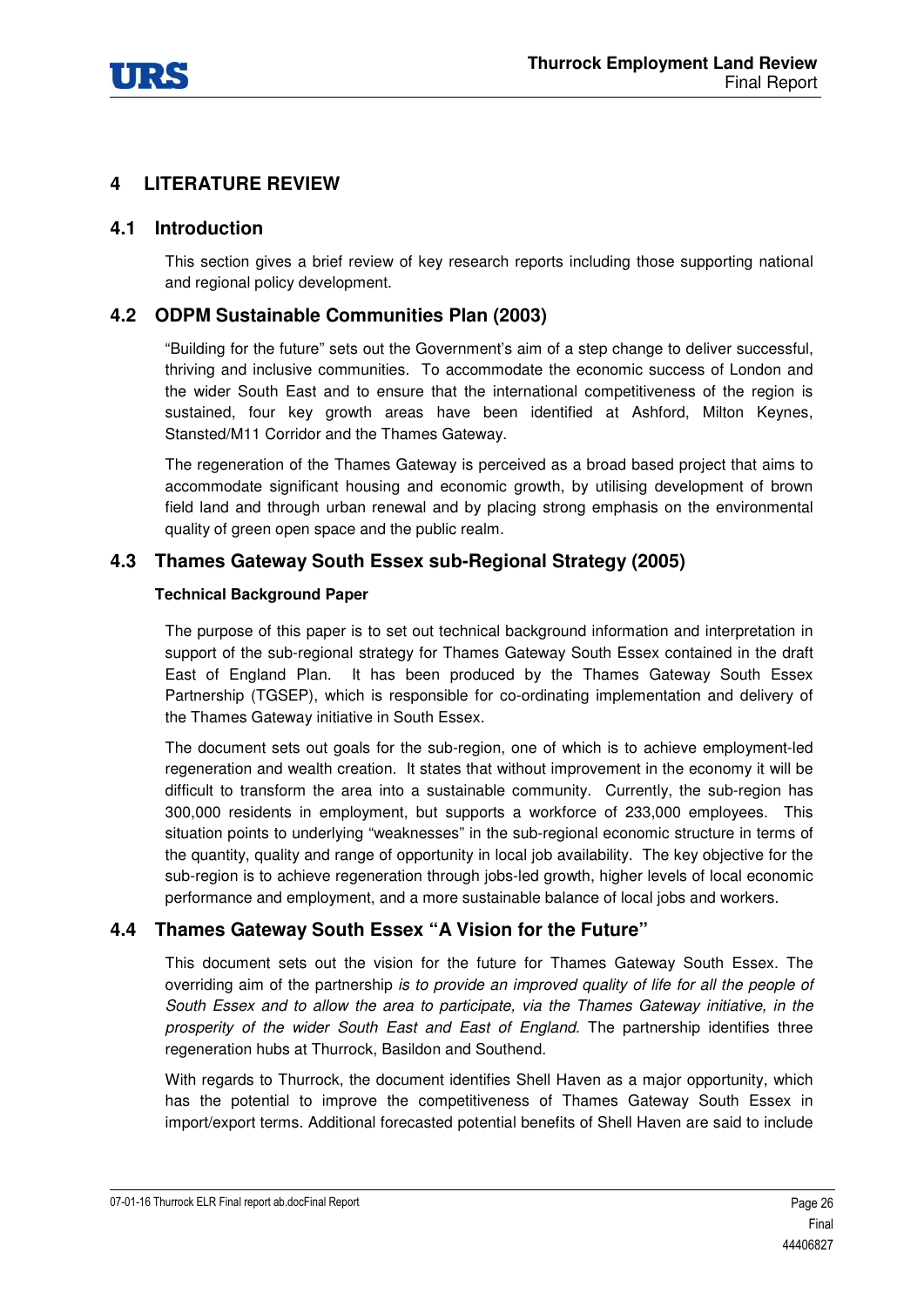

port related employment growth, commercial development and highly skilled logistics employment growth.

### **4.5 Thames Gateway and Essex Report 2005-2006**

#### **Commercial property analysis by Kemsley, Whitely and Ferris Chartered Surveyors**

In analysing the regional submarket the commercial surveyors identify Thurrock as the hub of industrial/warehousing activity in South Essex. In addition they note that there is actually more office space available within industrial and warehouse properties than in stand-alone office properties.

The report predicts that should it gain approval, the Shell Haven scheme will have its first buildings occupied by the end of 2006, with King Sturge acting as the property agents.

In February 2003 the Office of the Deputy Prime Minister announced that, as part of the Government's Sustainable Communities Plan, an Urban Development Corporation would be established in Thurrock to drive forward regeneration of the area. Following consultation, this Corporation became a legal entity in October 2003 and became operational as from January 2004.

### **4.6 The Transport and Logistics Sector of Thurrock and South Essex**

#### **Research Study 2002/2003 by Academy of Logistics and transport and Thurrock Business Forum**

The report, funded by the Thames Gateway South Essex partnership, focuses on the unique strategic location of Thurrock, as determined through its comprehensive trunk road links and river access. The report calculates that logistics and transport account for approximately 15% of total employment in the Borough, indicating the importance of this sector to the Thurrock economy.

The key conclusion of the report is that while further development of the logistics sector (including the proposed Shell Haven schemes) has the potential to provide additional employment for local residents (including the unemployed), there is a shortage of relevant skills among the populace to meet this demand and insufficient training places available at preset at local colleges to satisfy the forecast demand.

# **4.7 Bone Wells Employment Study (2004)**

Thurrock Council commissioned Bone Wells Associates to conduct an employment study for the Borough in September 2004. The study was intended to test the validity of employment forecasts for Thurrock in emerging strategies and to identify local requirements in terms of the job/worker balance, potential business sector growth and company site requirements.

Their main findings were that:

- The physical factors most likely to accelerate development in Thurrock are transport improvements including those to the West Thurrock Regeneration Ring Road, the A13, Crossrail, and Stansted Airport. In addition, new links in East London, including the proposed new river crossing, will further improve accessibility and thus add to

07-01-16 Thurrock ELR Final report ab.docFinal Report **Page 27** All entitled about 20 and 20 and 27 and 27 and 27 and 27 and 27 and 27 and 27 and 27 and 27 and 27 and 27 and 27 and 27 and 27 and 27 and 27 and 27 and 27 and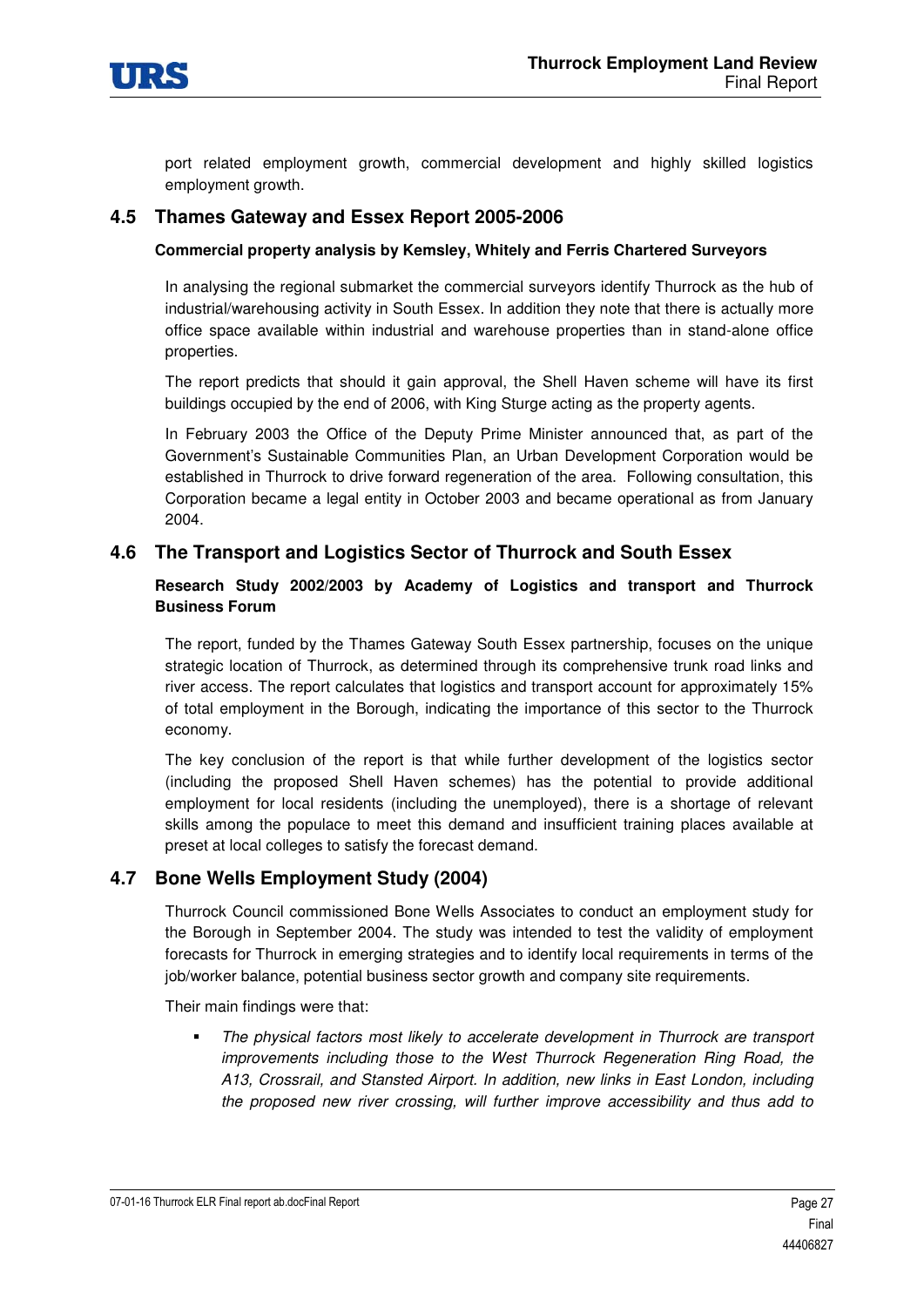

Thurrock's relative economic advantage. Bone Wells consider that even without Shell Haven rapid growth seems set to continue.

- - The Draft East of England Plan (DEEP) proposes a policy target of 26,000 additional jobs for Thurrock between 2001 and 2021, which assumes that Shell Haven will go ahead and that there will be a take up of land along Thurrock Riverside. Bone Wells do not consider that this will be achievable by 2021, nor will the lower figure that is discussed of 19,000.
- - Looking forward to 2021 the basic elements of potential employment growth in Thurrock fall into three categories: 6,800 trend growth, 8,000 net Shell Haven increment at fast development, and 1,300 from impact of the UDC. This amounts to about 16,000 potentially achievable jobs.
- - If 8,000 jobs in Shell Haven are treated as incoming, the remaining 8,000 increase would be accounted for by existing business.
- - The Borough may have about double the land it needs to meet requirements. Excluding Shell Haven, there is demand for approximately 100 hectares but supply for approximately 180 hectares. Therefore it may be possible to transfer about half of the designated employment land to other uses. However, because some of the gross supply has been transferred to residential use the surplus will have been reduced.
- - The survey that was conducted pointed to existing B2 and B8 occupiers as the main sources of land demand by quantity in the short term, although half the potential firms anticipating a need for new sites were B1 occupiers.
- - Distribution companies continue to favour sites close to the M25, while office users prefer both business parks and town centres. Bone Wells believe that it is important to cater for both types of location, i.e. not try to force all office uses to locate in town centres.
- - Few of the companies surveyed reported that their premises were of poor quality, more being concerned about their location. This often related to transport issues.
- - Companies interviewed considered that transport was a major issue, particularly remedying deficiencies in the road infrastructure, although public transport was also seen as dire.
- - To attract new businesses and to realise latent demand, a high priority should be to increase marketing and promotion of Thurrock as an investment location, and to provide incentives to develop office space at the various locations and different sizes described.
- - Thurrock can achieve the draft DEEP (RSS14) target housing growth of 18,500 dwellings, although employment growth is only likely to equate to 16,000 jobs.

# **4.8 Transforming and Revitalising Thurrock: A framework for regeneration and sustainable growth (2005)**

The regeneration framework sets out a list of nine strategic goals through which the TTGDC believes that regeneration will take place within Thurrock, of which two directly relate directly to employment. Strategic goal one is to contribute to the provision of sufficient capacity to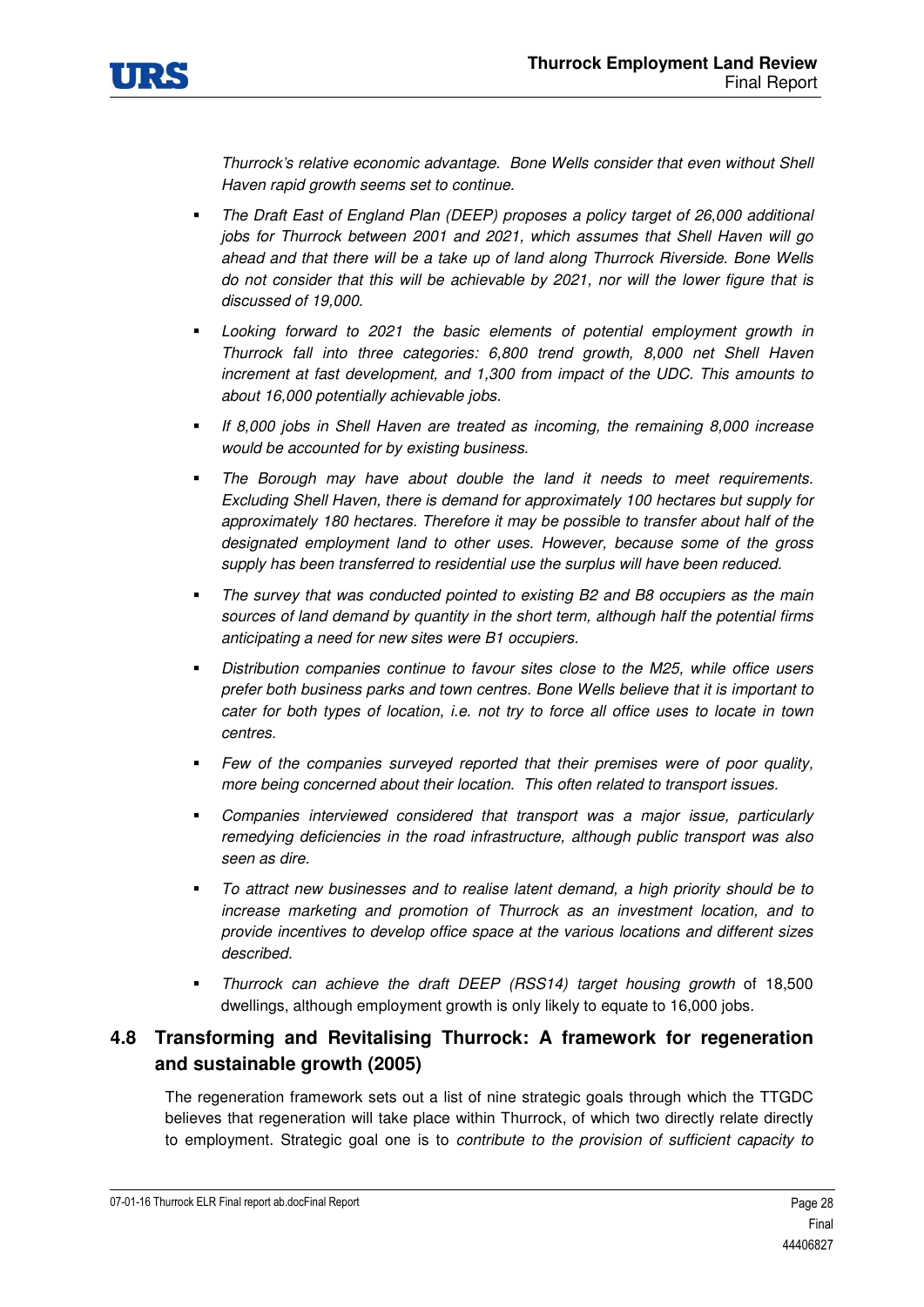

meet strategic growth targets including 26,000 new jobs and 18,500 new homes in sustainable way by 2021.

Strategic goal three is to create a wide range of jobs with a future. By this the TTGDC aspires to create sustainable jobs and not just jobs per se.

In addition, the regeneration framework analyses the business and employment bases within Thurrock. In summary it identifies that within Thurrock's employment base there is:

- An over reliance on transport, logistics and retail sectors and some sectors aligned with manufacturing, such as petroleum processing
- Under representation in certain industries including finance and business services, knowledge and technology intensive industries, high tech industries
- Reliance on large employers, with lower than average small and medium size employers in existence

The framework strategy proposes three spatial growth scenarios to facilitate the growth of Thurrock including:

- Development or redevelopment between existing settlements and the Thames
- Redevelopment and development around existing train stations
- Redevelopment and development of two major urban cores, one in the west, one in the east.

### **4.9 RSS14 Housing and Employment Alignment Study (2004 and 2005 update)**

This study was prepared by consultants on behalf of the East of England Regional Assembly and East of England Development Agency. It is essentially a technical study, tasked with examining linkages with policies H1 (distribution of housing provision) and E2 (job growth) as set out in the 'banked' RPG 14 (dated February 2004). This analysis aims to identify how 'aligned' both policies are, and what the strengths and weaknesses are in the link between them. This is with a view to inform EERAs consideration of revisions to RSS14 and evidence and submissions at the public examination.

The consideration of alignment is based on the balance of jobs within the area of analysis over the number of workers actually employed in the area. The job figure takes account of the fact that many people undertake two jobs (known as 'double jobbing'), so represents the number of people employed in the area. The worker figure represents the number of people working in the region after net-commuting (i.e. both in and out of the area) has been taken into account. Technically therefore, if there is 'alignment' these figures should be equal.

The study highlights the evolution of both the Employment (Policy E2) and Housing (PolicyH1) policies and analysis of the various job and population projections used to support these policies. A methodology is set out in the study to assess the degree of alignment between housing and jobs and a base model and variations of it used to assess alignment at both regional and sub-regional level. The study recognises that a number of assumptions have been made regarding the data, methodology and sub-regional areas. The report also recognises that Policy E2 includes aspirational policy aims compared to the results of many trend-based forecasts.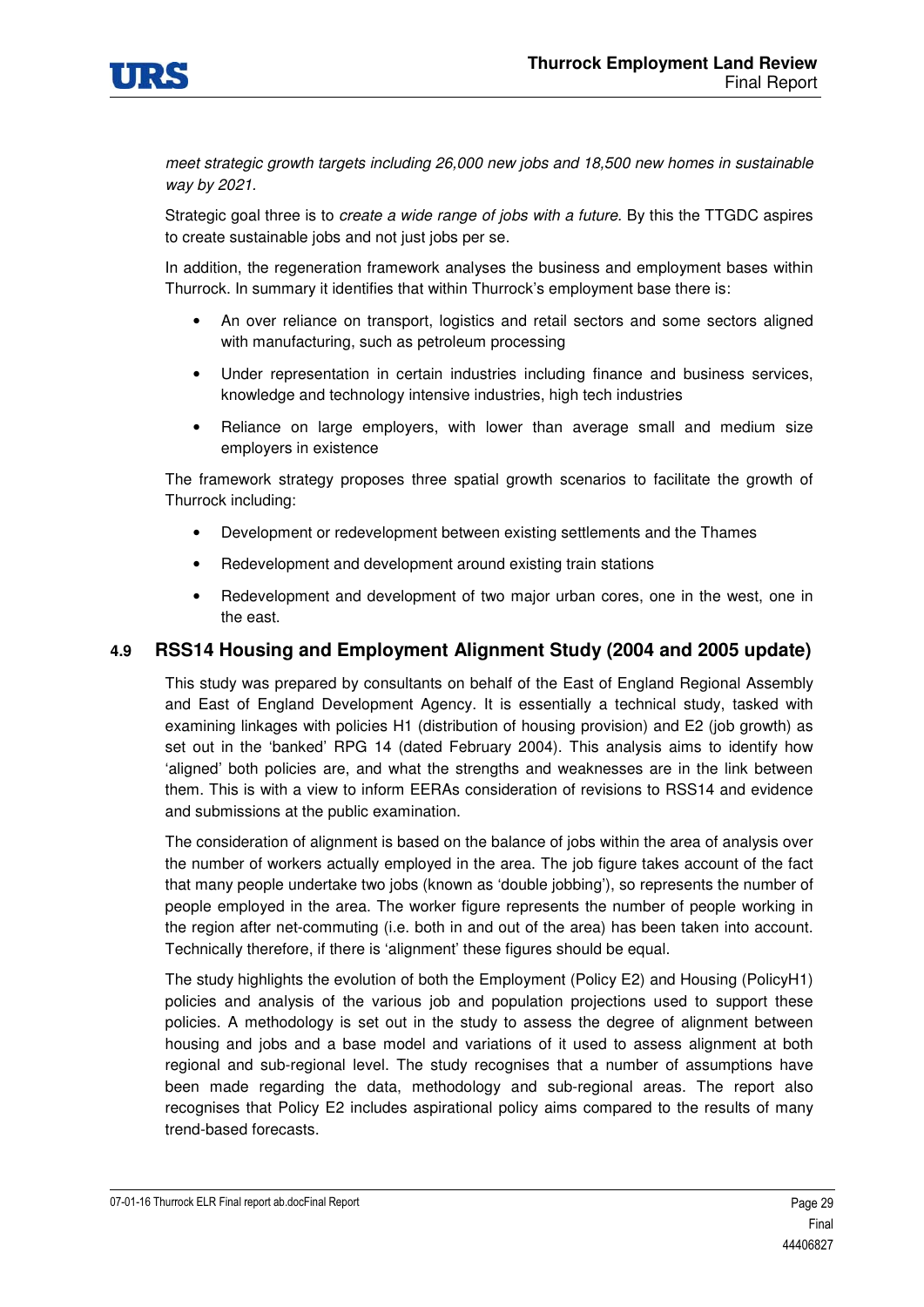

The study indicates that in 2001 there is a surplus of workers over jobs in the region indicating that there is current misalignment. However application of the Policy H1 and E2 would result in a significant reduction in misalignment by 2021. The conclusion at the regional level is that the polices are broadly aligned compared to each other (as net change) and contribute to an improvement in absolute terms for regional alignment by 2021.

At sub-regional level alignment results are more varied. For the Thames Gateway using the base model a current misalignment at 2001 of 50,000 more workers than jobs is reduced by 2021 to under 24,000. The policies are moving the sub-region closer to alignment.

An update to the alignment study in 2005 used some more recent population forecasts including age specific migration down to district level. This resulted in a lower labour supply compared to original base study. A number of scenarios were included in the update study and the main conclusion was that new forecasts for the region and Thames Gateway subregion resulted in closer alignment between jobs and workers.

# **4.10 Thurrock UDC Baseline Study (2004)**

Thames Gateway Strategic Executive, within the Office of the Deputy Prime Minister, appointed MCA Regeneration and consultants from Cluttons Planning & Development and Ernst & Young to provide a detailed report setting out the social, economic, environmental and physical characteristics of Thurrock Unitary Authority area. The study's aim was to provide ODPM with a robust analytical and statistical report, with commentary on the critical priorities, which should be measured to track UDC progress.

They summarised their key findings in relation to economy as follows:

- - Thurrock has experienced above-average employment growth overall, largely based on Lakeside retail centre and park.
- - Port and related transport logistics, distribution and industrial activity is a second major sector strength, along Thurrock's river and estuary front.
- - In regional strategy terms, Thurrock has not been a focus of attention for economic development and 'competes' for attention with the Cambridge/M11 corridor and other disadvantaged centres (Luton, Harlow).
- - Agency partners in Thurrock are aware of local strengths and weaknesses and the need to develop a more balance sector structure in the economy, based on higherskilled activity.
- - Employment is now heavily concentrated in West Thurrock, around M25 junctions and the Dartford crossing. This places a heavy traffic burden on roads. There is also a problem with industrial areas being adjacent to residential areas.
- - The industrial areas to the north (Aveley / Ockendon) and east (Coryton) have experienced greater economic decline and therefore are in need of restructuring and renewal.
- - The port logistics sector is facing a critical stage of development, with the prospects of either massive upgrading via P&O London Gateway at Shell Haven, or possible decline through UK ports competition.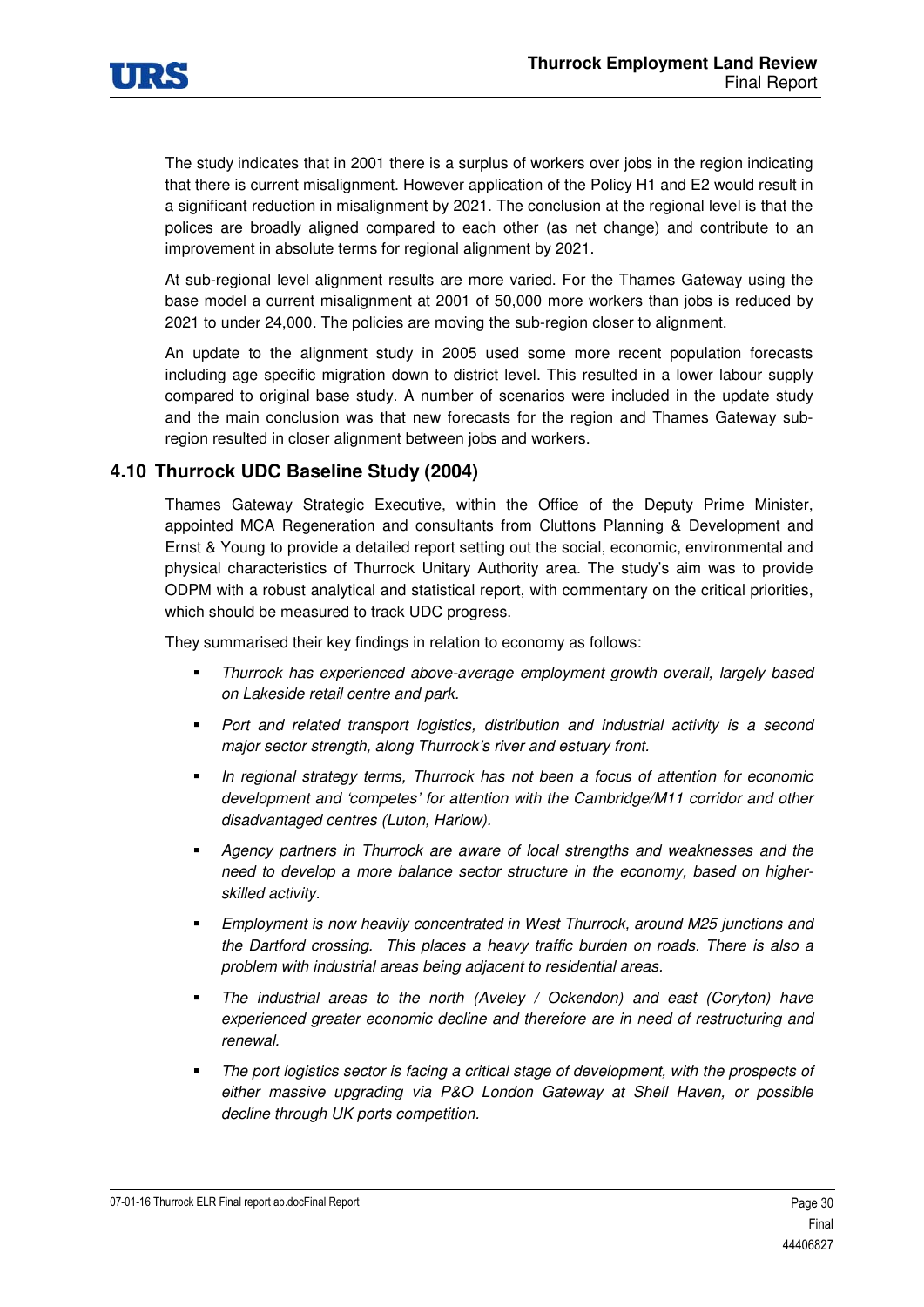

- - Business and commercial sectors are currently weak in Thurrock and require a comprehensive long term strategy, in terms of location, premises, environment, marketing, high-profile investors, an SME strategy and altered labour market patterns. Lakeside-linked sites and Shell Haven present opportunities.
- - There are mixed fortunes in manufacturing. Opportunities exist to align constructionrelated industries to future residential, commercial and civil building plans in the Thames Gateway.
- - In general, small firm enterprise has been low and over-dependence on large firms risks (presently healthy) employment in future.

# **4.11 ASPIRE Community Strategy for Thurrock (2003)**

In January 2002 ASPIRE - the Local Strategic Partnership (LSP) for Thurrock was formed. The following year (2003) they launched their draft community strategy entitled Shaping Thurrock, which set out the following vision for the next twenty years:

Thurrock will be a place for enterprise and skills, which builds on the heritage and prosperity of the River Thames and welcomes new opportunities for trade.

It will be a place where people feel included and where our diverse communities can build a safe, healthy, vibrant area in which they are proud to live, work and play.

The purpose of the strategy is to secure the long-term welfare of Thurrock by:

- enabling communities to express their aspirations, needs and priorities and build on their strong sense of community identity and spirit
- coordinating activities to meet these needs
- focusing on the regeneration of Thurrock while balancing renewal with protecting the environment
- improving the economic, social and environmental wellbeing of Thurrock and its people
- reducing health inequalities
- involving users in the planning and delivery of services

However, currently the strategy is being revised in order to ensure alignment with the Sustainable Communities Plan.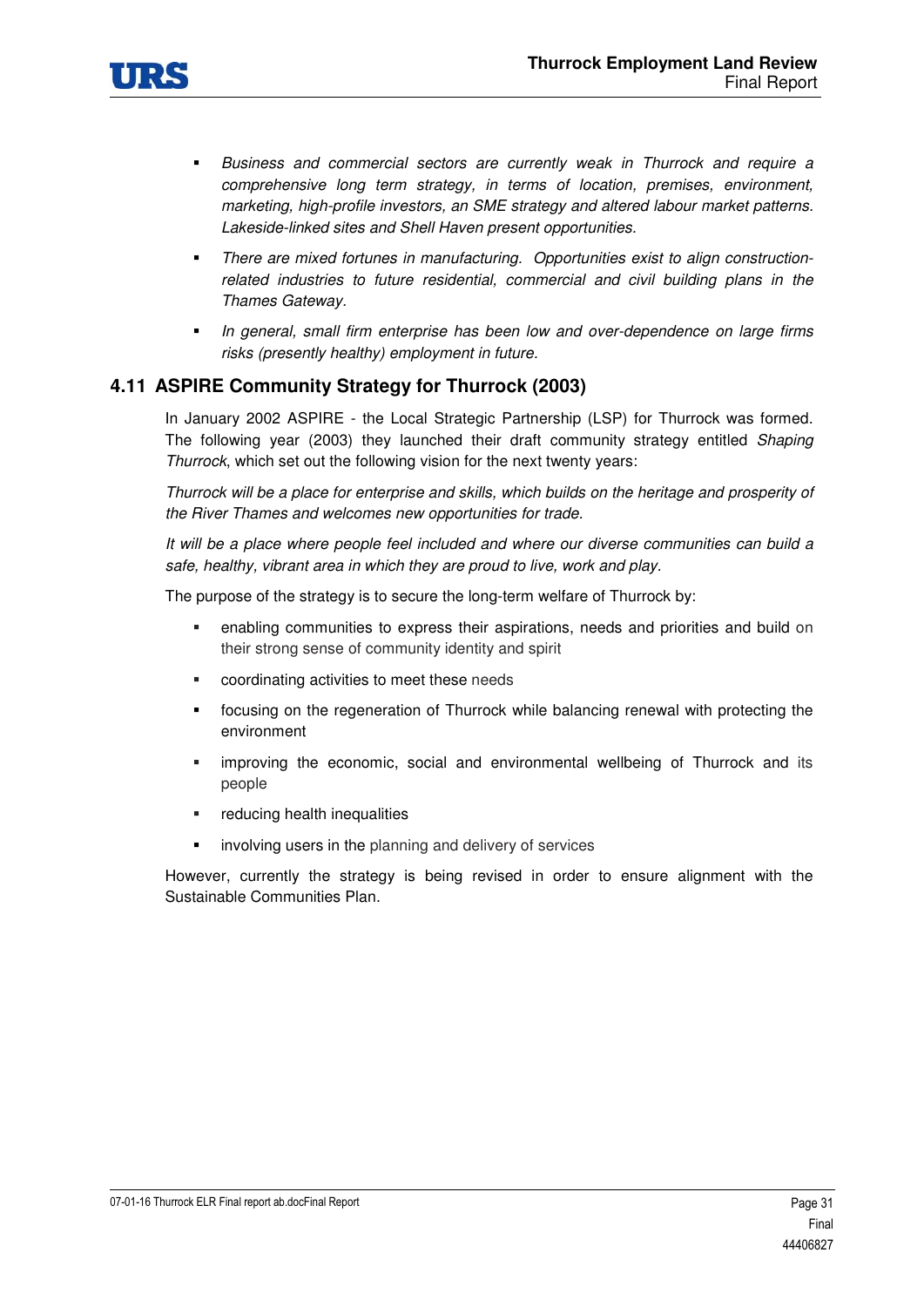

# **5 SOCIO-ECONOMIC STRUCTURE**

### **5.1 Introduction**

It is helpful to consider current demand and future provision of employment land in the context of the socio-economic structure of the area. Creating sustainable communities includes providing for employment suitable to the local workforce. Therefore this section analyses the socio-economic structure of the Borough of Thurrock and makes some comparisons with the East of England and the rest of England (or Great Britain, depending on the source).

# **5.2 Population**

Thurrock has experienced a modest increase in population. In 1993 the population was 131,600 people and had increased by 9.4% in 2003 to 145,300 people. Thurrock's population made up about 2.5% of the total East of England population.

The population is 48.7% male and 51.3% female and over 15% of the population is of retirement age. The average age of residents in Thurrock is 36.6 years and 56% of the population is between 20 and 59 years old. Figure 5.1 below summarises the age distribution amongst men and women throughout Thurrock. This is a similar distribution as that occurring across neighbouring counties, the East of England and Great Britain.



#### **Figure 5.1 Population Distribution**

Source: ONS, Mid-year population estimates, 2005

Approximately 43% of Thurrock residents are married and 71.6% live in owner occupied dwellings. A considerable number of Thurrock residents live in council managed or registered social housing, with 20.4% of residents residing under this form of tenure. This figure is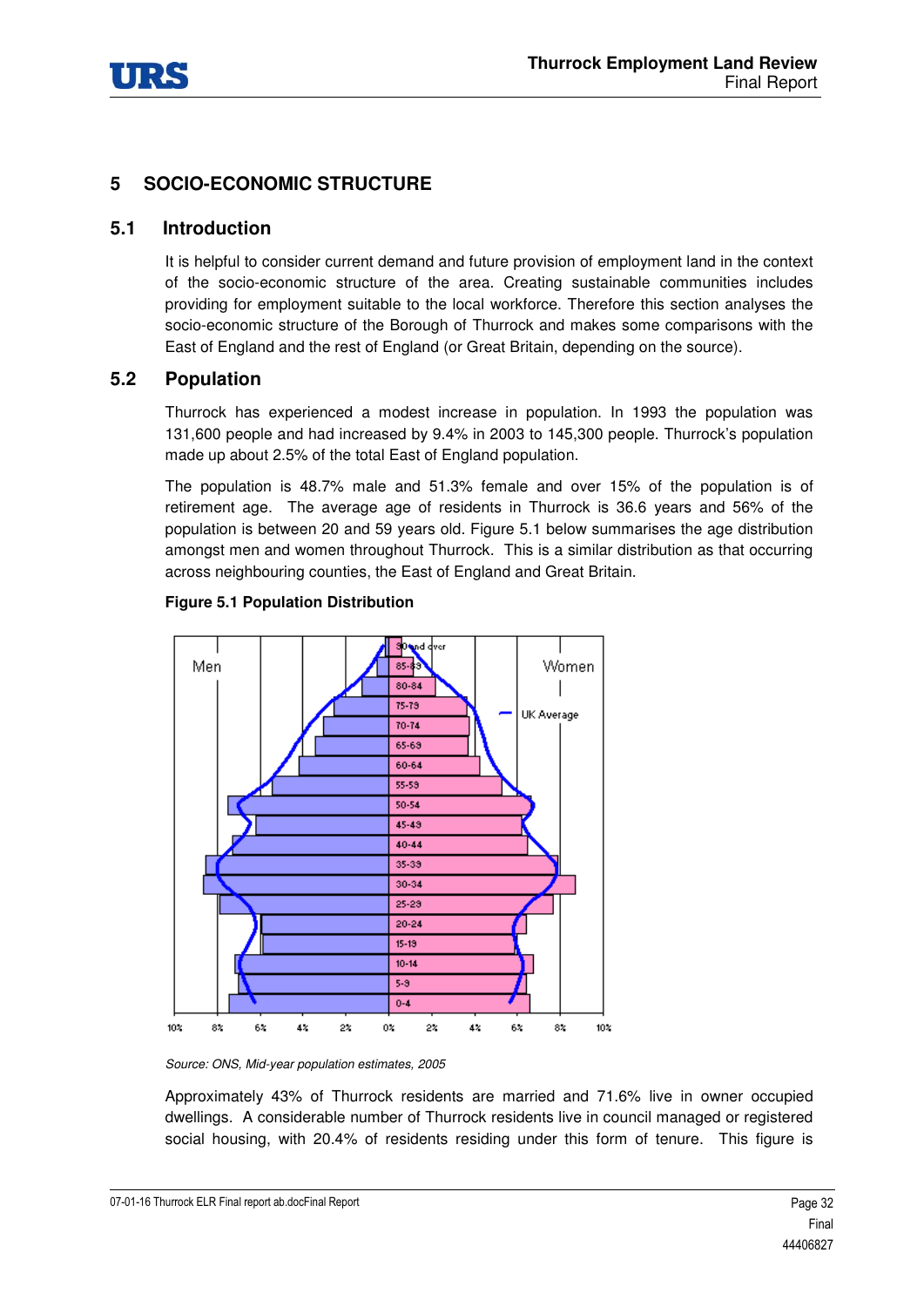

slightly higher than the East of England (18.6%) and higher than that of the whole of England (17.9%). In 2003, there were 58,485 households in Thurrock and the average household size was 2.4 people.

|                                            | % of resident population |                 |         |  |  |
|--------------------------------------------|--------------------------|-----------------|---------|--|--|
|                                            | Thurrock                 | East of England | England |  |  |
| Age Groups                                 |                          |                 |         |  |  |
| $0 - 19$                                   | 32.3                     | 25.0            | 24.8    |  |  |
| $20 - 59$                                  | 50.3                     | 53.8            | 54.4    |  |  |
| 60-74                                      | 11.1                     | 13.6            | 13.2    |  |  |
| $75+$                                      | 6.2                      | 7.6             | 7.6     |  |  |
| % Married residents (aged 16+)             | 42.7                     | 45.2            | 42.5    |  |  |
| Tenure                                     |                          |                 |         |  |  |
| % Living in Owner Occupied                 | 71.6                     | 74.9            | 71.2    |  |  |
| % Living in Council or RSL                 | 20.4                     | 18.6            | 17.9    |  |  |
| % Living in Private Rented                 | 7.6                      | 6.47            | 10.9    |  |  |
| Occupational Group                         |                          |                 |         |  |  |
| % Of over 16s employed in AB <sup>11</sup> | 16.6                     | 23.5            | 22.2    |  |  |
| % Of over 16s employed in C1               | 30.1                     | 30.4            | 29.7    |  |  |

#### **Table 5.1 Summary of Population Characteristics**

Source: Census 2001

### **5.3 Workforce**

Thurrock's workforce is employed in a range of occupations, which includes 34% of people working in managerial, professional and associate professional occupations. Table 5.2 below provides more detail.

#### **Table 5.2 Employment by Occupation**

|                                       | Thurrock  | Thurrock (%) | East of England | GB   |
|---------------------------------------|-----------|--------------|-----------------|------|
|                                       | (numbers) |              | (%)             | (% ) |
| Managers and senior officials         | 9.300     | 12.5         | 16.1            | 14.9 |
| Professional occupations              | 6,400     | 8.5          | 12.4            | 12.4 |
| Associate professional &<br>technical | 9.300     | 12.4         | 13.8            | 13.9 |
| Administrative and secretarial        | 12,700    | 17.0         | 12.9            | 12.7 |
| Skilled trades occupations            | 8,400     | 11.3         | 11.9            | 11.3 |
| Personal service occupations          | 5,800     | 7.8          | 7.4             | 7.7  |
| Sales and customer service            | 6.800     | 9.1          | 7.1             | 7.8  |
| Process plant & machine               | 6.800     | 9.1          | 7.1             | 7.5  |
| operatives                            |           |              |                 |      |
| Elementary occupations                | 8,700     | 11.6         | 11.3            | 11.6 |

Source: Local Authority Profile for Thurrock, ONS 2005

#### *Earnings by Residents*

The average gross weekly earnings for Thurrock residents are £417, which is slightly less than of the rest of the East of England and Great Britain. Table 5.3 below summarises Thurrock's

-

<sup>&</sup>lt;sup>11</sup> Occupational Group AB: Higher and Intermediate managerial/administrative/professional.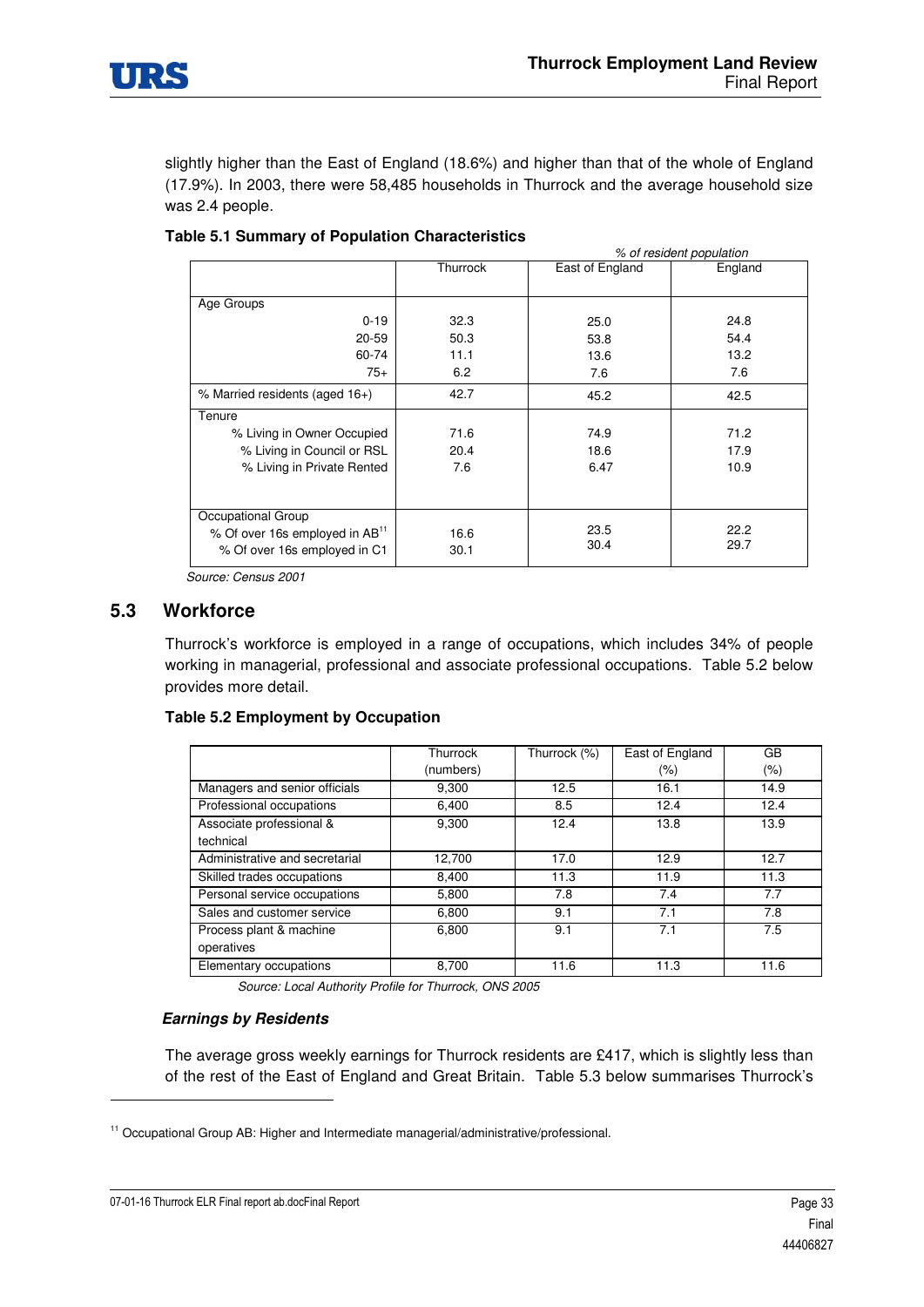

average weekly earnings in comparison to the surrounding region and Great Britain as a whole. Figures need to be treated with care as the reliability of statistics at a Borough level is limited due to a small sample size.

#### **Table 5.3 Average Gross Weekly Earnings**

| Borough/Region  | Average Gross Weekly Earnings |
|-----------------|-------------------------------|
| <b>Thurrock</b> | \$417                         |
| Eastern Region  | £447                          |
| Great Britain   | £423                          |

Source: Annual Survey of Hours and Earnings, 2004

#### *Travel to Work*

On average, residents of Thurrock travel around 15.5km to their place of work each day. Most people tend to drive to work with 64% of people either driving to work or being a passenger. Only 18.7% of people use public transport to get to and from work.

#### *Activity Rates and Unemployment*

In 2003, 63.2% (91,800) of the population were of working age in Thurrock and 81.1% of those people were economically active. This is in-line with economic activity rate for the Eastern region (81.7%) and slightly above the rate for Great Britain (78.2%). The unemployment rate in Thurrock is 3.2%, which is less than that of the East of England and Great Britain.

The unemployed made up 3.2% of economically active people in Thurrock in 2005. There were 2,094 Jobseeker's Allowance (JSA) claimants (2.3% of the working age population). The unemployment figure is comparable to the East of England Region and less than the rate for Great Britain of 4.8%.

There are 17,500 (18.9%) people considered to be economically inactive in Thurrock and 13,200 of those are considered not to want a job. These figures are comparable to the East of England Region and slightly less than that of Great Britain where economic inactivity is reported for 21.8% of the working age population.

Occupational Group C1: Supervisory clerical junior managerial/administrative/professional.

-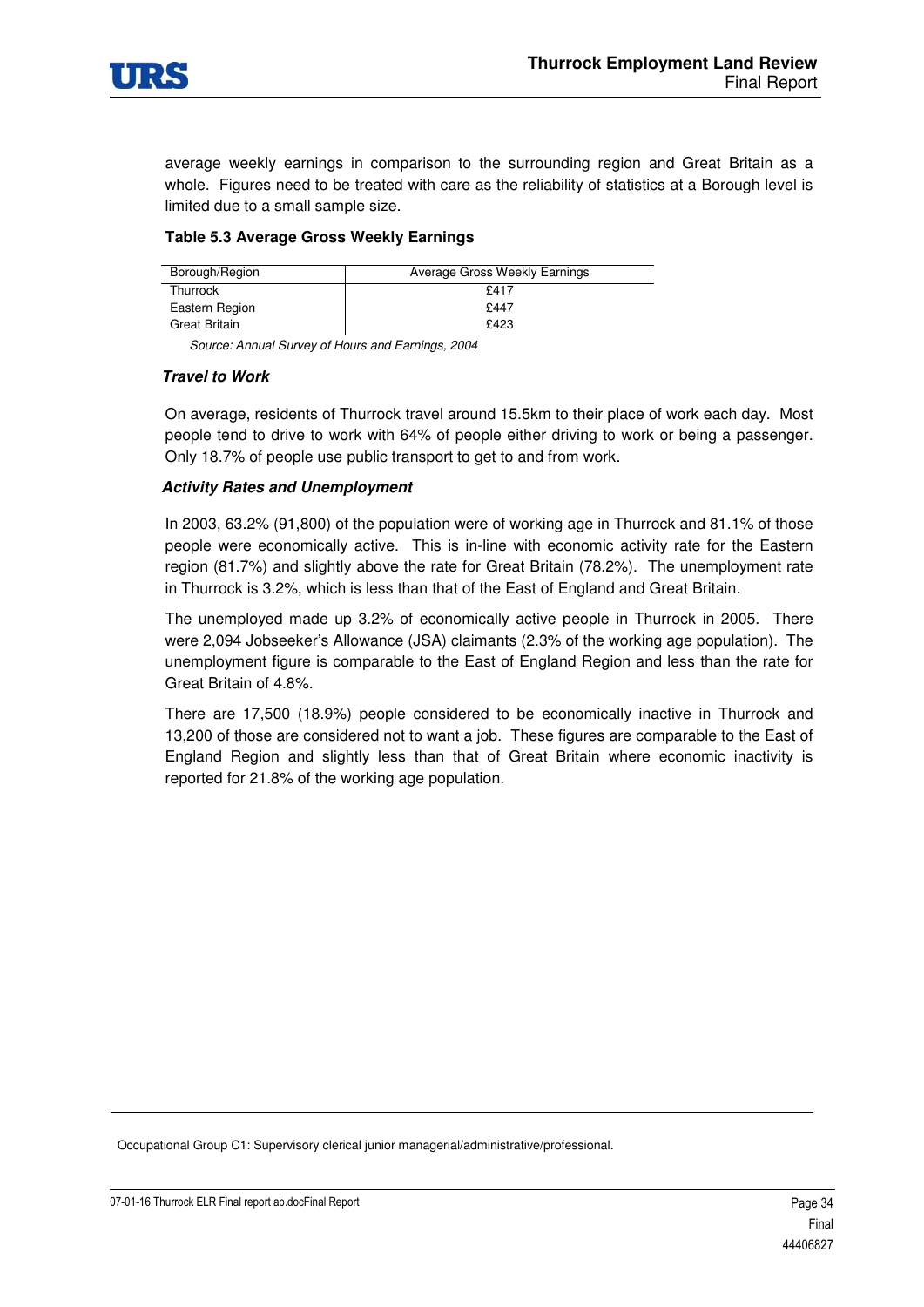

# **5.4 Local Economy and Businesses**

Since 1993, Thurrock has experienced a gradual growth in jobs in the Borough. The number of people employed in Thurrock has increased by 23% to the 2003 level of 56,681 people working in the Borough.

Employment in the construction sector saw the largest percentage increase in local jobs  $$ growing by 177% between 1993 and 2003. The largest absolute increase in numbers was in wholesale and retail trade sector, which increased from 9,923 jobs in 1993 to 17,759 jobs in 2003. Table 5.4 below summarised the changes in Thurrock local employment number in each sector between 1993 and 2003.

| <b>Industry</b>                   | 1993   | 2003   | Change<br>(Absolute) | 1993-2003<br>% change |
|-----------------------------------|--------|--------|----------------------|-----------------------|
| Agriculture, hunting and forestry | 44     | 69     | 25                   | 56.8                  |
| Mining and quarrying              | 119    | 49     | $-70$                | $-59$                 |
| Manufacturing                     | 7,456  | 6,760  | $-696$               | $-9.3$                |
| Electricity, gas and water supply | 700    | 115    | $-585$               | $-84$                 |
| Construction                      | 1,211  | 3,353  | 2,142                | 177                   |
| Wholesale and retail trade        | 9,923  | 17,759 | 7,836                | 79                    |
| Hotels and restaurants            | 2,237  | 3,791  | 1,554                | 69                    |
| Transport and communication       | 7,842  | 7,553  | $-289$               | $-4$                  |
| Financial intermediation          | 632    | 635    | 3                    | 0.5                   |
| <b>Business services</b>          | 3,780  | 4,378  | 598                  | 16                    |
| Public administration             | 1,460  | 1,477  | 17                   | 1.2                   |
| Education                         | 2,351  | 4,227  | 1,876                | 80                    |
| Health and social work            | 4,064  | 4,270  | 206                  | 5                     |
| Community and other services      | 1,810  | 2,240  | 430                  | 24                    |
| <b>Total</b>                      | 43,629 | 56,676 | 13,047               | 30                    |

#### **Table 5.4 Employment by Industry Sector**

Source: ONS, Annual Business Inquiry

#### *Businesses and Sectors*

Between 1993 and 2003 the number of workplaces in Thurrock has almost doubled from 2,410 to 4,330. The largest percentage increase was seen in the construction sector, corresponding with the increase in jobs, the number of construction industry workplaces increased from 141 units to 595 units (422%). The wholesale and retail trade sector also saw an increase in the number of workplaces from 733 to 1,136 units. Table 5.5 below summarises the number of units per industry sector employing people in Thurrock.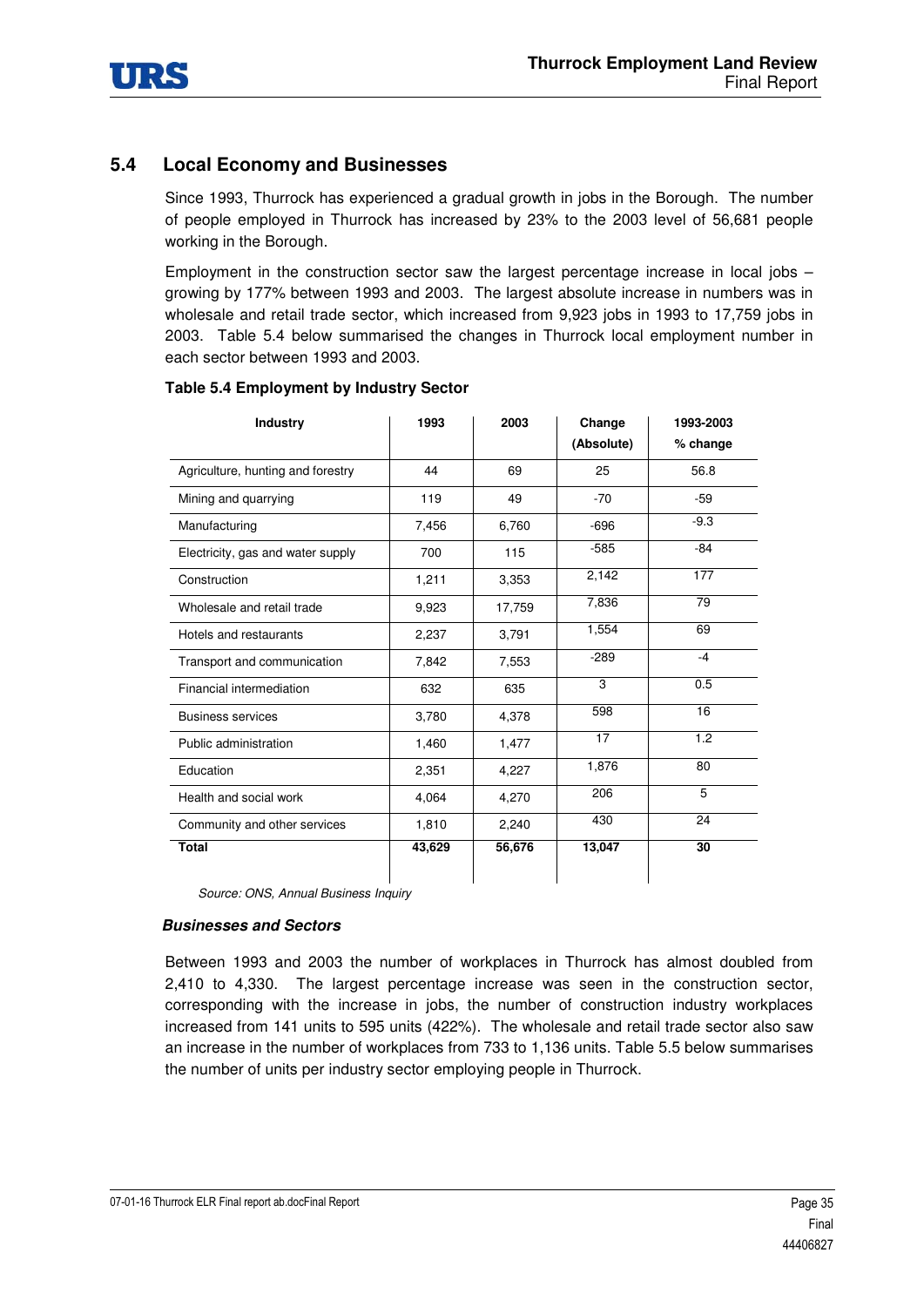

| <b>Industry</b>                   | 1993  | 2003           | Change     | 1993-2003 |
|-----------------------------------|-------|----------------|------------|-----------|
|                                   |       |                | (Absolute) | % change  |
| Agriculture, hunting and forestry | 10    | $\overline{7}$ | $-3$       | $-30$     |
| Mining and quarrying              | 11    | 10             | $-1$       | -9        |
| Manufacturing                     | 223   | 307            | 84         | 38        |
| Electricity, gas and water supply | 6     | $\overline{7}$ | 1          | 17        |
| Construction                      | 141   | 595            | 454        | 321       |
| Wholesale and retail trade        | 733   | 1,136          | 403        | 55        |
| Hotels and restaurants            | 204   | 238            | 34         | 17        |
| Transport and communication       | 293   | 528            | 235        | 80        |
| Financial intermediation          | 59    | 53             | -6         | $-10$     |
| <b>Business services</b>          | 297   | 839            | 542        | 182       |
| Public administration             | 42    | 41             | $-1$       | $-2.4$    |
| Education                         | 76    | 91             | 15         | 20        |
| Health and social work            | 114   | 176            | 62         | 54        |
| Community and other services      | 201   | 302            | 101        | 50        |
| <b>Total</b>                      | 2,410 | 4,330          | 1,920      | 80        |

#### **Table 5.5 Workplace units by industry sector**

Source: ONS, Annual Business Inquiry

#### *Business Size*

The importance of small businesses to Thurrock has been steadily increasing. In 2003 there were 3,416 companies with between one and ten employees, which is equal to 78.9% of all companies in Thurrock. Table 5.6 below highlights the importance of small business in Thurrock.

#### **Table 5.6 Business units by size band**

|                        |       | 1993       | 1998  |            | 2003  |            |
|------------------------|-------|------------|-------|------------|-------|------------|
| <b>Employment Band</b> | level | % of total | level | % of total | level | % of total |
| 1 to 10                | 1,723 | 71.5%      | 3,126 | 79.1%      | 3,416 | 78.9%      |
| 11 to 49               | 541   | 22.4%      | 640   | 16.2%      | 675   | 15.6%      |
| 50 to 199              | 114   | 4.7%       | 150   | 3.8%       | 202   | 4.7%       |
| 200 or more            | 32    | 1.3%       | 38    | 1.0%       | 37    | 0.9%       |
| <b>Total</b>           | 2,410 | 100.0%     | 3,954 | 100.0%     | 4,330 | 100.0%     |

Table 5.7 below provides the industrial breakdown for Thurrock by employee sizeband. The wholesale and retail trade sector tends to cover all sizes of business with 32.4% of all businesses with over 200 employees and 32.9% of businesses with between 11 and 49 employees in this sector.

07-01-16 Thurrock ELR Final report ab.docFinal Report **Page 36** November 2012 12:00 Page 36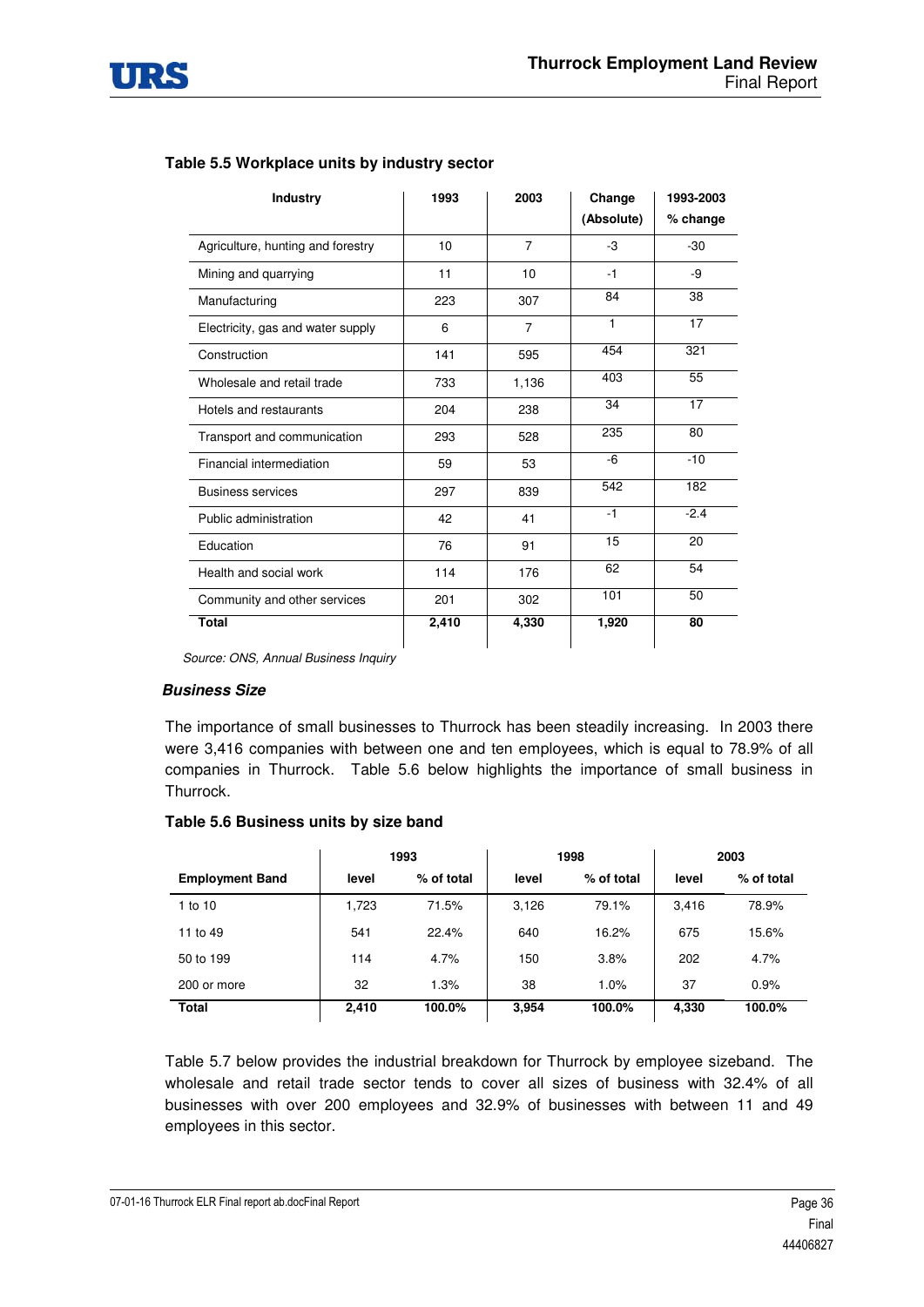

#### **Table 5.7 Size band proportions by industry sector**

|                                   |         |          | % of all businesses |             |  |
|-----------------------------------|---------|----------|---------------------|-------------|--|
| <b>Industry</b>                   | 1 to 10 | 11 to 49 | 50 to 199           | 200 or more |  |
| Agriculture, hunting and forestry | 0.2     | 0.0      | 0.5                 | 0.0         |  |
| Mining and quarrying              | 0.2     | 0.3      | 0.0                 | 0.0         |  |
| Manufacturing                     | 6.8     | 7.1      | 8.4                 | 24.3        |  |
| Electricity, gas and water supply | 0.2     | 0.0      | 0.5                 | 0.0         |  |
| Construction                      | 16.0    | 5.8      | 4.0                 | 2.7         |  |
| Wholesale and retail trade        | 24.9    | 32.9     | 24.8                | 32.4        |  |
| Hotels and restaurants            | 4.4     | 10.2     | 7.9                 | 5.4         |  |
| Transport and communication       | 12.2    | 12.0     | 12.4                | 13.5        |  |
| Finance                           | 0.9     | 3.0      | 1.0                 | 0.0         |  |
| <b>Business services</b>          | 22.3    | 9.5      | 6.4                 | 2.7         |  |
| Public administration             | 0.4     | 3.4      | 2.5                 | 2.7         |  |
| Education                         | 0.8     | 3.0      | 19.3                | 8.1         |  |
| Health and social work            | 3.0     | 8.0      | 7.9                 | 8.1         |  |
| Community and other services      | 7.6     | 4.9      | 4.5                 | 0.0         |  |
| <b>Total</b>                      | 100.0   | 100.0    | 100.0               | 100.0       |  |

Source: ONS, Annual Business Inquiry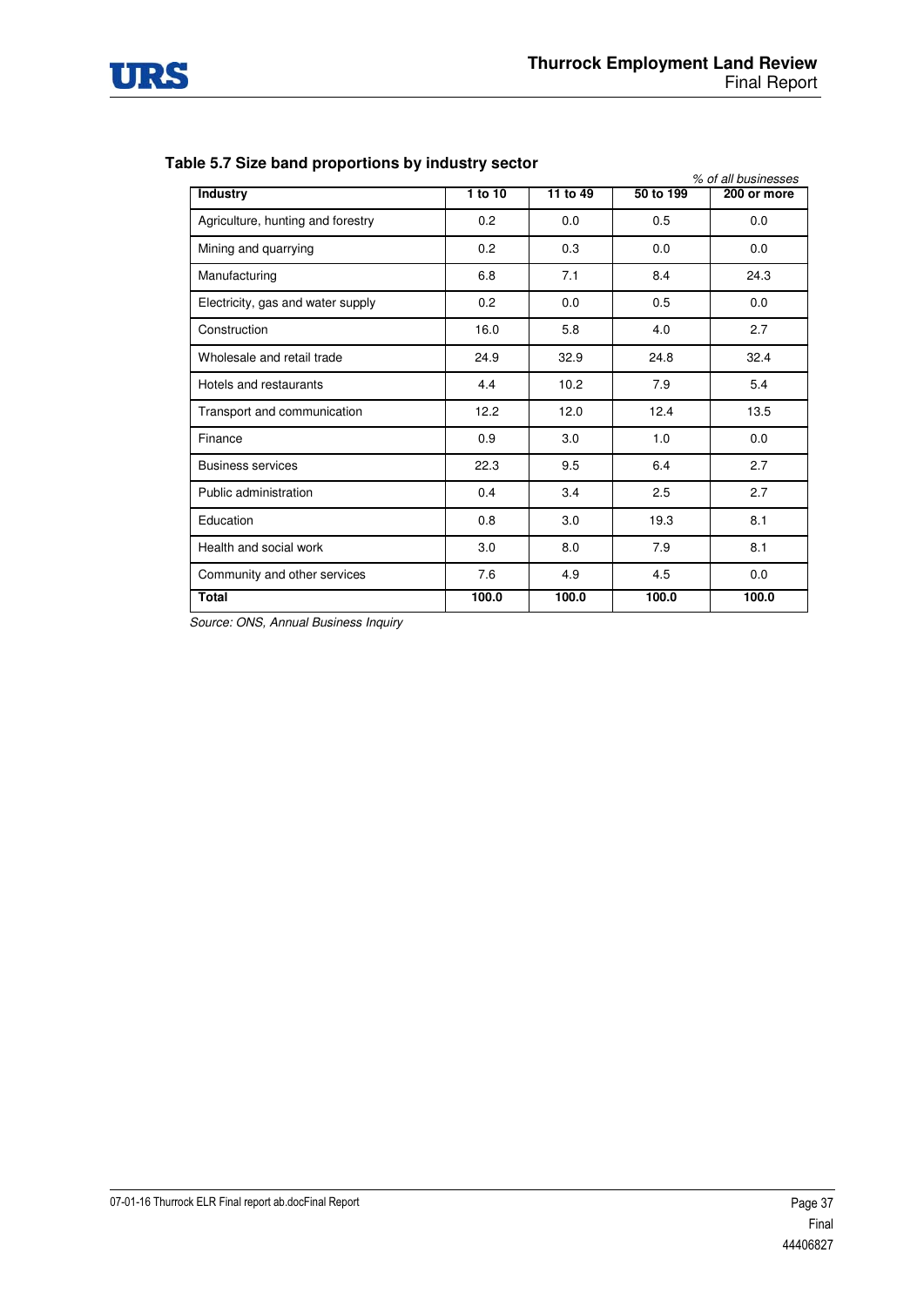

# **6 CONSULTATION ON BUSINESS NEEDS**

### **6.1 Introduction**

In 2004 Bone Wells were commissioned by Thurrock Council to conduct a consultation exercise with Thurrock based businesses. Of the sample business contacted<sup>12</sup>, a total of 149 respondents provided feedback. In summary, this feedback covered the following:

- Their main activities;
- Recent relocation activity:
- Existing premise type and future requirements;
- Existing floor space and site area;
- The quality and location of premises; and
- Expansion and relocation plans.

The survey questionnaire can be viewed as Appendix 4.

# **6.2 Profile of Business Respondents**

In summary the survey found the following:

- With regards to their main activity at their current Thurrock address:
	- o 22% of respondents had their headquarters there;
	- o 22% manufacturing or processing;
	- o 21% movement, storage and distribution; and
	- o 17% sales, marketing and purchasing;
- With regards to type of location at their current address:
	- o 43% or respondents said they were located in an industrial estate;
	- o 13% a high street/shopping frontage; and
	- $\circ$  9% at a business park.
- In terms of organisation size:
	- o 2% of companies that responded had more that 500 employees;
	- o 11% had between 100 and 499 employees;
	- o 35% between 11 and 99 employees; and

07-01-16 Thurrock ELR Final report ab.docFinal Report **About 2018** 2019 12:00 12:00 12:00 12:00 12:00 12:00 12:00 12:00 12:00 12:00 12:00 12:00 12:00 12:00 12:00 12:00 12:00 12:00 12:00 12:00 12:00 12:00 12:00 12:00 12:00

-

<sup>&</sup>lt;sup>12</sup> It was not indicated as to whether the sample of businesses contacted is representative of the baseline in Thurrock, in terms of activity, size and location. In terms of future policy formation, it will be necessary for the Council to conduct a more comprehensive business needs survey which is aimed at a representative sample of businesses. The data summarised from Bone Wells' work should be treated with caution in this regard.